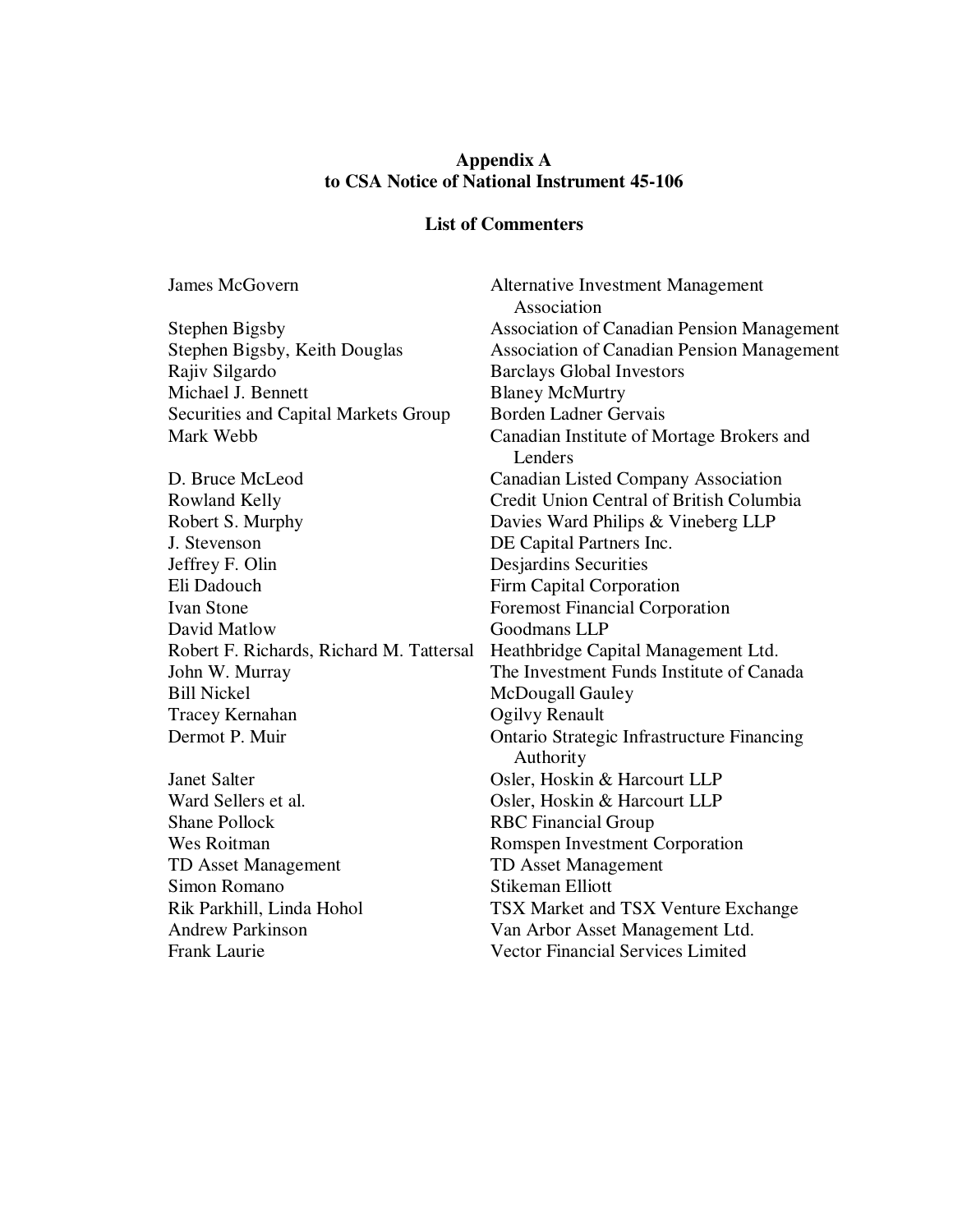### **Appendix B to CSA Notice of National Instrument 45-106**

# **Summary of Comments and CSA Responses**

|    |         | <b>Summary of Comment</b>                                                                                                                                                                                                                                                                                                                        | <b>CSA Response</b>                                                                                                                                                                                                                                                    |
|----|---------|--------------------------------------------------------------------------------------------------------------------------------------------------------------------------------------------------------------------------------------------------------------------------------------------------------------------------------------------------|------------------------------------------------------------------------------------------------------------------------------------------------------------------------------------------------------------------------------------------------------------------------|
|    |         |                                                                                                                                                                                                                                                                                                                                                  |                                                                                                                                                                                                                                                                        |
| 1. | General | Six commenters commend the CSA for attempting to<br>create a harmonized approach to registration and<br>prospectus exemptions, and recognize that National<br><b>Instrument 45-106 Prospectus and Registration</b><br><i>Exemptions</i> (NI 45-106) is a significant improvement<br>over the current regime.                                     | We acknowledge the comment.                                                                                                                                                                                                                                            |
| 2. | General | Two commenters note that, while harmonization is an<br>important and worthwhile goal, it is important to allow<br>for regional differences. Regional markets differ in size<br>and industry and we should not remove exemptions that<br>support and promote capital raising in local markets for<br>the sole purpose of achieving harmonization. | We acknowledge the comment.                                                                                                                                                                                                                                            |
| 3. | General | Three commenters commend the Autorité de marchés<br>financiers (AMF) for its efforts in rationalizing the<br>exempt distributions regime in Québec through its<br>support of Bill 72 and its participation in NI 45-106 and<br>National Instrument 45-102 Resale of Securities (NI 45-<br>$102$ ).                                               | We acknowledge the comment.                                                                                                                                                                                                                                            |
| 4. | General | Several commenters are disappointed that NI 45-106<br>contains differences across jurisdictions and that local<br>exemptions would continue after NI 45-106 was<br>implemented. The differences and local exemptions will<br>perpetuate inefficiencies and higher costs. Smaller                                                                 | The mandate of this project was to consolidate<br>existing prospectus and registration exemptions<br>available in 13 jurisdictions into one instrument and to<br>harmonize them to the extent possible within an<br>ambitious time frame. We see the implementation of |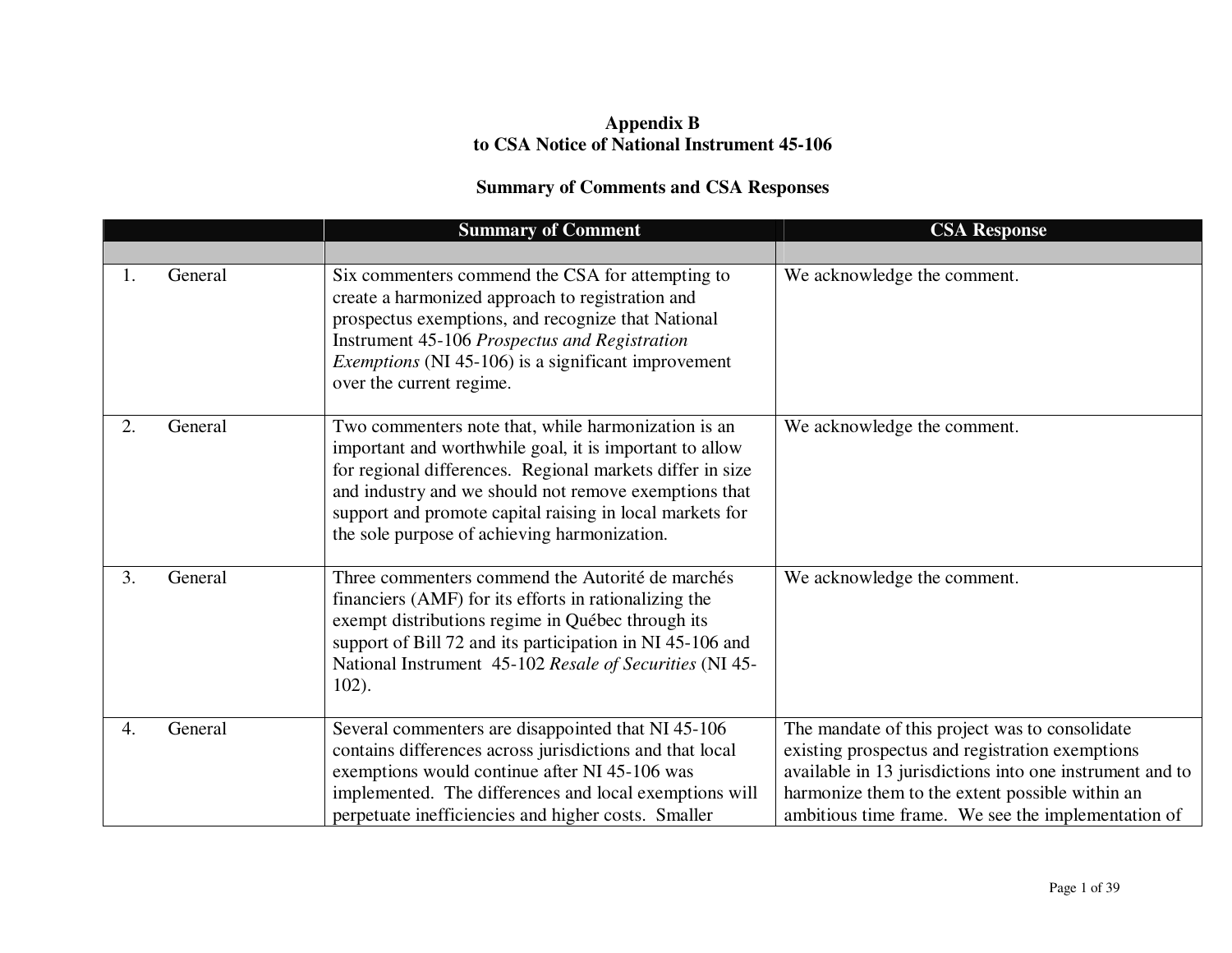|    |                              | markets will suffer because some issuers will avoid<br>distributions in small markets with different<br>requirements. Several commenters urge the CSA to<br>eliminate local exemptions and develop a truly<br>harmonized rule without carve-outs.<br>One commenter states that carve-outs should only be<br>allowed if a compelling case is made by a particular<br>regulator for a different regime in their jurisdiction based<br>on the characteristics of the market and of investors in<br>that jurisdiction. | NI 45-106 as an important first step toward further<br>harmonization of the prospectus and registration<br>exemptions across Canada.<br>We believe the carve-outs and differences that are<br>contained in NI 45-106 are only present where<br>jurisdictions have made compelling arguments to<br>maintain those carve-outs and differences.                                                                                                                                      |
|----|------------------------------|--------------------------------------------------------------------------------------------------------------------------------------------------------------------------------------------------------------------------------------------------------------------------------------------------------------------------------------------------------------------------------------------------------------------------------------------------------------------------------------------------------------------|-----------------------------------------------------------------------------------------------------------------------------------------------------------------------------------------------------------------------------------------------------------------------------------------------------------------------------------------------------------------------------------------------------------------------------------------------------------------------------------|
| 5. | General                      | One commenter notes that local exemptions will be<br>retained in certain provinces and that it is very difficult to<br>comment on NI 45-106 without understanding the<br>complete picture of prospectus and registration<br>exemptions across Canada.                                                                                                                                                                                                                                                              | Although a few local exemptions will remain in some<br>jurisdictions, NI 45-106 contains the vast majority of<br>exemptions. Local exemptions that were not identified<br>as the subject of repeal will remain in place upon<br>implementation of NI 45-106. In addition, upon<br>implementation of NI 45-106 we will publish a Notice<br>that lists all local exemptions that will remain in<br>effect.                                                                          |
| 6. | General                      | One commenter suggests that the grouping of the<br>exemptions could be improved in a way that would assist<br>the ease of interpretation and use of the NI 45-106. The<br>commenter proposes grouping exemptions according to<br>how subsequent trades are affected by resale provisions<br>so that those exemptions that are subject to a seasoning<br>period are grouped together in a division separate from<br>those that are subject to a restricted period on resale.                                        | We acknowledge that there may be a variety of<br>approaches that could be employed to organize the<br>exemptions. However, we feel the approach we<br>adopted is valid and we are not inclined to re-order the<br>exemptions based on which resale provisions apply.<br>We believe that the text box at the beginning of each<br>exemption explaining which resale provisions apply<br>will greatly contribute to clarifying how resale<br>provisions operate for the exemptions. |
| 7. | Definition of<br>"accredited | One commenter supports the OSC's decision to amend<br>the definition of "accredited investor" by removing                                                                                                                                                                                                                                                                                                                                                                                                          | We acknowledge the comment.                                                                                                                                                                                                                                                                                                                                                                                                                                                       |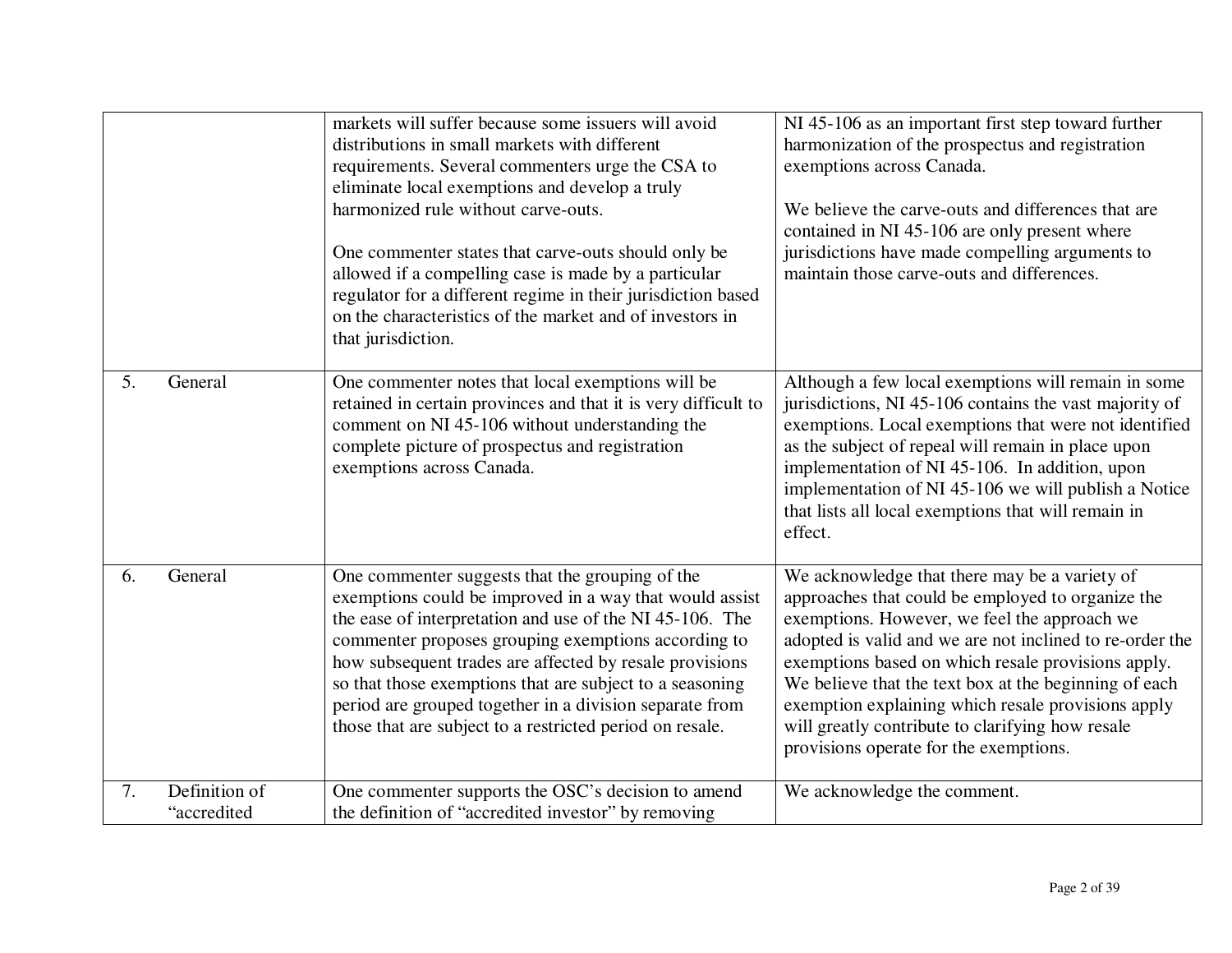|     | investor" - general                                          | clauses (p) to (s) of the definition in OSC Rule $45-501$<br><b>Exempt Distributions.</b>                                                                                                                                                                                                                                                                                                                                                                                                                                                                                                                                                                                                                                                         |                                                                                                                                                                                                                                                                                             |
|-----|--------------------------------------------------------------|---------------------------------------------------------------------------------------------------------------------------------------------------------------------------------------------------------------------------------------------------------------------------------------------------------------------------------------------------------------------------------------------------------------------------------------------------------------------------------------------------------------------------------------------------------------------------------------------------------------------------------------------------------------------------------------------------------------------------------------------------|---------------------------------------------------------------------------------------------------------------------------------------------------------------------------------------------------------------------------------------------------------------------------------------------|
| 8.  | Definition of<br>"accredited<br>investor" - general          | The scope of section 45 of the Québec Securities Act<br>may not be fully maintained by the definition of<br>"accredited investor" under Regulation 45-106<br>(paragraphs (p) and (q) of the definition).                                                                                                                                                                                                                                                                                                                                                                                                                                                                                                                                          | We believe that the scope of section 45 of Québec<br>Securities Act is fully maintained with paragraphs (a),<br>$(d)$ , $(e)$ , $(p)$ and $(q)$ of the definition of "accredited"<br>investor".                                                                                             |
| 9.  | Definition of<br>"accredited<br>investor" -<br>paragraph (c) | One commenter asks whether paragraph (c) of the<br>definition of "accredited investor" should refer to voting<br>"shares" instead of voting "securities".                                                                                                                                                                                                                                                                                                                                                                                                                                                                                                                                                                                         | We believe "securities" is the appropriate term as it is<br>broader and has a clear meaning in securities law.<br>The term "shares" is not defined in securities law.                                                                                                                       |
| 10. | Definition of<br>"accredited<br>investor" -<br>paragraph (e) | One commenter believes that paragraph (e) of the<br>definition of "accredited investor" that allows individuals<br>formerly registered as representatives to qualify as<br>accredited investors should not extend to individuals<br>whose registration was terminated as a result of<br>wrongdoing.                                                                                                                                                                                                                                                                                                                                                                                                                                               | We are not inclined to make a change to this<br>definition. While we do not disagree with the<br>comment in principal, we are not inclined to make this<br>change because securities regulatory authorities have<br>the power to deny access to exemptions in appropriate<br>circumstances. |
| 11. | Definition of<br>"accredited<br>investor" -<br>paragraph (i) | One commenter wants paragraph (i) of the definition of<br>"accredited investor" to include pension plans if the<br>sponsor or investment advisor makes the investment<br>decisions or the sponsor acts as an intermediary between<br>the plan members and the issuer of the investment. The<br>commenter submits that these types of pension plans<br>should be deemed to be purchasing a principal for the<br>purposes of the accredited investor exemption. In<br>addition, the commenter states that, for the purposes of<br>the accredited investor exemption, pension funds should<br>be deemed to be purchasing as principal if the plan<br>administrator or its investment adviser (and not the<br>members) makes the investment decision. | Consideration of this comment will require further<br>policy analysis and will be addressed in future<br>amendments to NI 45-106.                                                                                                                                                           |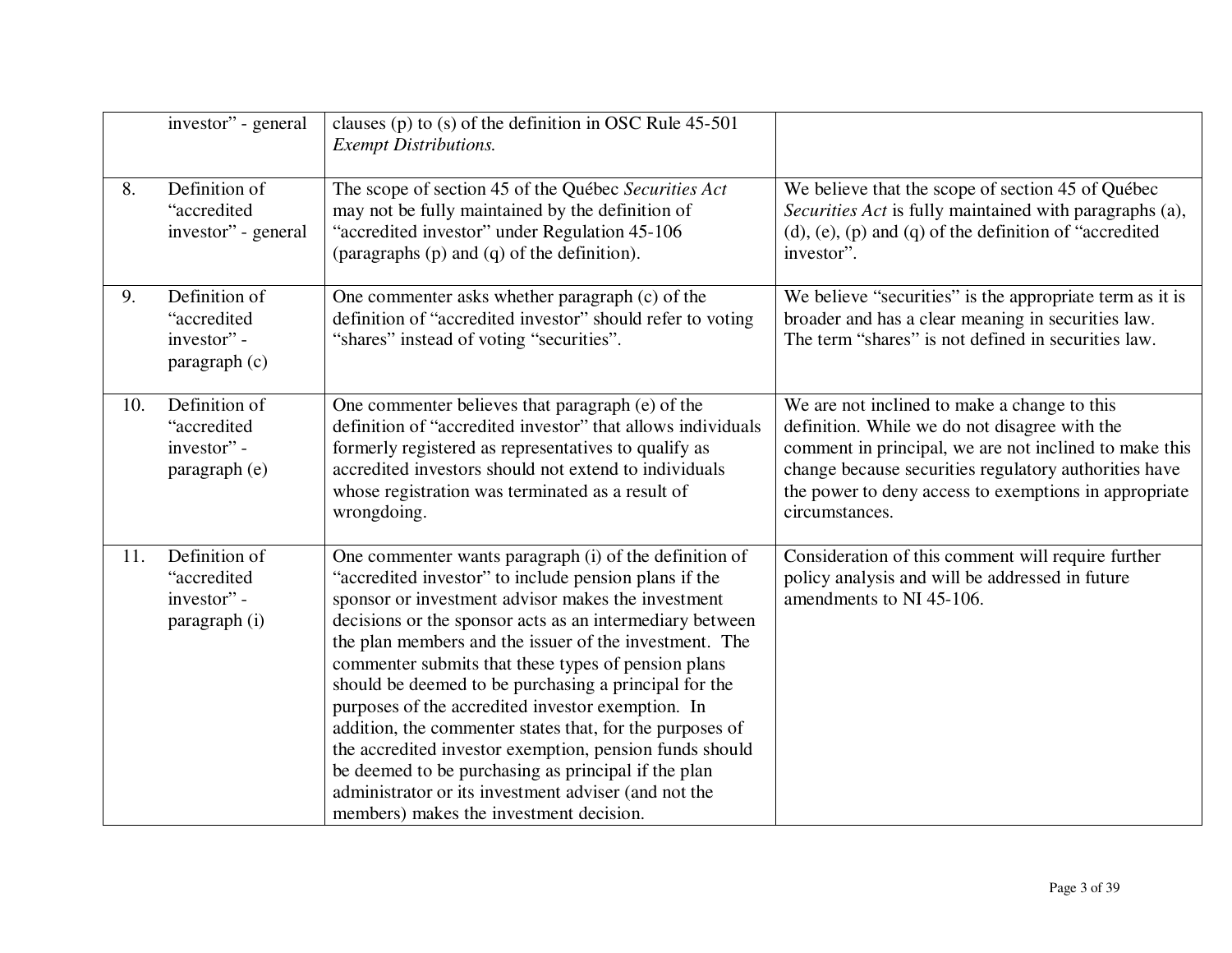|     |                                                                                 | The same commenter made a number of comments on the<br>CAP exemption and amendments to OSC Rule 45-501 to<br>incorporate the content of OSC Rule 32-503.                                                                                                                                                                                                                                                                                                                                   |                                                                                                                                                                                                                                                                                                                                                                                                                                                                                                                                                                                                               |
|-----|---------------------------------------------------------------------------------|--------------------------------------------------------------------------------------------------------------------------------------------------------------------------------------------------------------------------------------------------------------------------------------------------------------------------------------------------------------------------------------------------------------------------------------------------------------------------------------------|---------------------------------------------------------------------------------------------------------------------------------------------------------------------------------------------------------------------------------------------------------------------------------------------------------------------------------------------------------------------------------------------------------------------------------------------------------------------------------------------------------------------------------------------------------------------------------------------------------------|
| 12. | Definition of<br>"accredited<br>investor" -<br>paragraph (j), (k),<br>and $(l)$ | One commenter thinks that the financial criteria is too<br>high for an individual but that the private investment club<br>exemption provides an alternative.                                                                                                                                                                                                                                                                                                                               | We believe the current thresholds strike an appropriate<br>balance between investor protection and allowing<br>individuals access to the exemption to facilitate capital<br>raising. Regarding the second part of the comment, we<br>are unclear how the investment club exemption would<br>provide an alternative to the accredited investor<br>exemption. The investment club exemption only<br>permits the issuance of securities in a private<br>investment fund. It would not permit a number of<br>non-accredited investors to pool their investments to<br>collectively become an accredited investor. |
| 13. | Definition of<br>"accredited<br>investor" -<br>paragraph (n)                    | Two commenters suggest that investment funds should<br>qualify under this paragraph of the definition without<br>regard to the status of investors in the investment fund<br>who reside outside the jurisdiction.                                                                                                                                                                                                                                                                          | In exceptional circumstances investment funds that<br>fall outside this provision may wish to seek<br>designation as an accredited investor or, in Alberta or<br>British Columbia seek recognition as an exempt<br>purchaser.                                                                                                                                                                                                                                                                                                                                                                                 |
| 14. | Definition of<br>"accredited<br>investor" -<br>paragraph (n)                    | One commenter states that an investment fund that<br>distributes, or has distributed, its securities to persons in<br>the circumstances referred to in section 2.18 [investment]<br>fund reinvestment] should also be considered to be an<br>accredited investor and added to those listed in paragraph<br>$(n)(ii)$ and that there should not be a distinction between<br>the distribution circumstances in sections 2.10 and 2.19<br>and the distribution circumstances in section 2.18. | We agree. Section 2.18 will be added to paragraph (n)<br>by adding a subparagraph (iii) that states: "(iii) a<br>person described in subparagraph (i) or (ii) that<br>acquires or acquired securities under section 2.18<br>[investment fund reinvestment]". We would also add<br>at the beginning of subparagraph (ii) the following:<br>"who acquire securities".                                                                                                                                                                                                                                           |
| 15. | Definition of                                                                   | Several commenters are concerned that foreign registered                                                                                                                                                                                                                                                                                                                                                                                                                                   | The Ontario carve out in paragraph $(q)$ of the                                                                                                                                                                                                                                                                                                                                                                                                                                                                                                                                                               |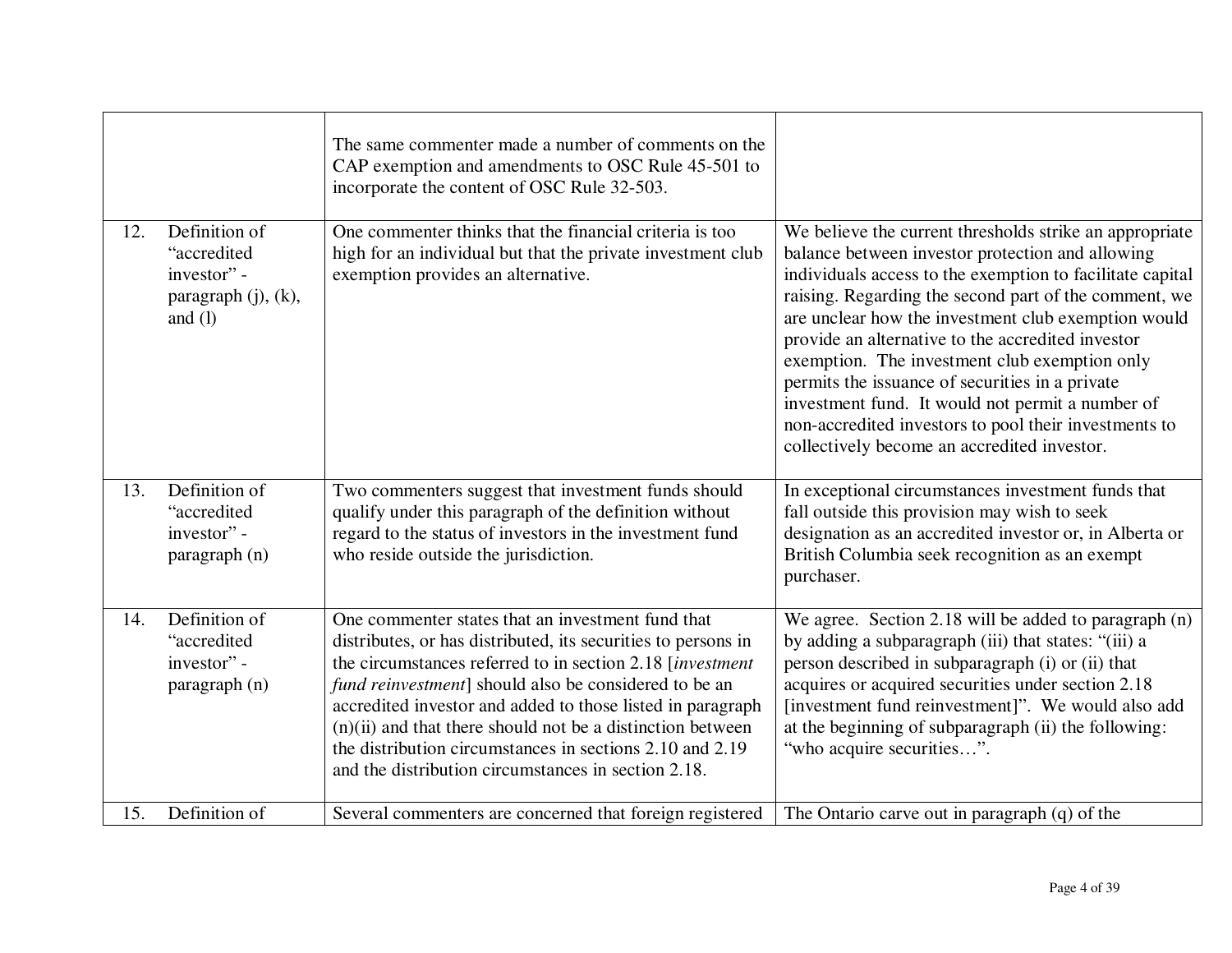|     | "accredited<br>investor" -<br>paragraph (q)                  | portfolio managers are carved out (for Ontario) of the<br>accredited investor definition in paragraph (q). The<br>commenters could not see a reason for carving out<br>foreign portfolio managers who advise their foreign<br>clients.                                                                                                                                                                                                                                                                                                                                                                                                                                             | definition of "accredited investor" relating to foreign<br>advisers has been removed.                                                                                                                                                                                                                                                                                                                                                                                                                                                                                                                                                                                                                                              |
|-----|--------------------------------------------------------------|------------------------------------------------------------------------------------------------------------------------------------------------------------------------------------------------------------------------------------------------------------------------------------------------------------------------------------------------------------------------------------------------------------------------------------------------------------------------------------------------------------------------------------------------------------------------------------------------------------------------------------------------------------------------------------|------------------------------------------------------------------------------------------------------------------------------------------------------------------------------------------------------------------------------------------------------------------------------------------------------------------------------------------------------------------------------------------------------------------------------------------------------------------------------------------------------------------------------------------------------------------------------------------------------------------------------------------------------------------------------------------------------------------------------------|
| 16. | Definition of<br>"accredited<br>investor" -<br>paragraph(q)  | Seven commenters support the removal of the Ontario<br>restriction that prohibits investments in securities of an<br>investment fund by persons managing fully managed<br>accounts who rely on the "accredited investor" definition.                                                                                                                                                                                                                                                                                                                                                                                                                                               | Paragraph (x) of the definition of "accredited investor"<br>in the current OSC Rule 45-501 Exempt Distributions<br>contains a restriction that prohibits persons managing<br>fully managed accounts from relying on the accredited<br>investor exemption for investments in securities of a<br>mutual fund or non-redeemable investment fund. In<br>light of recent events concerning hedge funds and<br>comments made by the Investment Dealers<br>Association of Canada in its report of May 18, 2005<br>entitled Regulatory Analysis of Hedge Funds, the<br>OSC has decided to maintain this restriction in<br>paragraph (q) of the definition of "accredited investor"<br>in NI 45-106. We intend to study this issue further. |
| 17. | Definition of<br>"accredited<br>investor" -<br>paragraph (r) | One commenter takes issue with the requirement in<br>paragraph (r) of the definition of "accredited investor"<br>that charities obtain advice in regard to a trade. The<br>commenter notes that the current regime in Ontario<br>simply qualifies all registered charities as accredited<br>investors. The commenter is unaware of general abuse<br>under the current regime and submits that regulation<br>should emphasize the responsibility of charity trustees<br>and other administrators to manage funds appropriately,<br>rather than requiring issuers to inquire about the quality<br>of advice given to the charity before accepting an<br>investment from the charity. | This requirement addresses investor protection.<br>Charities are not required to meet any sort of<br>sophistication test to be registered as a charity and<br>carry on charitable activities. When this requirement<br>was added to Multilateral Instrument 45-103 Capital<br>Raising Exemptions (MI 45-103) some charities<br>commented that it did not pose a problem. The<br>requirement is new to some jurisdictions but given the<br>above and in the interests of harmonization we are not<br>willing to remove it.                                                                                                                                                                                                          |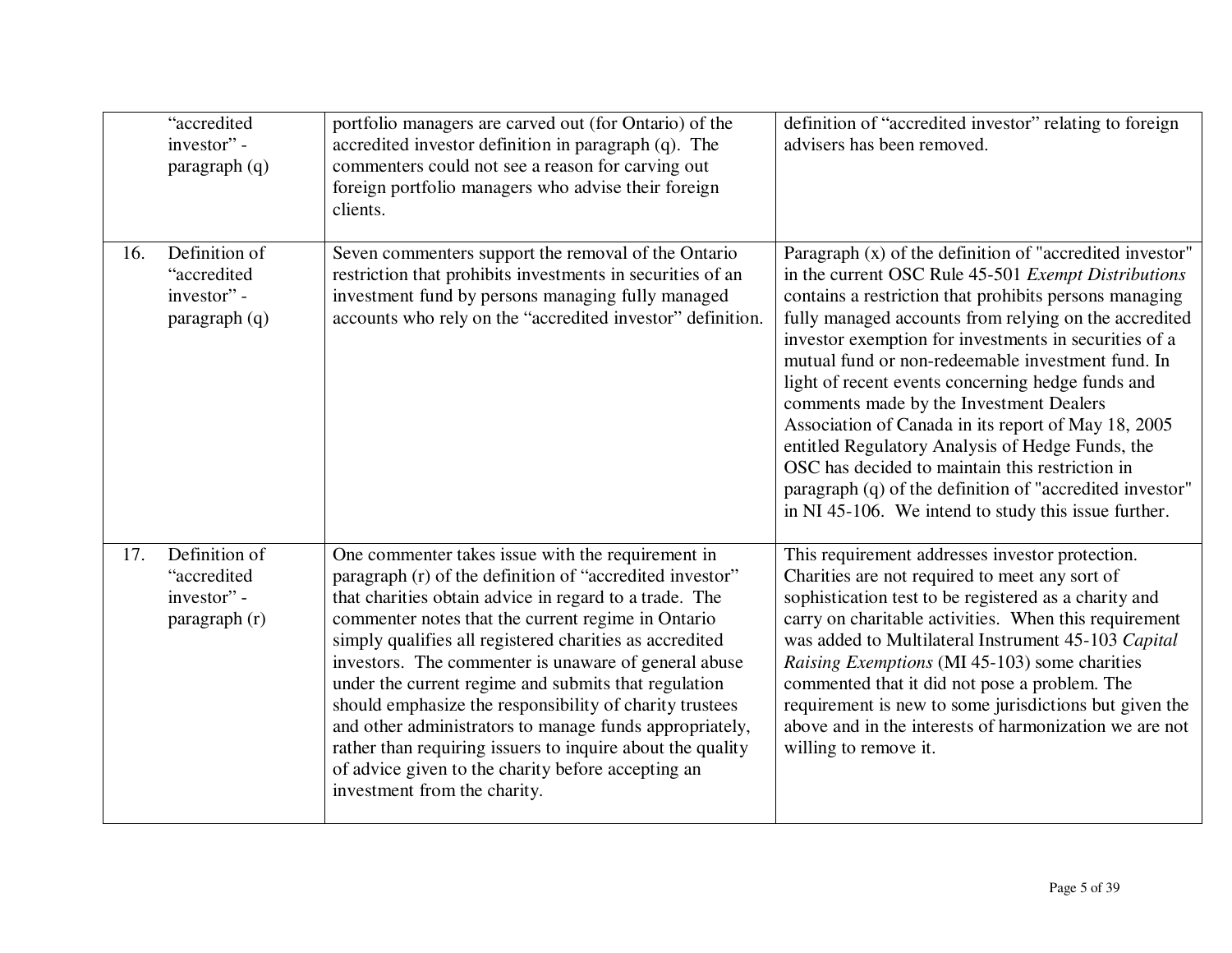| 18. | Definition of<br>"accredited<br>investor" -<br>paragraph (t) in<br>French version | The French version of paragraph (t) excludes a significant<br>element when compared with the English version: The<br>exception refers to the voting securities required by law<br>to be owned by directors of that person. The French<br>version of this paragraph should be based on the similar<br>phraseology used in the French version of paragraph (c)<br>of the definition.                                                                                                     | We agree. Paragraph (t) of the French version has<br>been changed to reflect the comment.                                                                                                             |
|-----|-----------------------------------------------------------------------------------|----------------------------------------------------------------------------------------------------------------------------------------------------------------------------------------------------------------------------------------------------------------------------------------------------------------------------------------------------------------------------------------------------------------------------------------------------------------------------------------|-------------------------------------------------------------------------------------------------------------------------------------------------------------------------------------------------------|
| 19. | Definition of<br>"AIF"                                                            | One commenter suggests that the definition of AIF<br>should include information circulars prepared in the<br>context of reverse takeovers and changes of business<br>undertaken by TSX Venture issuers. The commenter<br>notes that these types of information circulars are very<br>similar to information circulars prepared for qualifying<br>transactions, which are included in the definition of AIF.                                                                            | We have not expanded the definition of "AIF" at this<br>time. An expansion of this definition will require<br>policy review and analysis that is beyond the scope of<br>this project.                 |
| 20. | Definition of<br>"Canadian<br>financial<br>institution"                           | One commenter submits that this definition should be<br>revised to require that a financial institution must be<br>authorized to carry on business as a specified form of<br>entity in Canada in order to benefit from treatment as an<br>"accredited investor". For example, paragraph (c) of the<br>definition should state that a trust company must be<br>qualified to do business as a trust company rather than<br>simply be authorized by an enactment to carry on<br>business. | We believe the current wording of the definition is<br>clear. A loan corporation, for example, must be<br>authorized under the appropriate legislation to carry<br>on business as a loan corporation. |
| 21. | Definition of<br>"eligibility adviser"                                            | One commenter states that the term "eligibility adviser" is<br>an inappropriate term to describe the concept of an<br>individual who advises eligible investors. The use of<br>"eligibility adviser" may lead to confusion and<br>misunderstanding since the "adviser" is not providing<br>advice on the eligibility of investments, but rather is<br>advising on the suitability of investments for eligible                                                                          | The term is a defined term that was taken from MI 45-<br>103, which is in place in many jurisdictions in<br>Canada. We are not aware of this term being<br>misunderstood or causing confusion.        |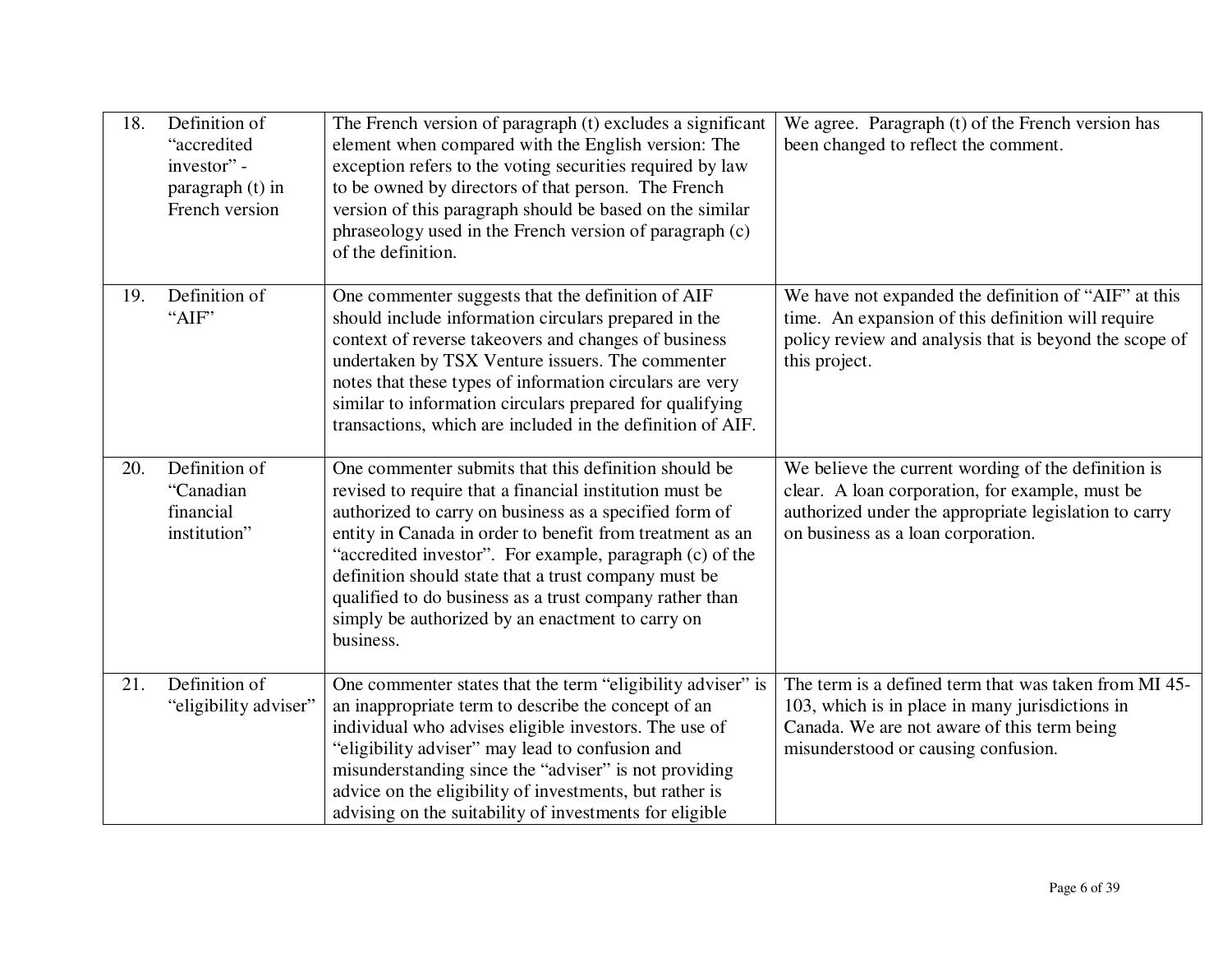|     |                                        | investors. The commenter suggested that the term<br>"eligibility consultant" would be more appropriate.                                                                                                                                                                                                                                                                                                                                                                                                                                                                                   |                                                                                                                                                                                                                                                                                                                                                                                                                                                                                                                                                                                                                      |
|-----|----------------------------------------|-------------------------------------------------------------------------------------------------------------------------------------------------------------------------------------------------------------------------------------------------------------------------------------------------------------------------------------------------------------------------------------------------------------------------------------------------------------------------------------------------------------------------------------------------------------------------------------------|----------------------------------------------------------------------------------------------------------------------------------------------------------------------------------------------------------------------------------------------------------------------------------------------------------------------------------------------------------------------------------------------------------------------------------------------------------------------------------------------------------------------------------------------------------------------------------------------------------------------|
| 22. | Definition of<br>"eligibility adviser" | One commenter questioned why accountants and lawyers<br>are considered to be appropriate "eligibility advisers" in<br>Saskatchewan and Manitoba, and not in other Canadian<br>jurisdictions, and what the policy reason is for this<br>different treatment of accountants and lawyers.                                                                                                                                                                                                                                                                                                    | This provision is carried forward from MI 45-103.<br>The commenters on the previous publication of MI<br>45-103 (summarized in the comment summary<br>published June 2, 2003) actually supported the use of<br>lawyers and accountants in Manitoba and<br>Saskatchewan. In Manitoba and Saskatchewan, this<br>carries forward existing provisions under a local<br>exemption. This also recognizes the fact that in<br>Manitoba and Saskatchewan there is not a sufficient<br>presence of registrants whose registration would allow<br>them to act as an advisor in rural and northern parts of<br>those provinces. |
| 23. | Definition of<br>"eligibility adviser" | One commenter asks how a lawyer or accountant will<br>know if the person they have been retained by has ever<br>acted for or been retained by the issuer, or its directors or<br>officers without a great deal of time-consuming effort.<br>The real concern is whether the lawyer or accountant has<br>a direct or indirect relationship with the issuer. The<br>commenter also questions why a lawyer or accountant<br>who is bound by a code of professional conduct could not<br>have an indirect relationship since it is open to an IDA<br>member to have an indirect relationship. | This definition has been in place for some time in MI<br>45-103 and we have not had any complaints regarding<br>how it works. Most law and accounting firms have<br>systems in place to address the problem of<br>determining whether the lawyer or accountant has<br>acted for an issuer. We also note that, for indirect<br>relationships, the relevant period of time is limited to<br>the previous 12 months.                                                                                                                                                                                                    |
| 24. | Definition of<br>"founder"             | One commenter states that the founder of an issuer should<br>not have to be "actively involved in the business of the<br>issuer" in order to benefit from the family, friends and<br>business associates exemption. Because of their past<br>involvement with the issuer, this individual should be<br>considered to have an appropriate level of in-depth                                                                                                                                                                                                                                | This exemption is based on up-to-date knowledge of<br>the business and affairs of the issuer. As a matter of<br>policy we have determined that current involvement<br>with the issuer is a necessary and important condition<br>for use of the exemption.                                                                                                                                                                                                                                                                                                                                                            |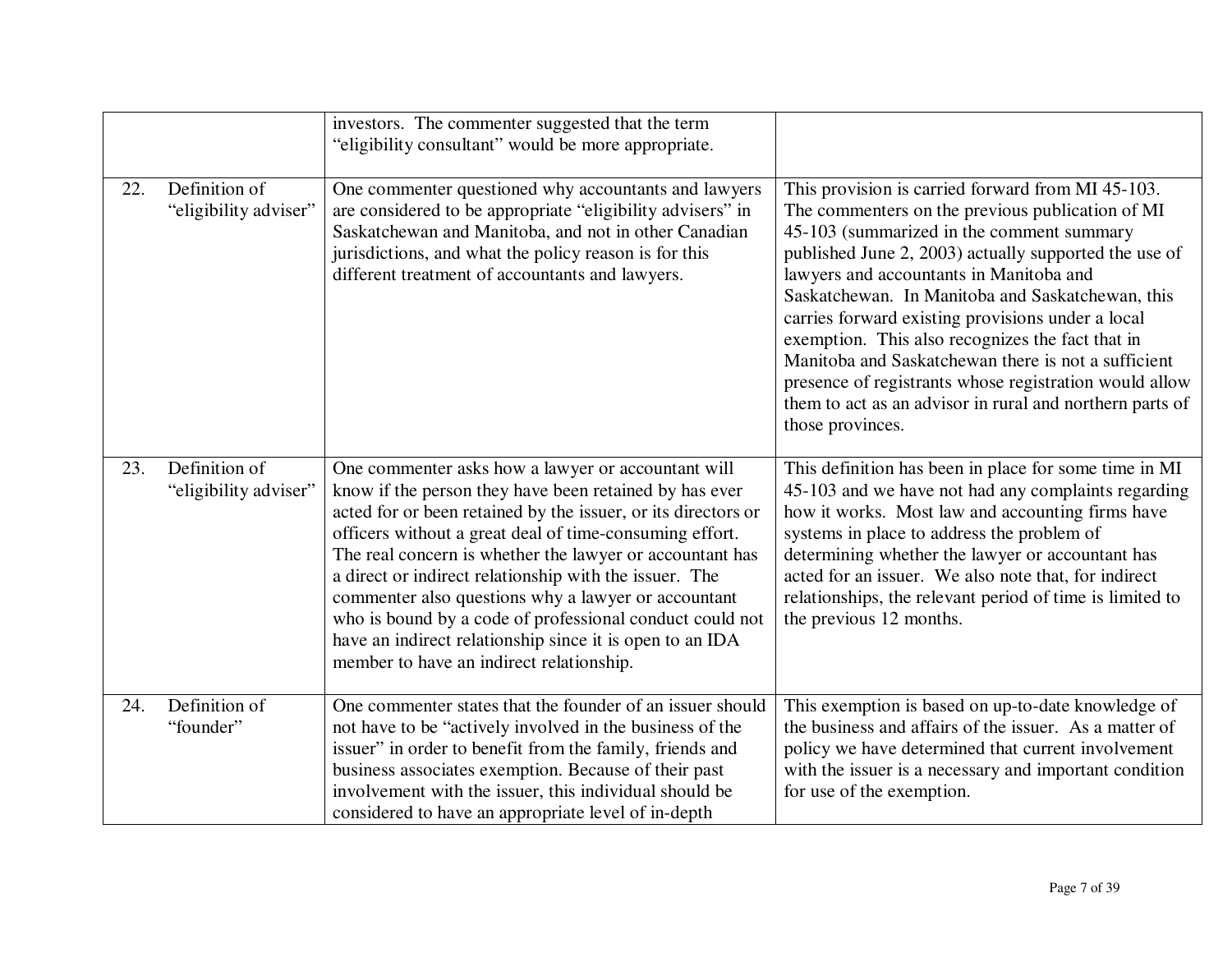|     |                                                    | knowledge about the issuer so as to warrant an<br>exemption.                                                                                                                                                                                                                                                                                                                                                                                                                                                                                                                                                                                             |                                                                                                                                                                                              |
|-----|----------------------------------------------------|----------------------------------------------------------------------------------------------------------------------------------------------------------------------------------------------------------------------------------------------------------------------------------------------------------------------------------------------------------------------------------------------------------------------------------------------------------------------------------------------------------------------------------------------------------------------------------------------------------------------------------------------------------|----------------------------------------------------------------------------------------------------------------------------------------------------------------------------------------------|
| 25. | Definition - non-<br>redeemable<br>investment fund | One commenter suggests that the CSA should consider<br>defining "non-redeemable investment fund" in National<br>Instrument 14-101 Definitions since the term "non-<br>redeemable investment fund" is used in several national<br>instruments and could thereby be harmonized.                                                                                                                                                                                                                                                                                                                                                                            | We will consider the comment in future amendments<br>to National Instrument 14-101 Definitions.                                                                                              |
| 26. | Definition of<br>"person"                          | One commenter submits that the definition of "person"<br>should be broadened because the current definition will<br>lead to uncertainty as to the form of corporate<br>organizations that qualify as persons. The commenter<br>recommends replacing paragraphs (b) and (c) with the<br>following: "(b) a corporation, limited or unlimited<br>company, other form of corporate organization,<br>partnership, limited partnership, limited liability<br>partnership, trust, fund, any organization, analogous to<br>the foregoing, any association, syndicate, organization or<br>other organized group of persons, whether incorporated<br>or not, and". | We have not changed the definition. We feel this<br>definition encompasses all of the entities that we want<br>to capture, including those entities mentioned in the<br>commenters' comment. |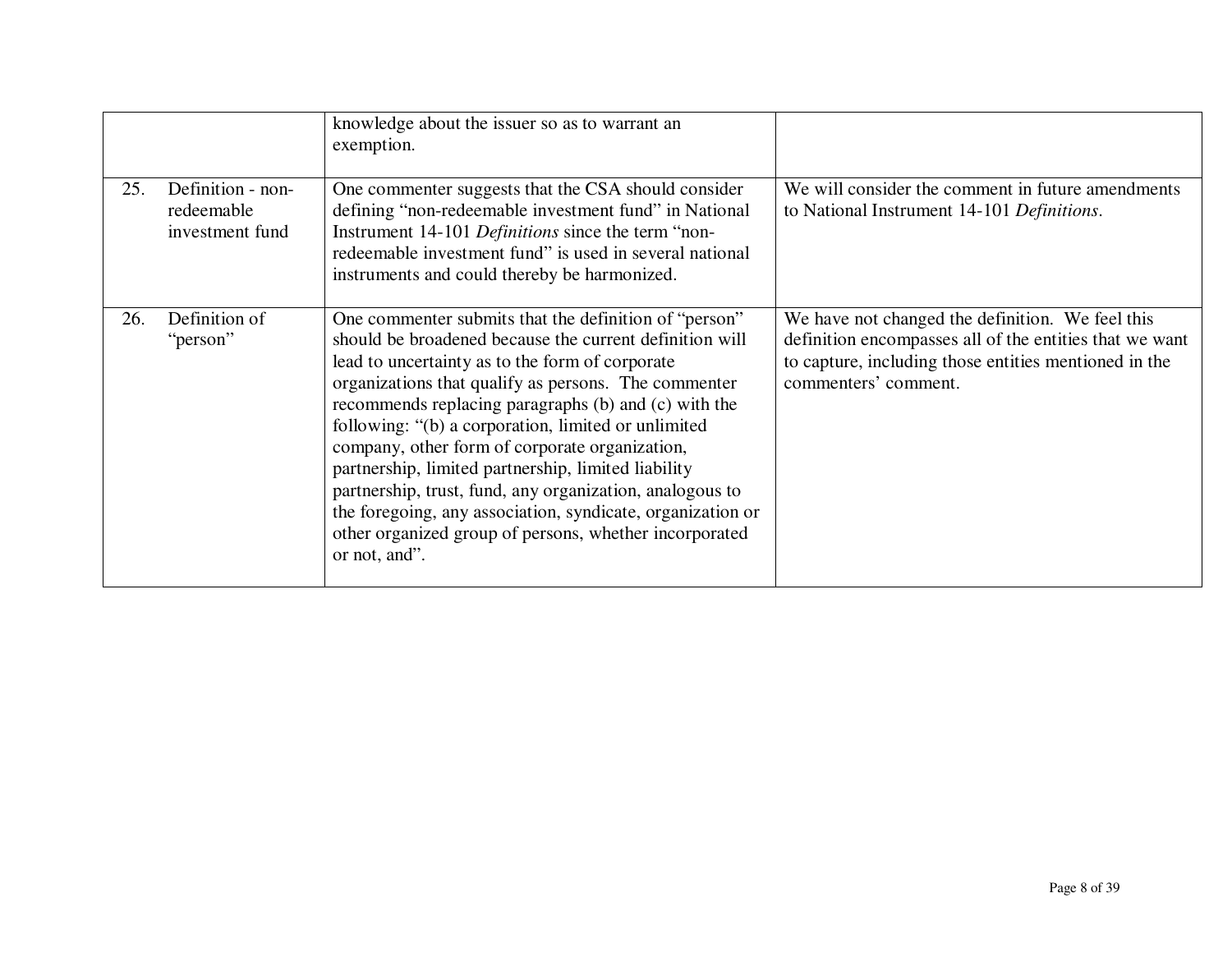| 27. | Section 1.5                                                | Three commenters question why a purchaser acting as an<br>underwriter was restricted to the exemption in section<br>2.34, which restricted the underwriter by allowing it to re-<br>sell only through a prospectus or exemption. The<br>commenters believe underwriters should be subject to the<br>same resale provisions as any other purchaser that<br>acquires under an exemption. The commenters argue that<br>different re-sale treatment for underwriters will adversely<br>affect their willingness to participate in private                                                                                                                                                                                                                                                                                                                                                                                        | We have removed section 1.5 from NI 45-106 and in<br>its place have provided guidance in the Companion<br>Policy at section 1.8 on the proper use of the<br>accredited investor exemption by a person acting as an<br>underwriter. The guidance addresses our policy<br>concerns with respect to underwriters purchasing<br>securities under an exemption with a view to<br>distribution. |
|-----|------------------------------------------------------------|------------------------------------------------------------------------------------------------------------------------------------------------------------------------------------------------------------------------------------------------------------------------------------------------------------------------------------------------------------------------------------------------------------------------------------------------------------------------------------------------------------------------------------------------------------------------------------------------------------------------------------------------------------------------------------------------------------------------------------------------------------------------------------------------------------------------------------------------------------------------------------------------------------------------------|-------------------------------------------------------------------------------------------------------------------------------------------------------------------------------------------------------------------------------------------------------------------------------------------------------------------------------------------------------------------------------------------|
|     |                                                            | placements, which will diminish financing opportunities<br>for issuers. Underwriters will be less willing to acquire<br>excess securities not taken up in an offering (either to<br>keep for themselves or to sell to their clients) and any<br>compensation securities will be less attractive if they are<br>deemed to be acquired while acting as underwriter.                                                                                                                                                                                                                                                                                                                                                                                                                                                                                                                                                            | Deletion of section 1.5 will effectively allow<br>underwriters to acquire securities by way of their<br>status as accredited investors where they purchase the<br>securities without a view to distribution. As<br>accredited investors they will be subject to a 4-month<br>restricted period on resale.                                                                                 |
| 28. | Section 1.6<br>Definition of<br>"trade" - paragraph<br>(e) | One commenter notes that a paragraph similar to<br>paragraph (e) under the definition of "trade" exists in<br>certain western provinces. Where this is the case, a<br>prospectus and registration exemption is provided for the<br>purpose of allowing transactions involving certain<br>investors. We question the introduction of this concept in<br>Québec in light of the lack of a clearly identified<br>prospectus and registration exemption.<br>The same commenter points out that paragraph $(g)$ , as<br>proposed, would be unique to the definition of "trade" in<br>Québec. The commenter believes that the use of a new<br>expression that is not defined, is drafted in broad terms<br>and whose scope is not determined in a policy statement<br>will cause uncertainty. In order to maximize the<br>harmonization of Québec rules with those of the other<br>provinces, the commenter suggests deleting this | Given that some derivatives fall within the scope of<br>security, we do not think it is necessary to have a<br>specific exemption for derivatives. Where applicable,<br>other exemptions can be used to trade derivatives.<br>In regard to the second comment, paragraph $(g)$ has<br>been removed.                                                                                       |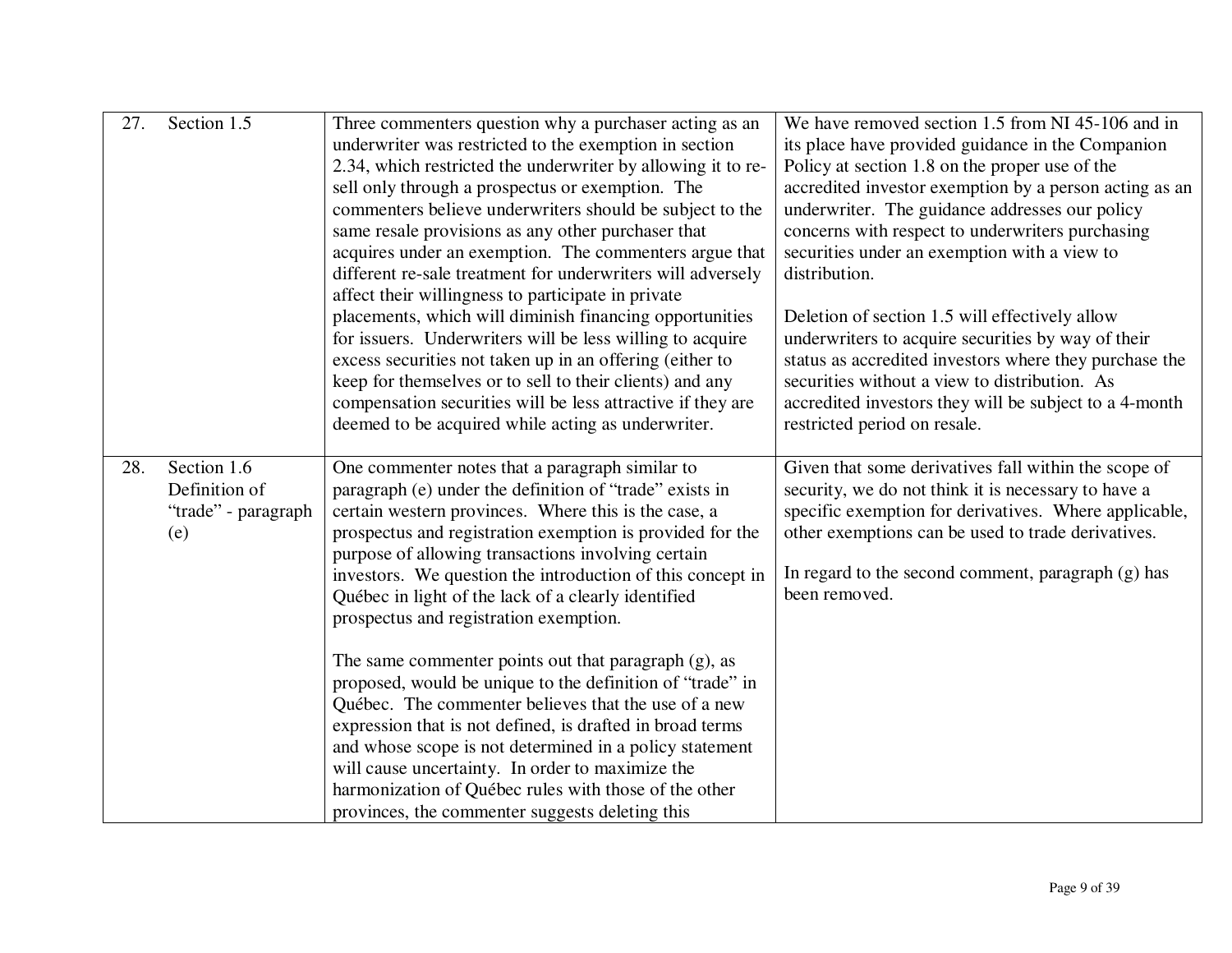|     |                                         | paragraph.                                                                                                                                                                                                                                                                                                                                                                                                                                                                                                                                                                                                                                                                                                                                                                               |                                                                                                                                                                                                                                                                                                                                                                                                   |
|-----|-----------------------------------------|------------------------------------------------------------------------------------------------------------------------------------------------------------------------------------------------------------------------------------------------------------------------------------------------------------------------------------------------------------------------------------------------------------------------------------------------------------------------------------------------------------------------------------------------------------------------------------------------------------------------------------------------------------------------------------------------------------------------------------------------------------------------------------------|---------------------------------------------------------------------------------------------------------------------------------------------------------------------------------------------------------------------------------------------------------------------------------------------------------------------------------------------------------------------------------------------------|
| 29. | Section 2.1 Rights<br>offering          | One commenter is concerned that the wording of the<br>rights offering exemption in section 2.1 may be too<br>broad. One possible interpretation of the language is that<br>the exemption would extend to a trade by an issuer of any<br>right to purchase securities of its own issue. This might<br>include trading in puts, calls futures and other derivative<br>rights relating to the purchase of the issuer's securities.<br>The current rights offering exemption only applies to a<br>trade by an issuer in a right <i>it has granted</i> to purchase<br>additional securities of its own issue. The commenter<br>believes that a rights offering exemption is appropriately<br>limited to trades in rights to purchase additional securities<br>that are granted by the issuer. | We agree. We added the words "that was granted by<br>the issuer" in the opening paragraph of section $2.1(1)$<br>after the words "in a right".                                                                                                                                                                                                                                                    |
| 30. | Section $2.2(3)$<br>Reinvestment plan   | One commenter states that the words "in Canada" should<br>be added after "every security holder".                                                                                                                                                                                                                                                                                                                                                                                                                                                                                                                                                                                                                                                                                        | We agree. We added "in Canada" to avoid<br>applications for exemptive relief for plans that do not<br>permit distributions to foreign security holders. It is<br>our understanding that some issuers have reinvestment<br>plans that, while available to Canadian security<br>holders, are not available to foreign security holders.                                                             |
| 31. | Section $2.3(4)$<br>Accredited investor | One commenter questions the rationale for subsection (4)<br>of section 2.3.                                                                                                                                                                                                                                                                                                                                                                                                                                                                                                                                                                                                                                                                                                              | Prince Edward Island does not have comparable<br>provincial trust and loan corporation legislation.                                                                                                                                                                                                                                                                                               |
| 32. | Section $2.3(6)$                        | Two commenters note that section $2.3(6)$ provides that<br>the accredited investor exemption is not available if the<br>"accredited investor" is "created" or "used primarily" to<br>purchase securities under this exemption.<br>One commenter notes that similar wording is used to<br>restrict the minimum amount exemption. The commenter                                                                                                                                                                                                                                                                                                                                                                                                                                            | We have re-drafted the restriction in response to<br>comments that the initial wording was too broad. The<br>re-drafted restriction will refer to persons created or<br>used solely to purchase or hold securities as an<br>accredited investor as described in paragraph (m) of<br>the definition of "accredited investor" in section 1.1.<br>The corresponding drafting changes will be made to |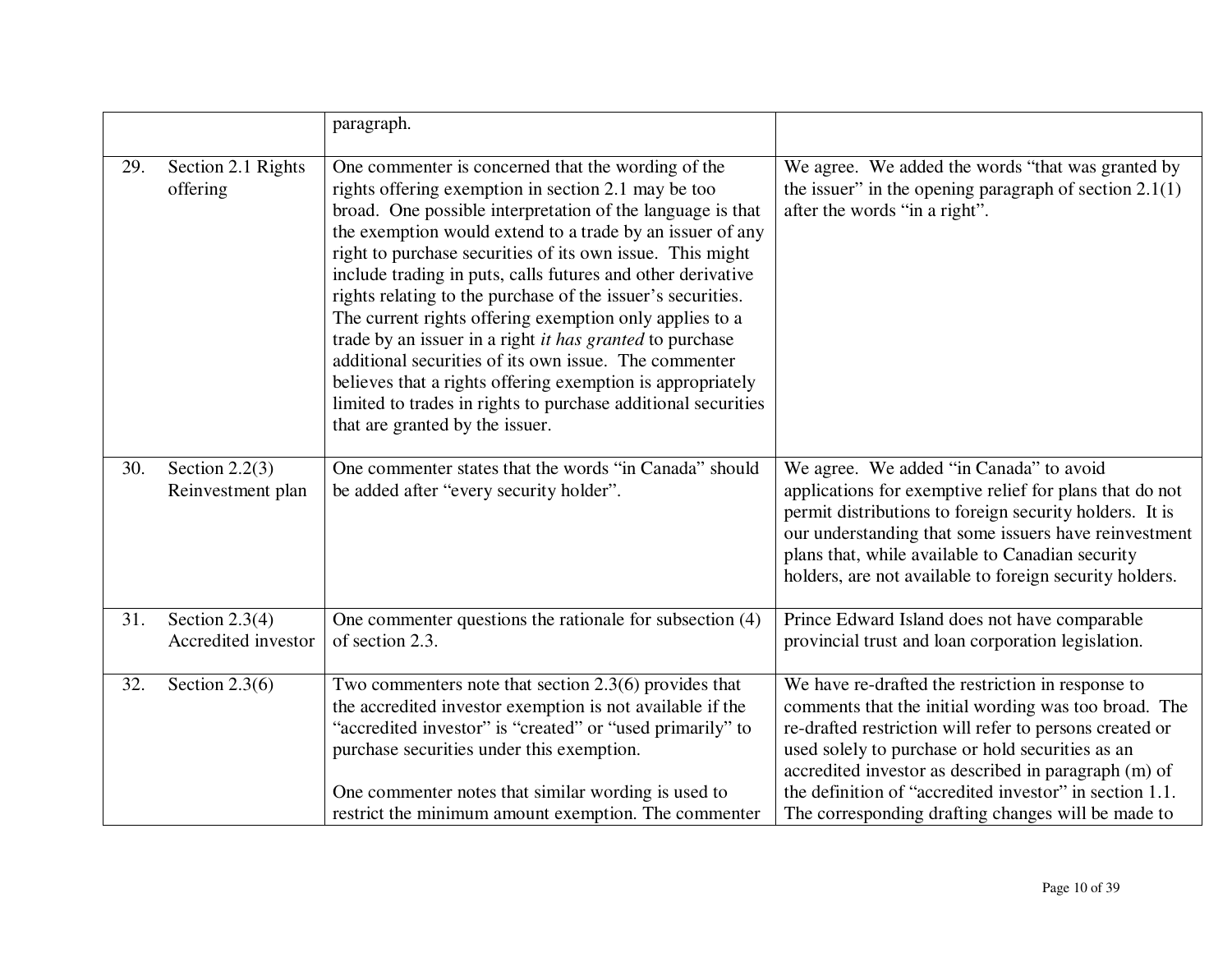|     |                                          | is concerned that this wording is extremely broad and has<br>the potential to create uncertainty for investment vehicles<br>seeking to rely on such exemptions in the future. Such<br>wording is not currently contained in the accredited<br>investor exemption. The commenter states that clear<br>language needs to be adopted or guidance provided in the<br>Companion Policy as to the intent of this language. The<br>commenter suggests the condition be deleted, or in the<br>alternative, be replaced with a condition that states that<br>the exemptions are not available in respect of a person<br>"created solely for the purpose of becoming eligible to<br>purchase securities in reliance on an exemption".<br>One commenter also states that if the restrictions are not<br>removed, the reference in section $2.3(6)(b)$ to "these<br>exemptions" should be limited to the section 2.3<br>exemption. | section 2.9(5), 2.10(3) and to paragraph $(b)(ii)$ of the<br>definition of "private issuer".                                                                               |
|-----|------------------------------------------|------------------------------------------------------------------------------------------------------------------------------------------------------------------------------------------------------------------------------------------------------------------------------------------------------------------------------------------------------------------------------------------------------------------------------------------------------------------------------------------------------------------------------------------------------------------------------------------------------------------------------------------------------------------------------------------------------------------------------------------------------------------------------------------------------------------------------------------------------------------------------------------------------------------------|----------------------------------------------------------------------------------------------------------------------------------------------------------------------------|
| 33. | Section 2.4 -<br>Private issuer          | Three commenters strongly support the reinstatement of<br>this exemption.                                                                                                                                                                                                                                                                                                                                                                                                                                                                                                                                                                                                                                                                                                                                                                                                                                              | We acknowledge the comments.                                                                                                                                               |
| 34. | Section 2.4 -Private<br>issuer           | Two commenters note that the re-introduction of the<br>private issuer exemption in Ontario is an improvement<br>because of the specified list of who are "non-public"<br>purchasers, which will increase certainty.                                                                                                                                                                                                                                                                                                                                                                                                                                                                                                                                                                                                                                                                                                    | We acknowledge the comments.                                                                                                                                               |
| 35. | Section 2.4 -Private<br>issuer           | One commenter objects to the requirement to include<br>shareholders, beneficiaries or partners of a company, trust<br>or partnership in the calculation of the 50 shareholders.<br>The commenter prefers the MI 45-103 definition.                                                                                                                                                                                                                                                                                                                                                                                                                                                                                                                                                                                                                                                                                     | The purpose of this restriction in the definition is to<br>ensure that the private issuer exemption is not abused<br>through the creation or use of a pyramid of entities. |
| 36. | Section 2.4 - resale<br>for closely-held | Three commenters ask what will happen from a resale<br>perspective to persons who acquired under the closely-                                                                                                                                                                                                                                                                                                                                                                                                                                                                                                                                                                                                                                                                                                                                                                                                          | A provision has been inserted into part 8 of NI 45-106<br>to facilitate the resale of securities previously acquired                                                       |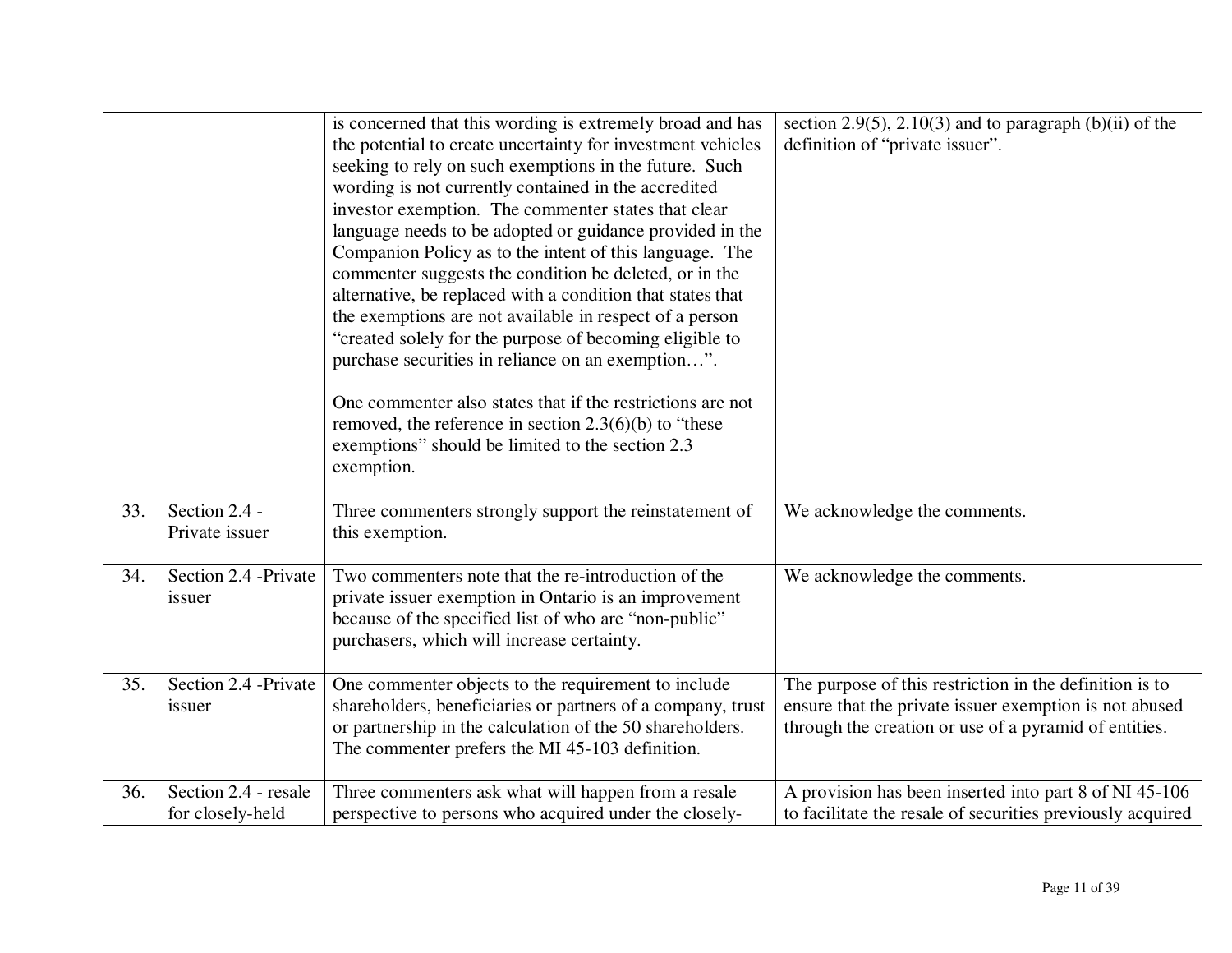| issuers | held issuer exemption?                                      | pursuant to the closely-held issuer exemption. Upon      |
|---------|-------------------------------------------------------------|----------------------------------------------------------|
|         |                                                             | the coming into force of NI 45-106 a security holder     |
|         | Two of the commenters believe that issuers that are now     | who acquired its securities pursuant to the closely-     |
|         | closely-held issuers should be deemed to be private         | held issuer exemption will be able to resell its         |
|         | issuers as at the date the new rule comes into force. For   | securities in the same manner as a security holder who   |
|         | Ontario the private issuer definition does not include a    | acquired its securities pursuant to the private issuer   |
|         | category for existing shareholders of closely held issuers. | exemption.                                               |
|         | There will be many Ontario issuers who have used the        |                                                          |
|         | closely held issuer exemption and issued securities to      | Upon the coming into force of NI 45-106, an issuer       |
|         | purchasers who do not fit into the categories listed in     | who is currently a closely-held issuer will be able to   |
|         | subsection 2.4 $(1)$ (a) to (j) and who are arguably        | avail itself of the private issuer exemption provided    |
|         | members of the public.                                      | that (i) the issuer's security holders consist of only   |
|         |                                                             | those persons set out in paragraphs $2.4(2)(a-k)$        |
|         |                                                             | (formerly $2.4(1)$ ) of NI 45-106, and (ii) the issuer's |
|         |                                                             | securities (other than non-convertible debt securities)  |
|         |                                                             | are beneficially owned by less than 50 security holders  |
|         |                                                             | exclusive of employees and former employees of the       |
|         |                                                             | issuer or its affiliates. We note that, upon the coming  |
|         |                                                             | into force of NI 45-106, a number of closely-held        |
|         |                                                             | issuers will not be able to use the private issuer       |
|         |                                                             | exemption. The private issuer exemption facilitates      |
|         |                                                             | capital raising from persons that (i) are familiar with  |
|         |                                                             | the issuer and, as such, do not require the disclosure   |
|         |                                                             | and protections provided under a prospectus, or (ii)     |
|         |                                                             | are accredited investors. Having made the policy         |
|         |                                                             | decision to adopt the private issuer exemption in        |
|         |                                                             | Ontario, it would be incongruous to deem all closely-    |
|         |                                                             | held issuers, including those closely-held issuers who   |
|         |                                                             | have distributed securities to the public, to be private |
|         |                                                             | issuers. A closely-held issuer who cannot avail itself   |
|         |                                                             | of the private issuer exemption will nonetheless be      |
|         |                                                             | able to avail itself of a number of other exemptions     |
|         |                                                             |                                                          |
|         |                                                             | including the accredited investor exemption, the         |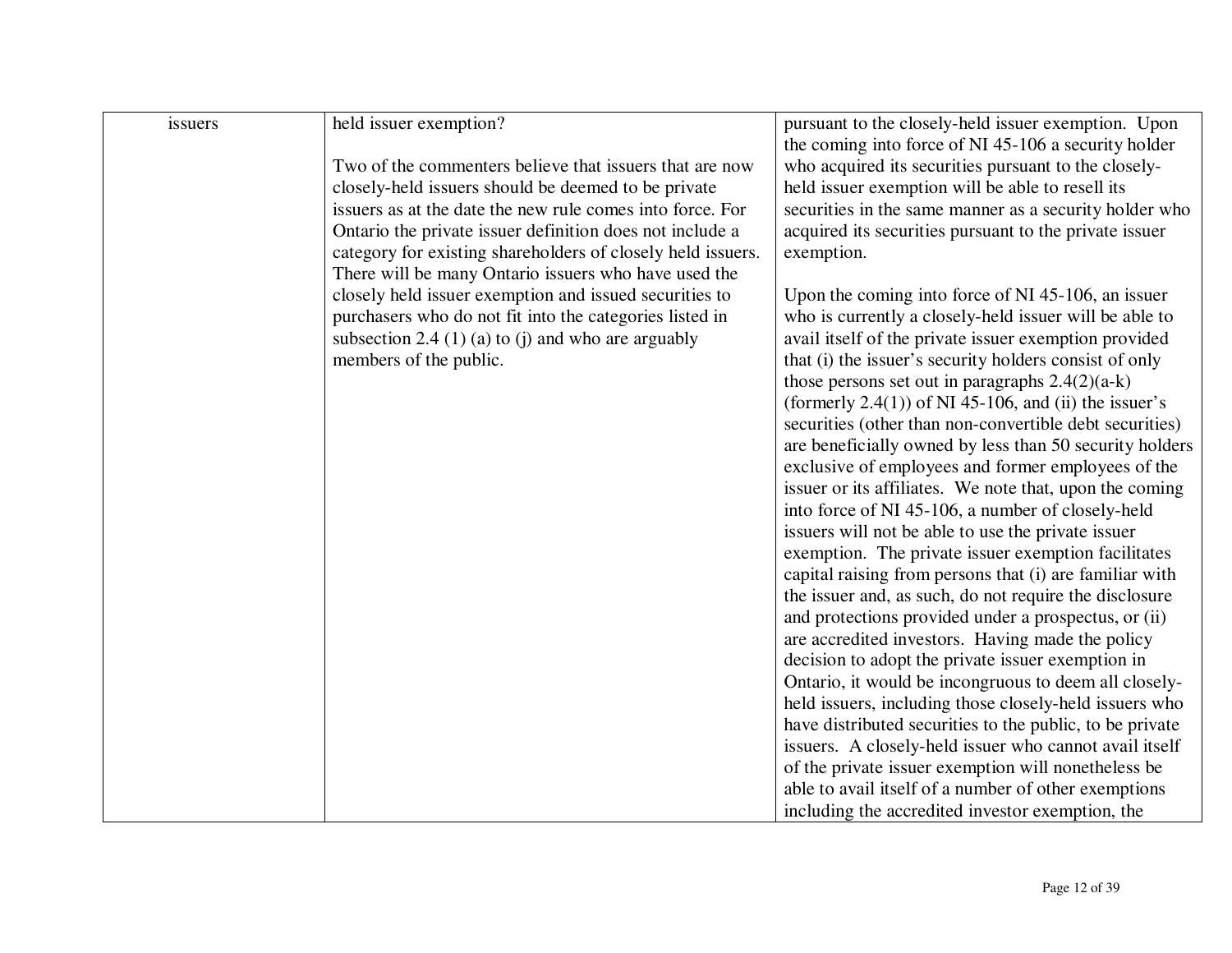|     |                                                                                    |                                                                                                                                                                                                                                                                                                                                                                                                                                                                                                                                                                                                                                                                                                                                                                                                                                                                                                                                    | minimum amount exemption and the founder, control<br>person and family – Ontario exemption.                                                                                                                                                                                                                                                                                                                                                                                |
|-----|------------------------------------------------------------------------------------|------------------------------------------------------------------------------------------------------------------------------------------------------------------------------------------------------------------------------------------------------------------------------------------------------------------------------------------------------------------------------------------------------------------------------------------------------------------------------------------------------------------------------------------------------------------------------------------------------------------------------------------------------------------------------------------------------------------------------------------------------------------------------------------------------------------------------------------------------------------------------------------------------------------------------------|----------------------------------------------------------------------------------------------------------------------------------------------------------------------------------------------------------------------------------------------------------------------------------------------------------------------------------------------------------------------------------------------------------------------------------------------------------------------------|
| 37. | Section 2.4 -<br>restrictions in<br>constating<br>documents for<br>private issuers | One commenter suggests that the private issuer<br>exemption be amended to remove the requirement that a<br>private issuer have restrictions on the transfer of its<br>securities contained in its constating documents or a<br>security holders' agreement. While the restriction is<br>common for Canadian private companies, many foreign<br>private companies do not have similar restrictions in their<br>constating documents as such restrictions may not be<br>necessary in their domicile. Foreign issuers may be<br>required to include such a provision (which is unusual for<br>their jurisdiction of incorporation) for the sole purpose of<br>meeting the requirements of Canadian securities laws. To<br>recognize the global nature of capital raising and to<br>facilitate private placements by foreign issuers, the<br>commenter suggests that this requirement be deleted or<br>restricted to Canadian issuers. | We are not prepared to make this change to<br>accommodate foreign issuers as part of NI 45-106.<br>While an issuer that is not a "private issuer" will not<br>have access to the private issuer exemption, it will<br>have other similar exemptions available to it to raise<br>capital (sections. 2.3, 2.5 and 2.7). These exemptions<br>are slightly different than the private issuer exemption<br>in that they require the filing of a report and payment<br>of a fee. |
| 38. | Section 2.4 -<br>expansion of<br>family members to<br>include in-laws              | One commenter proposes that the definition of family<br>members in paragraphs (b), (c) and (f) of section 2.4(1)<br>be expanded to include in-laws. The commenter notes<br>that this was the approach taken by the CSA in drafting<br>the definition of immediate family member contained in<br>Multilateral Instrument 52-110 Audit Committees                                                                                                                                                                                                                                                                                                                                                                                                                                                                                                                                                                                    | In-laws are included in paragraphs (c) and (f).                                                                                                                                                                                                                                                                                                                                                                                                                            |
| 39. | Section 2.4 -<br>registered verses<br>beneficial<br>ownership                      | Two commenters propose that in determining whether<br>there are 50 shareholders or less of the issuer, the<br>references should be to registered rather than beneficial<br>ownership. Determining beneficial ownership, especially<br>in the case of a sale by a shareholder as opposed to a<br>treasury issue, may be difficult. The commenter notes                                                                                                                                                                                                                                                                                                                                                                                                                                                                                                                                                                              | We are of the view that for the purpose of accessing<br>the private issuer exemption, private issuers are<br>responsible for knowing who their beneficial owners<br>are.                                                                                                                                                                                                                                                                                                   |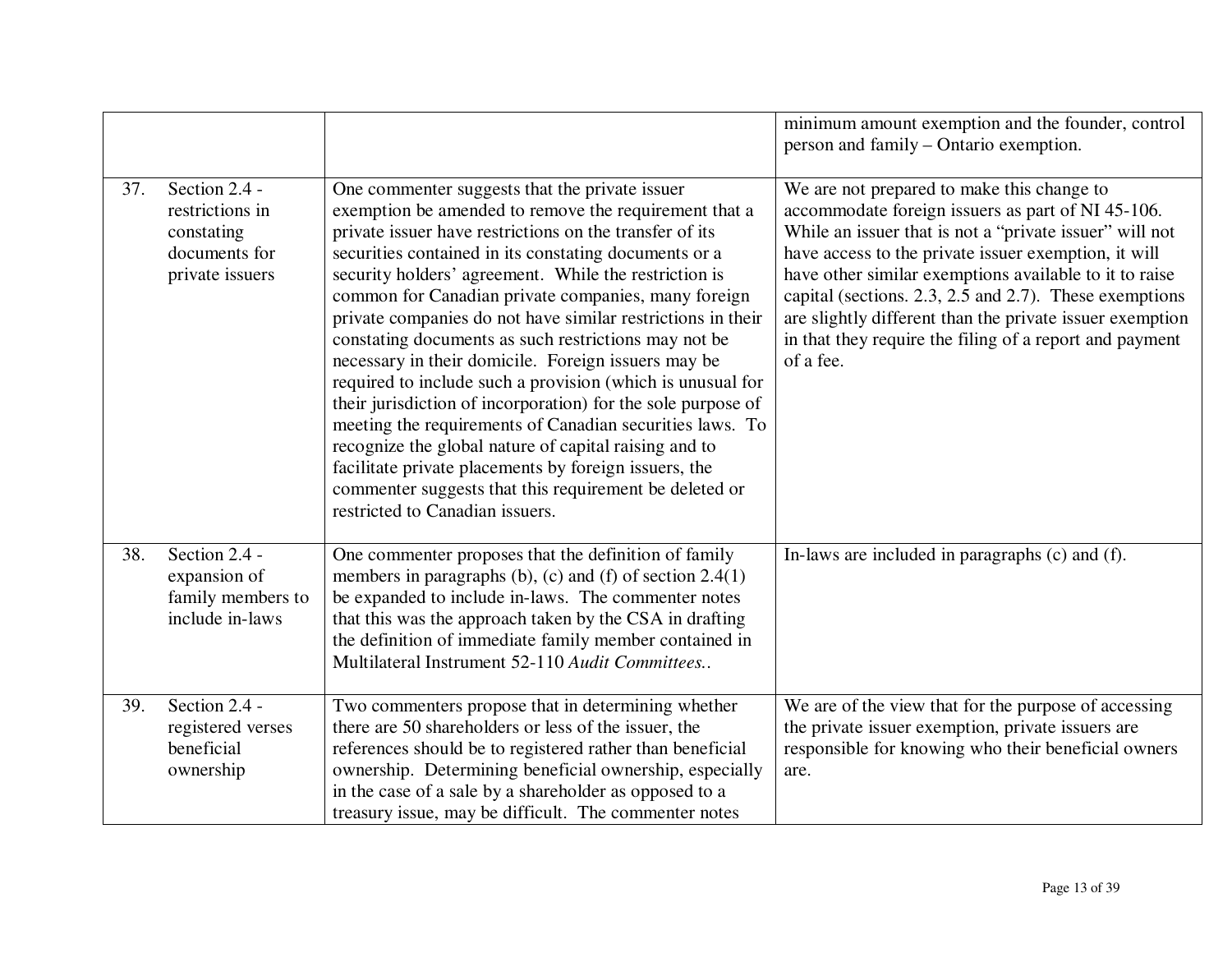|     |                                                                                                                        | that the definition of private company contained in the<br>Securities Act (Ontario) allows determination of the<br>number of shareholders by reference to registered<br>ownership.                                                                                                                                                                                                                                                                                                                                                                                                                                         |                                                                                                                                                                                                                                                                                                                                                                                                                                                                                                                                                           |
|-----|------------------------------------------------------------------------------------------------------------------------|----------------------------------------------------------------------------------------------------------------------------------------------------------------------------------------------------------------------------------------------------------------------------------------------------------------------------------------------------------------------------------------------------------------------------------------------------------------------------------------------------------------------------------------------------------------------------------------------------------------------------|-----------------------------------------------------------------------------------------------------------------------------------------------------------------------------------------------------------------------------------------------------------------------------------------------------------------------------------------------------------------------------------------------------------------------------------------------------------------------------------------------------------------------------------------------------------|
| 40. | Section $2.4(3)$<br>[now 2.4(4)]<br>Private issuer                                                                     | One commenter asks whether paragraphs (i) or (j) of<br>section $2.4(1)$ as they relate to paragraph (h) should also<br>be covered in section $2.4(3)$ .                                                                                                                                                                                                                                                                                                                                                                                                                                                                    | An entity described in paragraphs (i) and (j) is covered<br>by section $2.4(3)$ if it meets the definition of<br>"accredited investor".                                                                                                                                                                                                                                                                                                                                                                                                                   |
| 41. | Section 2.5 -<br>Family, friends and<br>business associates,<br>Section 2.7 -<br>Founder, control<br>person and family | Several commenters are concerned with the OSC's<br>decision not to participate in the family, friends and<br>business associates exemption in section 2.5. Some of<br>the commenters believe this is unfair to Ontario issuers<br>and investors.<br>Three commenters believe the exemptions in sections 2.5<br>and 2.7 should be reconciled to provide harmonization of<br>the exemption.<br>One of the commenters, while expressing a preference for<br>the Ontario exemption in section 2.7, submits that in the<br>interests of harmonization Ontario should consider<br>adopting the broader exemption in section 2.5. | The mandate of this project was to consolidate<br>existing prospectus and registration exemptions<br>available in 13 jurisdictions into one instrument and to<br>harmonize them to the extent possible within an<br>ambitious time frame. We recognize however, that<br>regional differences do exist and those differences<br>must be accommodated. Each jurisdiction has<br>considered the merits of this exemption and made a<br>decision on whether or not to adopt it based on what is<br>appropriate for the capital markets in their jurisdiction. |
| 42. | Section 2.5 -<br>Family, friends and<br>business associates                                                            | One commenter states that it may be useful to highlight to<br>the investor that the exemption in section 2.5 is premised<br>solely on the relationship of the investor with the issuer's<br>principal. The commenter suggests requiring each<br>investor to sign a certificate to the effect that the investor<br>is a close personal friend or close business associate of<br>the principal and has known the person for a sufficient<br>period of time to assess the capabilities and<br><i>trustworthiness.</i> Such a certificate may help to focus the                                                                | Jurisdictions that do not require a risk<br>acknowledgement have concluded that the costs of<br>such a requirement exceed the benefits.                                                                                                                                                                                                                                                                                                                                                                                                                   |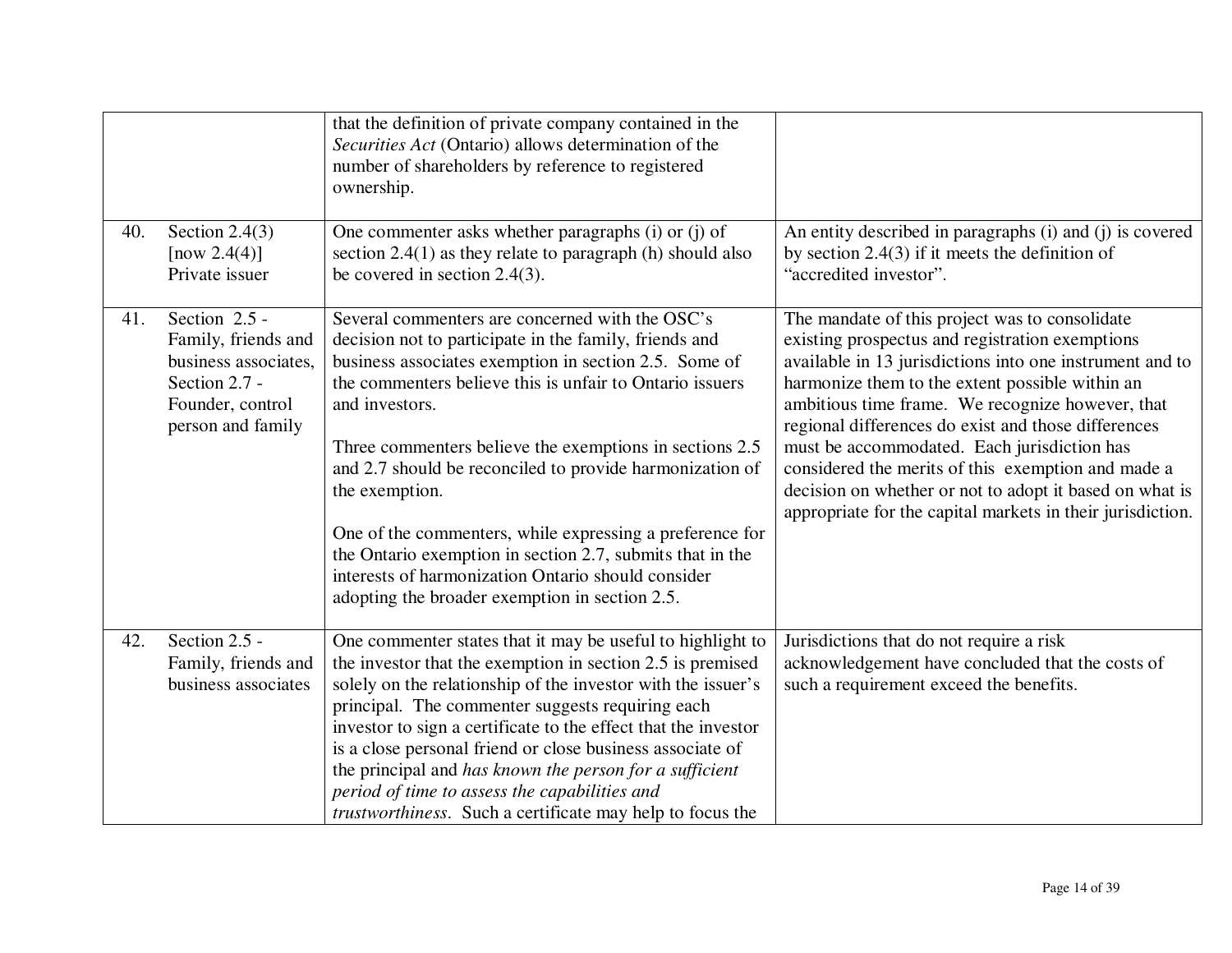|     |                                                                                                                                 | investors awareness that the exempt trade is reliant on the<br>relationship between the parties.                                                                                                                                                                                                                                                                                                                       |                                                                                                                                                                                                                                                                                                                                                                            |
|-----|---------------------------------------------------------------------------------------------------------------------------------|------------------------------------------------------------------------------------------------------------------------------------------------------------------------------------------------------------------------------------------------------------------------------------------------------------------------------------------------------------------------------------------------------------------------|----------------------------------------------------------------------------------------------------------------------------------------------------------------------------------------------------------------------------------------------------------------------------------------------------------------------------------------------------------------------------|
| 43. | Section $2.6(2)$<br>Family, friends and<br>business associates<br>- Saskatchewan<br>Section $2.9(14)$<br>Offering<br>memorandum | One commenter stated that the requirement to maintain a<br>signed risk acknowledgement for a period of eight years<br>after a distribution or trade is unnecessarily burdensome.                                                                                                                                                                                                                                       | The FFSC does not believe maintaining a document<br>for 8 years is unnecessarily burdensome.                                                                                                                                                                                                                                                                               |
| 44. | Section 2.9<br>Offering<br>memorandum                                                                                           | One commenter states that the minimum disclosure<br>requirements in the offering memorandum exemption<br>should address any regulatory concerns in regard to<br>ensuring that investors receive sufficient information on<br>which to make their investment decision. At the same<br>time the exemption allows the issuer to avoid the<br>significant costs of filing a prospectus and becoming a<br>reporting issuer. | We acknowledge the comment.                                                                                                                                                                                                                                                                                                                                                |
| 45. | Section 2.9<br>Offering<br>memorandum                                                                                           | Two commenters want the CSA to develop a form of<br>offering memorandum specific to investment funds, as<br>there are considerable differences between what is<br>relevant to an investor in an investment fund and what is<br>relevant to an investor in other types of issuers.                                                                                                                                      | We will consider developing a form of offering<br>memorandum specific to investment funds in the<br>future.                                                                                                                                                                                                                                                                |
| 46. | Section 2.9<br>Offering<br>memorandum                                                                                           | Four commenters expressed disappointment that the OSC<br>chose not to adopt the offering memorandum exemption<br>that is otherwise available in the other Canadian<br>provinces. One commenter seeks clarification from the<br>OSC on why investors in Ontario are being treated<br>differently than investors in the other CSA jurisdictions.                                                                         | The mandate of this project was to consolidate<br>existing prospectus and registration exemptions<br>available in 13 jurisdictions into one instrument and to<br>harmonize them to the extent possible within an<br>ambitious time frame. We recognize however, that<br>regional differences do exist and those differences<br>must be accommodated. Each jurisdiction has |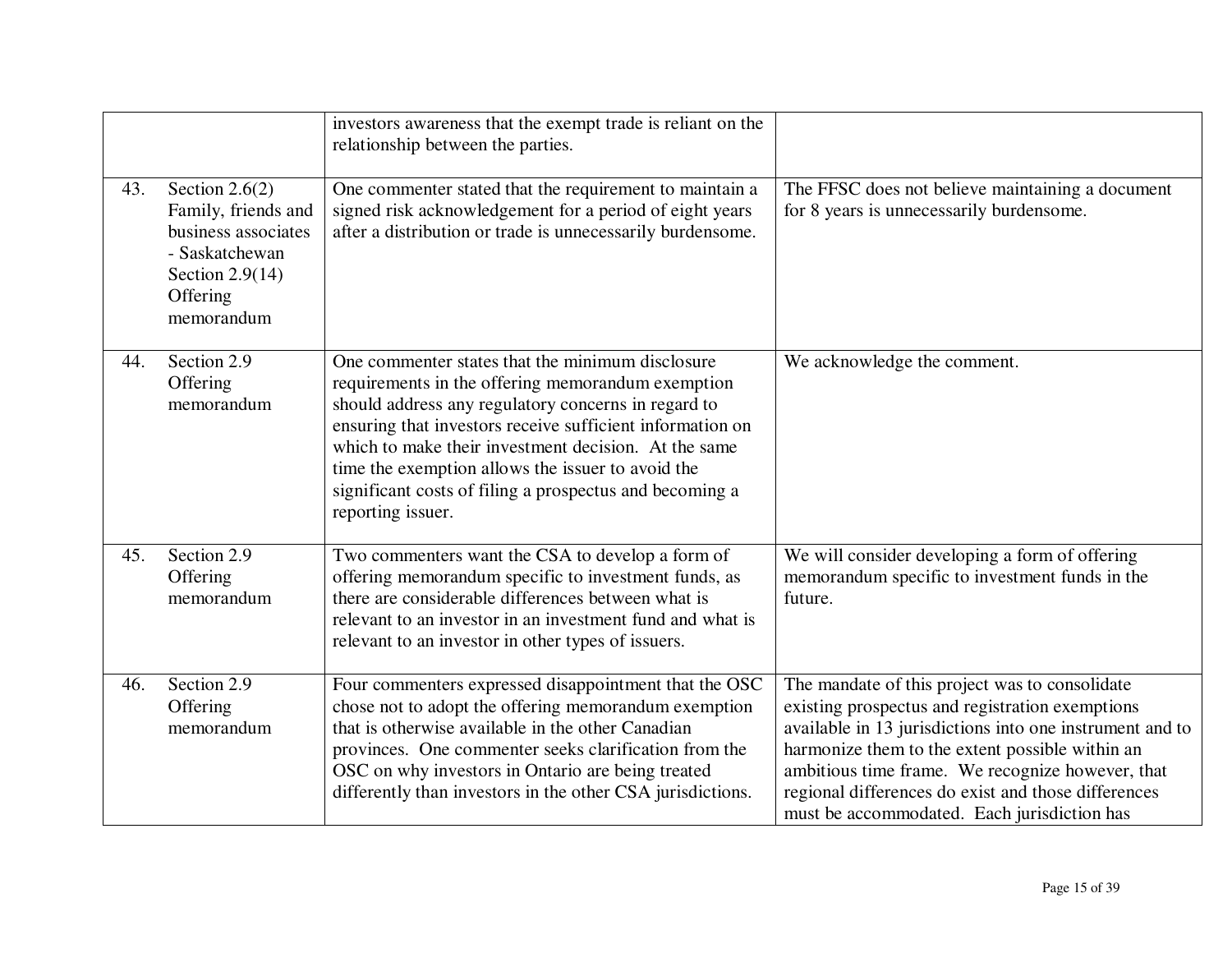|     |                                       | One commenter agrees with the OSCs decision not to<br>adopt the offering memorandum exemption in Ontario.<br>The commenter believes that the extensive prescribed<br>disclosure for the offering memorandum merely serves to<br>create a simplified prospectus regime alongside the<br>existing prospectus regime. The exemption introduces<br>additional unnecessary complexity and, given the<br>differences in application between the participating<br>jurisdictions, confusion into the securities laws of<br>Canada. This is inconsistent with the goal of creating a<br>harmonized securities regime.                                                                                                                                                                                                                                                                                                                                                                                                                                                            | considered the merits of this exemption and made a<br>decision on whether or not to adopt it based on what is<br>appropriate for the capital markets in their jurisdiction.                                                                                                                                                                                                                                                                                                                                                         |
|-----|---------------------------------------|-------------------------------------------------------------------------------------------------------------------------------------------------------------------------------------------------------------------------------------------------------------------------------------------------------------------------------------------------------------------------------------------------------------------------------------------------------------------------------------------------------------------------------------------------------------------------------------------------------------------------------------------------------------------------------------------------------------------------------------------------------------------------------------------------------------------------------------------------------------------------------------------------------------------------------------------------------------------------------------------------------------------------------------------------------------------------|-------------------------------------------------------------------------------------------------------------------------------------------------------------------------------------------------------------------------------------------------------------------------------------------------------------------------------------------------------------------------------------------------------------------------------------------------------------------------------------------------------------------------------------|
| 47. | Section 2.9<br>Offering<br>memorandum | Three commenters expressed disappointment over the<br>continuation of two different offering memorandum<br>exemptions and urged the CSA to uniformly adopt the<br>exemption in section $2.9(1)$ .<br>One commenter notes that the liberal approach is so wide<br>open that it would be attractive for many significant<br>issuers to use the exemption and bypass the prospectus<br>regulatory process in circumstances where they would be<br>perfectly able to comply. The commenter also notes that<br>it may also be an avenue for unscrupulous issuers to raise<br>money from unsuspecting investors. The commenter<br>recommends that the CSA uniformly adopt the less<br>liberal approach for two reasons: (i) the amount that an<br>investor could lose would be limited; and (ii) investors<br>would have to have significant assets in order to qualify<br>as an "eligible investor".<br>One commenter questions why the OM exemption is not<br>available in some jurisdictions and what type of mutual<br>funds qualify under the current wording of section | The CSA worked diligently to achieve a single<br>harmonized offering memorandum exemption,<br>however, after considerable discussion and debate<br>differences remain. The differences between the two<br>versions of the exemption and the different treatment<br>of investment funds reflect fundamental policy<br>concerns regarding the availability and use of this<br>exemption across the jurisdictions. Participating<br>jurisdictions will monitor the use of this exemption<br>and continue to work toward harmonization. |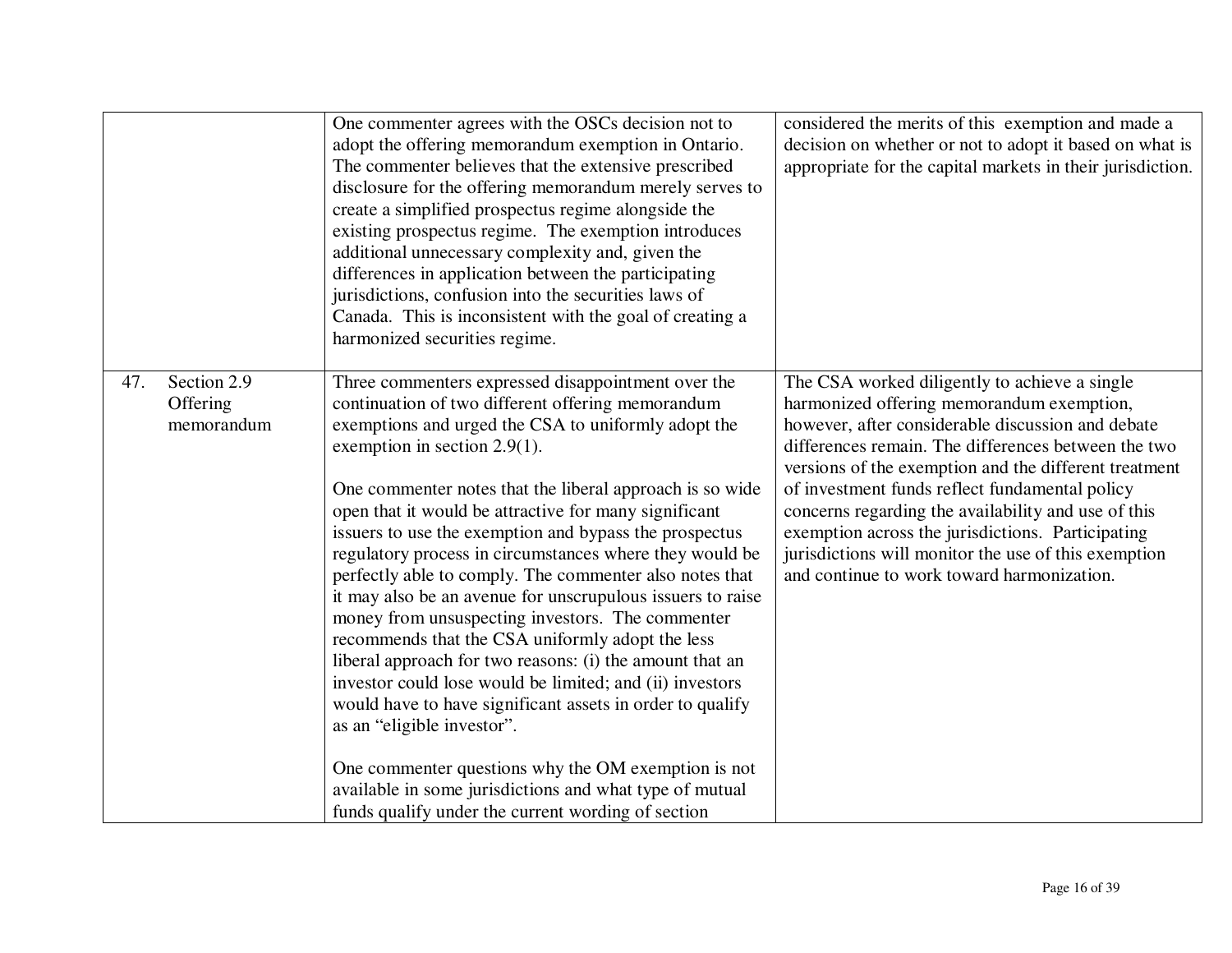|     |                                                            | $2.9(2)(d)$ .                                                                                                                                                                                                                                                                                                                                                                                                                          |                                                                                                                                                                                                                                                                                   |
|-----|------------------------------------------------------------|----------------------------------------------------------------------------------------------------------------------------------------------------------------------------------------------------------------------------------------------------------------------------------------------------------------------------------------------------------------------------------------------------------------------------------------|-----------------------------------------------------------------------------------------------------------------------------------------------------------------------------------------------------------------------------------------------------------------------------------|
|     |                                                            | One commenter seeks clarification why clause<br>$2.9(2)(d)(ii)(B)$ only provides the exemption for mutual<br>funds in Manitoba, Saskatchewan and Quebec that are<br>listed for trading on an exchange or quoted on an over-<br>the-counter market. The commenter notes that very few<br>mutual funds are traded in the secondary market, and<br>therefore, it is unclear why this restriction was imposed in<br>these three provinces. |                                                                                                                                                                                                                                                                                   |
| 48. | Section 2.9<br>Offering<br>memorandum                      | One commenter notes that Yukon is not included in the<br>list of jurisdictions in which the exemption applies and<br>queried if and when issuers and dealers would be able to<br>rely on the exemption in Yukon.                                                                                                                                                                                                                       | Section 1.2 of the Companion Policy provides<br>guidance for the availability of exemption in Yukon.                                                                                                                                                                              |
| 49. | Section $2.9(13)$<br>Offering<br>memorandum                | One commenter objects to the requirement for the<br>subscriber to re-sign the subscription agreement each<br>time there is an amendment to the offering memorandum.<br>The process should be amended to conform with the<br>prospectus requirement to send a copy of the amendment<br>to subscribers and have a 2-day right of rescission.                                                                                             | We do not think that re-signing the subscription<br>agreement is overly burdensome in the context of the<br>offering memorandum exemption, which is<br>significantly different than a prospectus offering.                                                                        |
| 50. | Section 2.9<br>Offering<br>memorandum -<br>Forms F3 and F4 | One commenter suggests that the reference in the form to<br>"promoter" be changed to "founder". The certificate<br>should be signed by a person "actively engaged in the<br>issuer's business."                                                                                                                                                                                                                                        | The term "promoter" is a broader than "founder" and<br>for the purposes of the Forms, we require the signature<br>of a "promoter".                                                                                                                                                |
| 51. | Section 2.10<br>Minimum amount<br>investment               | One commenter notes that the exemption in section 2.10<br>is less flexible than the previous minimum amount<br>exemption available in Ontario because section 2.10<br>requires the purchase price to be paid in cash. The<br>commenter states that the exemption in Ontario allows                                                                                                                                                     | After considerable discussion among the jurisdictions<br>it was decided to require payment in cash to address<br>potential abuses of the exemption. In particular, we<br>are aware of pooled funds that were being sold to<br>retail investors without a prospectus based on this |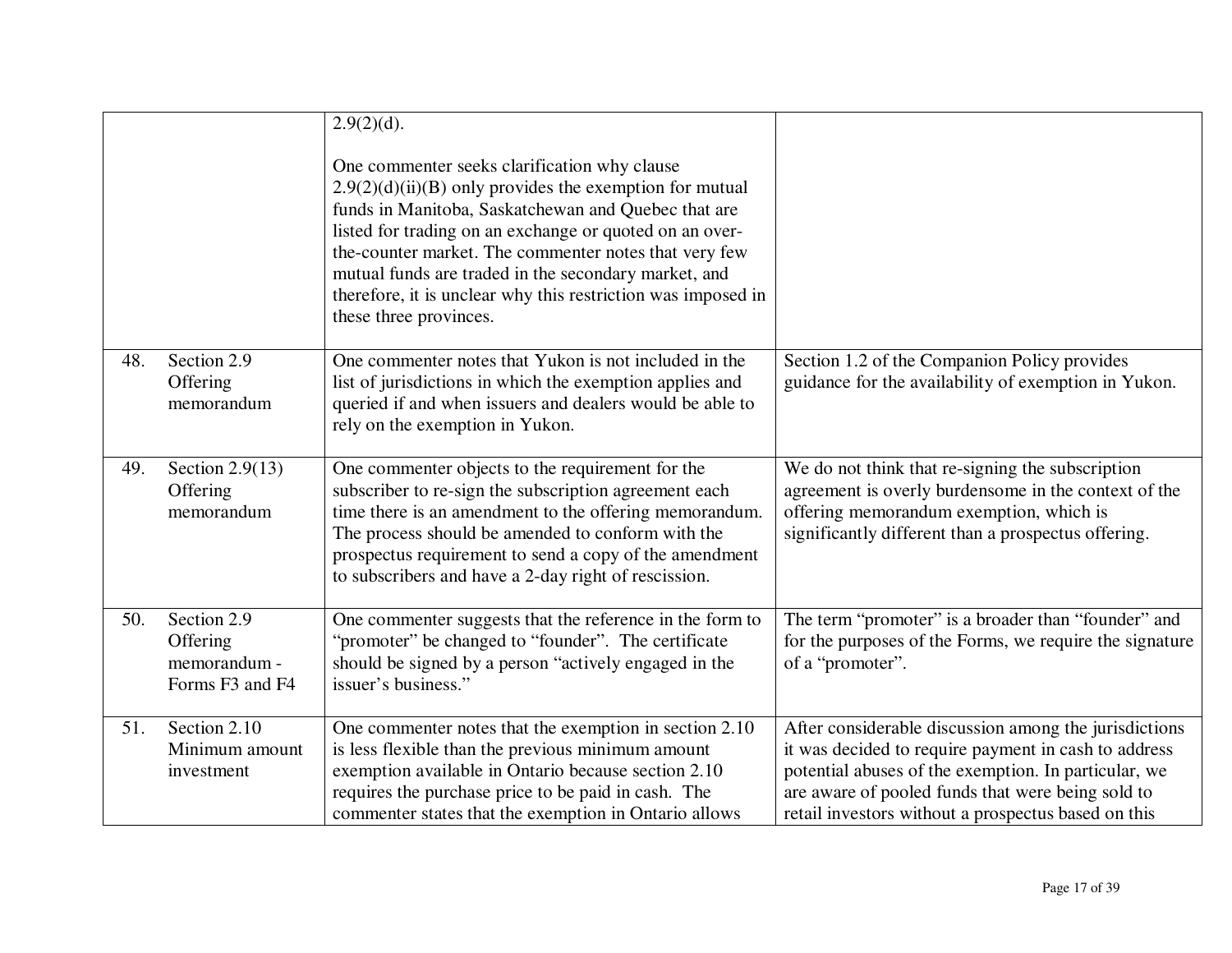|     |                                              | securities to be issued for a <i>bona fide</i> future obligation,<br>for example a promissory note. The commenter<br>recommends maintaining this flexibility in section 2.10.                                                                                                                                                                                                                                                                                                                                                                             | exemption for as little as an initial investment of<br>\$5,000 coupled with the acceptance by the investor of<br>a future obligation to the fund of \$145,000. We do<br>not believe that exempt products should be sold to<br>retail investors under this type of arrangement.                                                                          |
|-----|----------------------------------------------|-----------------------------------------------------------------------------------------------------------------------------------------------------------------------------------------------------------------------------------------------------------------------------------------------------------------------------------------------------------------------------------------------------------------------------------------------------------------------------------------------------------------------------------------------------------|---------------------------------------------------------------------------------------------------------------------------------------------------------------------------------------------------------------------------------------------------------------------------------------------------------------------------------------------------------|
| 52. | Section 2.10<br>Minimum amount<br>investment | One commenter supports the reintroduction in Ontario of<br>the prescribed minimum amount exemption. However,<br>the commenter submits that it would be prudent to clarify<br>the exemption by incorporating the concept of "aggregate"<br>acquisition cost" rather than rely on the explanation in the<br>companion policy.                                                                                                                                                                                                                               | In harmonizing this exemption we determined that the<br>best approach was to require payment in cash at the<br>time of the trade and provide some guidance in the<br>Companion Policy. While we realize that some<br>jurisdictions had the concept of "aggregate acquisition"<br>cost", we specifically declined to use that approach for<br>NI 45-106. |
| 53. | Section 2.10<br>Minimum amount<br>investment | Two commenters request that the CSA expand the<br>minimum amount exemption to include in specie<br>contributions that have a fair value of \$150,000. The<br>commenters note that if there is a concern about the<br>valuation of an in specie payment, delivery and<br>settlement conditions similar to those found in section 9.4<br>of National Instrument 81-102 Mutual Funds could be<br>included. One commenter notes that requiring the cash<br>requirement may cause unnecessary transaction costs by<br>requiring the liquidation of securities. | We have included an asset acquisition exemption that<br>is available to issuers in section 2.12. We are not<br>prepared to expand the minimum amount investment<br>exemption to anything other than cash for the reasons<br>stated above.                                                                                                               |
| 54. | Section 2.10<br>Minimum amount<br>investment | Three commenters applaud the CSA for harmonizing the<br>minimum amount exemption across Canada, along with<br>making it available to mutual funds and non-redeemable<br>investment funds.                                                                                                                                                                                                                                                                                                                                                                 | We acknowledge the comment.                                                                                                                                                                                                                                                                                                                             |
| 55. | Section 2.10<br>Minimum amount<br>investment | Two commenters ask that the CSA consider allowing the<br>\$150,000 minimum amount to be contributed among all<br>of the investment funds managed by the same entity.                                                                                                                                                                                                                                                                                                                                                                                      | We believe it is inaccurate to suggest that two funds<br>are the same because they have the same manager.<br>Each fund is different, has differing risk profiles and                                                                                                                                                                                    |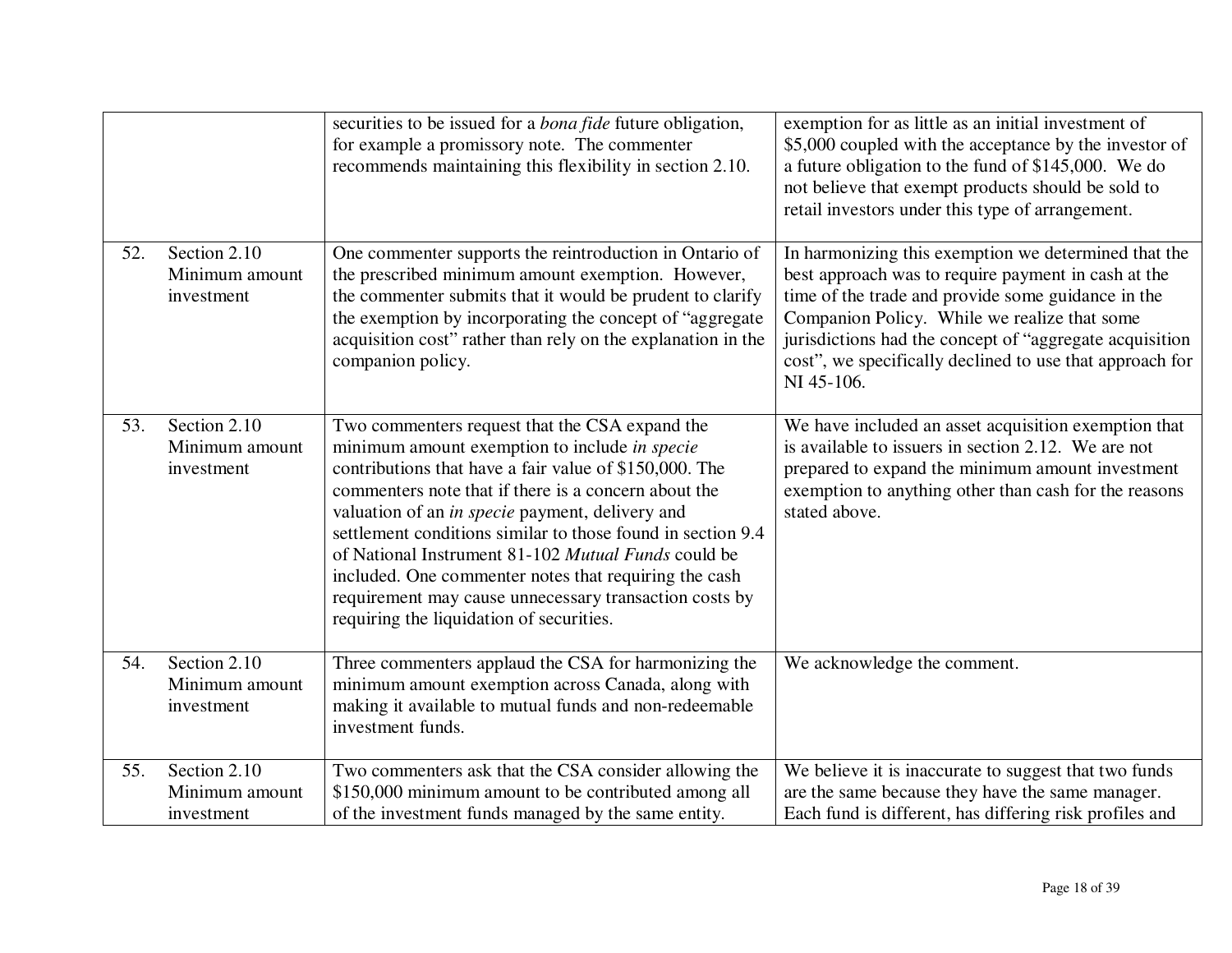|     |                                                   | They believed that the same rationale which deems a<br>person who has \$150,000 to invest in a single investment<br>to be sophisticated enough to not require a prospectus and<br>not require a registered dealer, should also be applied to<br>an investor who invests in two or more funds managed by<br>the same manager.                                                                                                                                             | may be managed by sub-managers with different<br>management styles. It is no different than buying<br>securities of two different issuers and being allowed to<br>pool, which is something we do not allow.                                                                                                                                                                                                    |
|-----|---------------------------------------------------|--------------------------------------------------------------------------------------------------------------------------------------------------------------------------------------------------------------------------------------------------------------------------------------------------------------------------------------------------------------------------------------------------------------------------------------------------------------------------|----------------------------------------------------------------------------------------------------------------------------------------------------------------------------------------------------------------------------------------------------------------------------------------------------------------------------------------------------------------------------------------------------------------|
| 56. | Section 2.10<br>Minimum amount<br>investment      | One commenter notes that the requirement to pay the<br>minimum amount "in cash at the time of the trade" does<br>not appear to permit any time for settlement.                                                                                                                                                                                                                                                                                                           | We expect issuers to deal with this issue based on the<br>usual terms for settling private placements.                                                                                                                                                                                                                                                                                                         |
| 57. | Section 2.10<br>Minimum amount<br>investment      | One commenter suggests that the CSA make it<br>permissible for related accounts to invest \$150,000. For<br>example, if two spouses invested \$150,000 between them<br>that should be sufficient to entitle them to use this<br>exemption. Similarly, an individual and his or her RRSP,<br>a parent or parents and children who share the same<br>residence and/or "in trust for" accounts should be<br>permitted to be considered as one investor for this<br>purpose. | We have not expanded this exemption in the manner<br>suggested by the commenter. We do not think that<br>association with an accredited investor should make a<br>person an accredited investor. Paragraph (k) of the<br>definition of accredited investor does permit spousal<br>incomes to be combined, but it requires the combined<br>income to be \$100,000 more than the individual<br>income threshold. |
| 58. | Section $2.10$<br>Minimum amount<br>investment    | One commenter believes it is advisable to insert an<br>additional investment mechanism in section 2.10 similar<br>to that provided for investment funds in section 2.19.                                                                                                                                                                                                                                                                                                 | Consideration of an expansion as suggested by the<br>commenter will require significant policy analysis.<br>Accordingly, at this time, we do not believe that an<br>additional investment mechanism is appropriate for<br>securities other than investment funds.                                                                                                                                              |
| 59. | Section $2.10(3)$<br>Minimum amount<br>investment | One commenter states that paragraph (b) of section<br>$2.10(3)$ should be deleted and that paragraph (a), if it<br>should remain, should refer to section 2.10 (see argument<br>raised above re section $2.3(6)$ ).                                                                                                                                                                                                                                                      | We have changed the wording of this restriction so<br>that it applies to persons created or used "solely"<br>(rather than "primarily") to access the exemption.                                                                                                                                                                                                                                                |
| 60. | Section $2.10(3)$                                 | One commenter believes that the requirement in section                                                                                                                                                                                                                                                                                                                                                                                                                   | If a minimum of \$150,000 in cash is invested, we                                                                                                                                                                                                                                                                                                                                                              |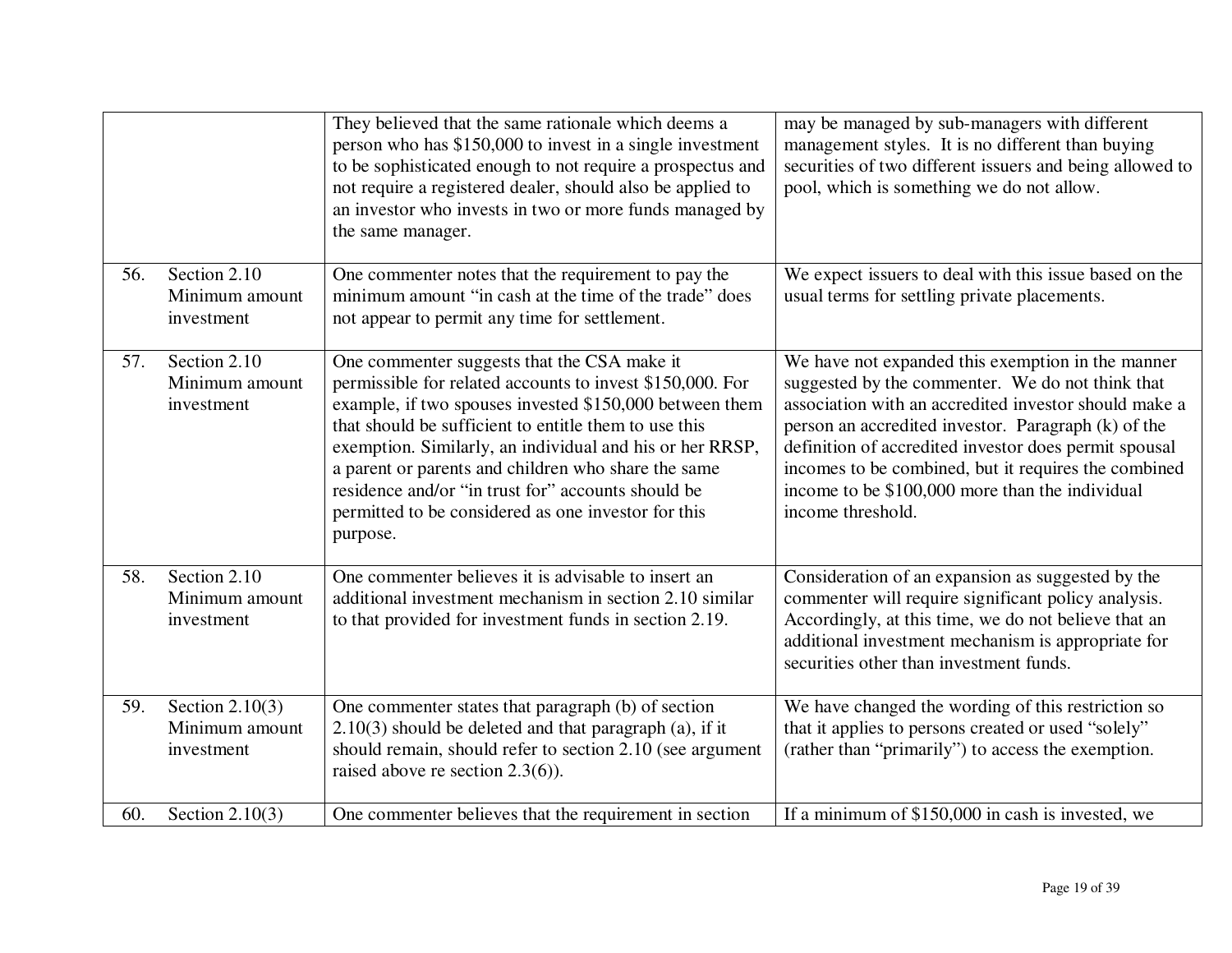|     | Minimum amount<br>investment                                                     | 2.10 for a cash payment to use the \$150,000 exemption<br>should not require any more than \$150,000 cash to be<br>paid, at the time of usage. An investor should be able to<br>invest \$400,000 represented by \$150,000 in cash and<br>\$250,000 via a commitment.                                                                                                                                                                                                                                                                            | believe that the current exemption would permit a<br>commitment as in the example provided by the<br>commenter, provided the commitment is part of the<br>same transaction.                                                                                                                                                                                                                                                                                                                                                                                                                                                                                                                                                           |
|-----|----------------------------------------------------------------------------------|-------------------------------------------------------------------------------------------------------------------------------------------------------------------------------------------------------------------------------------------------------------------------------------------------------------------------------------------------------------------------------------------------------------------------------------------------------------------------------------------------------------------------------------------------|---------------------------------------------------------------------------------------------------------------------------------------------------------------------------------------------------------------------------------------------------------------------------------------------------------------------------------------------------------------------------------------------------------------------------------------------------------------------------------------------------------------------------------------------------------------------------------------------------------------------------------------------------------------------------------------------------------------------------------------|
| 61. | Section<br>2.11(1)(b)(i)<br><b>Business</b><br>combination and<br>reorganization | One commenter advises that section $2.11(1)(b)(i)$ needs to<br>reflect the possibility of an accidental failure to deliver to<br>every security holder, for whatever reason. Also, no<br>particular security holders' approval is typically required,<br>just the class, so the wording may be inaccurate.                                                                                                                                                                                                                                      | This exemption has been in place for some time in<br>British Columbia and problems of the nature<br>mentioned by the commenter have not arisen. The<br>onus is on the issuer, when proceeding outside of a<br>statutory procedure, to determine when shareholder<br>approval has been obtained.<br>Most Canadian jurisdictions, through securities<br>legislation or Interpretations Acts, have provisions<br>that deal with delivery of documents. Most of these<br>provisions make it clear that "actual" delivery is not<br>required, but rather, reasonable steps such as posting<br>by mail must be taken. We do not believe that<br>accidental failure to deliver to one shareholder would<br>prevent the use of the exemption. |
| 62. | Section 2.11 -<br><b>Business</b><br>combination and<br>reorganization           | One commenter states that the requirement to have<br>disclosure and shareholder approval is too restrictive.<br>Corporate requirements are often not as strict and cost of<br>compliance may be too great for smaller private<br>companies. Also, section $(1)(b)(ii)$ suggests that<br>unanimous shareholder approval is required and it is not<br>clear whether all shareholders have to vote, even<br>shareholders with non-voting shares.<br>The preferred form of this exemption is found in AB,<br>MB, SK, and ON -it's less restrictive. | We do not believe the shareholder approval<br>requirement is too restrictive. Shareholder approval is<br>a reasonable requirement in exchange for allowing<br>securities to be traded in circumstances where issuers<br>are being reorganized by way of a non-statutory<br>merger, arrangement or amalgamation. Subsection<br>$(1)(b)(ii)$ does not mandate unanimous shareholder<br>approval.                                                                                                                                                                                                                                                                                                                                        |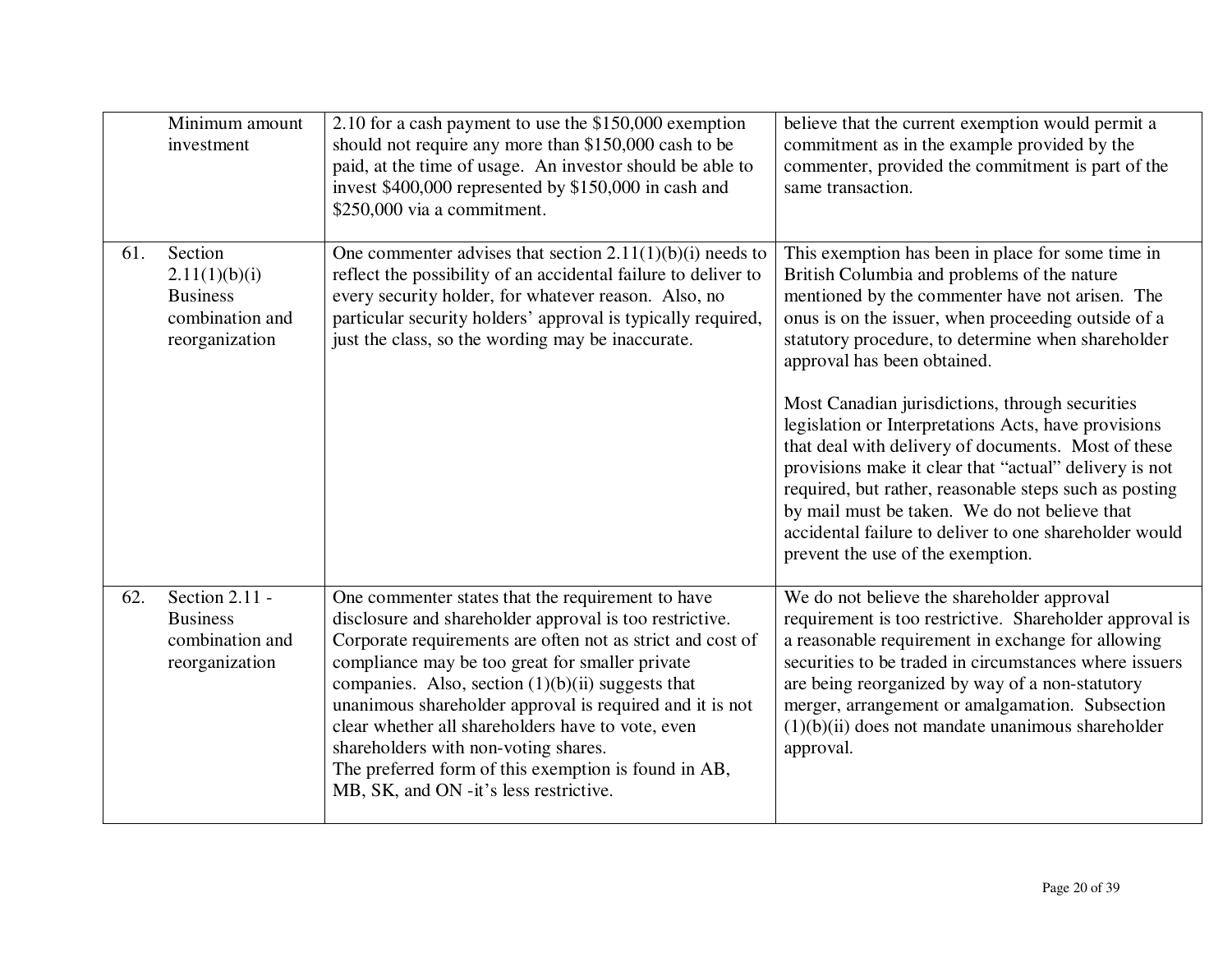| 63. | Section $2.12(1)$<br>Asset acquisition                                                        | One commenter asks whether section $2.12(1)$ should also<br>refer to securities or other property, including cash.                                                                                                                                                                                                                                                                                                                                                  | As noted in section 4.3 of the Companion Policy,<br>assets may include cash in the form of working<br>capital.                                                                                                                                                                    |
|-----|-----------------------------------------------------------------------------------------------|---------------------------------------------------------------------------------------------------------------------------------------------------------------------------------------------------------------------------------------------------------------------------------------------------------------------------------------------------------------------------------------------------------------------------------------------------------------------|-----------------------------------------------------------------------------------------------------------------------------------------------------------------------------------------------------------------------------------------------------------------------------------|
| 64. | Sections 2.12 Asset<br>Acquisition 2.13<br>Petroleum, natural<br>gas and mining<br>properties | One commenter notes that the technology sector should<br>have an exemption for asset acquisition that does not tie<br>issuers to the \$150 000 asset value minimum or require<br>them to use the "shares for debt" exemption. The<br>commenter notes that the junior mining exploration<br>industry has a special regime for raising capital.                                                                                                                       | We have not expanded the "special" capital raising<br>exemptions available to junior mining companies to<br>other industries. Expansion of this type of exemption<br>to other industries would require further consultation<br>and study and is beyond the scope of this project. |
| 65. | Section 2.14<br>Securities for debt                                                           | One commenter supports the introduction of this new<br>exemption and the guidance included in the Companion<br>Policy.                                                                                                                                                                                                                                                                                                                                              | We acknowledge the comment.                                                                                                                                                                                                                                                       |
| 66. | Section 2.16 Take-<br>over bid and issuer<br>bid                                              | Two commenters are concerned that the language in<br>section 2.16, "a trade in a security under a take-over<br>bid", may be interpreted as being limited to trades by<br>shareholders of the offeree issuer to the offeror. To<br>clarify that the exemption is available in connection with<br>share consideration provided by an offeror, the<br>commenter proposes amending the language to read, "a<br>trade in a security in connection with a take-over bid". | We have substituted "in connection with" for "under".                                                                                                                                                                                                                             |
| 67. | Section 2.16 Take-<br>over bid and issuer<br>bid                                              | One commenter suggests adding the phrase "by or to the<br>bidder" after the word security in section $2.16(1)$ . The<br>commenter notes that the exemption is meant to provide<br>exemptions for both the trade by a security holder to a<br>bidder and securities issued by the bidder.                                                                                                                                                                            | We have used the broader language of "in connection"<br>with" to cover all trades.                                                                                                                                                                                                |
| 68. | Section 2.16 Take-<br>over bid and issuer<br>bid                                              | One commenter notes that Section 2.16 does not clearly<br>apply to both the tender to a take-over bid by a target<br>shareholder, and the issuance of securities by a bidder in                                                                                                                                                                                                                                                                                     | We changed the word "under" in section 2.16 to "in<br>connection with" to make it clear that we intend for<br>section 2.16 to apply to both the tender to a take-over                                                                                                             |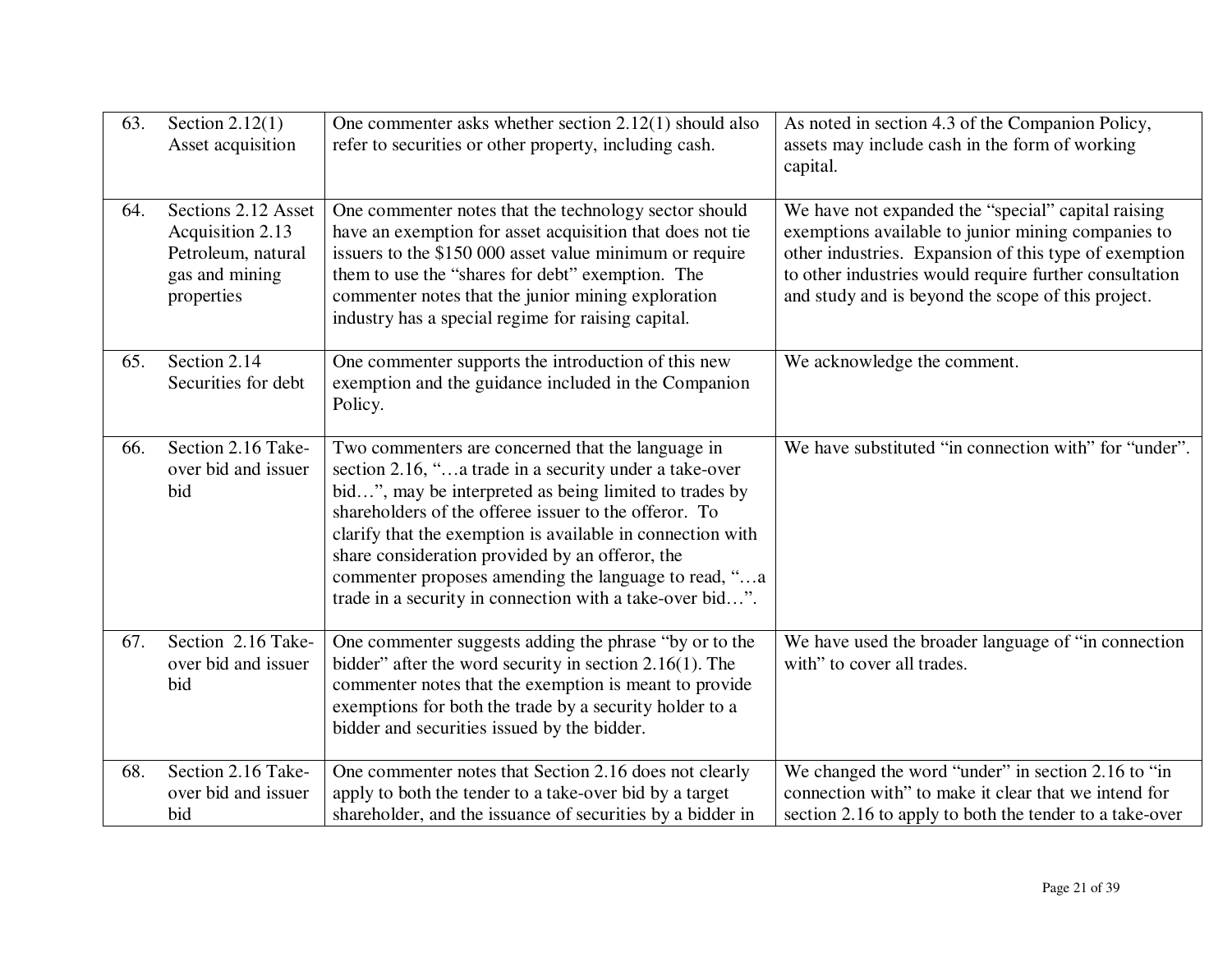|     |                                                                                         | exchange in securities exchange bids. The commenter<br>believes that the wording of section 2.16 suggests that the<br>tender process is not covered for a take-over bid (i.e.<br>issuer bids are treated differently for some reason).                                                                                                                                                                                                                                                                                                                                                                                                                                                                                                                                                                                                                                                                                                                                                                                                                                                                                 | bid by target shareholders, and the issuance of<br>securities by a bidder in the context of an securities<br>exchange bid. The tender process is covered for both<br>take-over bids and issuer bids. A trade to an issuer of<br>its own securities is also covered in section 2.15<br>because not all trades to an issuer of its own securities<br>is an issuer bid. |
|-----|-----------------------------------------------------------------------------------------|------------------------------------------------------------------------------------------------------------------------------------------------------------------------------------------------------------------------------------------------------------------------------------------------------------------------------------------------------------------------------------------------------------------------------------------------------------------------------------------------------------------------------------------------------------------------------------------------------------------------------------------------------------------------------------------------------------------------------------------------------------------------------------------------------------------------------------------------------------------------------------------------------------------------------------------------------------------------------------------------------------------------------------------------------------------------------------------------------------------------|----------------------------------------------------------------------------------------------------------------------------------------------------------------------------------------------------------------------------------------------------------------------------------------------------------------------------------------------------------------------|
| 69. | Section 2.17 Offer<br>to acquire to<br>security holder<br>outside local<br>jurisdiction | Three commenters point out that the wording of section<br>2.17 may or does not apply to the trade by a bidder of its<br>securities to target shareholders.<br>One commenter notes that the wording of this section<br>provides for an exemption in one jurisdiction to permit a<br>security holder in another jurisdiction to trade its<br>securities to a bidder in the first jurisdiction, but it does<br>not provide an exemption for the issuance of securities<br>from a bidder in the second jurisdiction to a security<br>holder in the first jurisdiction. The commenter suggests<br>the following alternative wording for $2.17(1)$ "The dealer"<br>registration requirement does not apply to a trade in a<br>security by or to the bidder in connection with a<br>transaction that would have been a take-over bid or an<br>issuer bid in the local jurisdiction if the security holder<br>were in such jurisdiction."<br>One commenter suggests that section 2.17 should be<br>expanded to also include trades currently covered in<br>sections $72(1)(i)$ and (k) of the <i>Securities Act</i> (Ontario). | We have not expanded the exemption at this time to<br>accommodate distributions outside the local<br>jurisdiction. To the extent that these trades are<br>distributions, issuers will have to look to local<br>provisions dealing with distributions out of the<br>jurisdiction, find another exemption or seek<br>discretionary relief.                             |
| 70. | Sections 2.18 and<br>2.19 Investment                                                    | Five commenters suggest that the proposed investment<br>fund reinvestment exemptions are too restrictive. The                                                                                                                                                                                                                                                                                                                                                                                                                                                                                                                                                                                                                                                                                                                                                                                                                                                                                                                                                                                                          | The rationale behind the exemption is that the investor<br>is "getting more of the same" so there is no new                                                                                                                                                                                                                                                          |
|     | fund reinvestments                                                                      | commenters request that the CSA consider expanding the                                                                                                                                                                                                                                                                                                                                                                                                                                                                                                                                                                                                                                                                                                                                                                                                                                                                                                                                                                                                                                                                 | investment decision and therefore no need for a                                                                                                                                                                                                                                                                                                                      |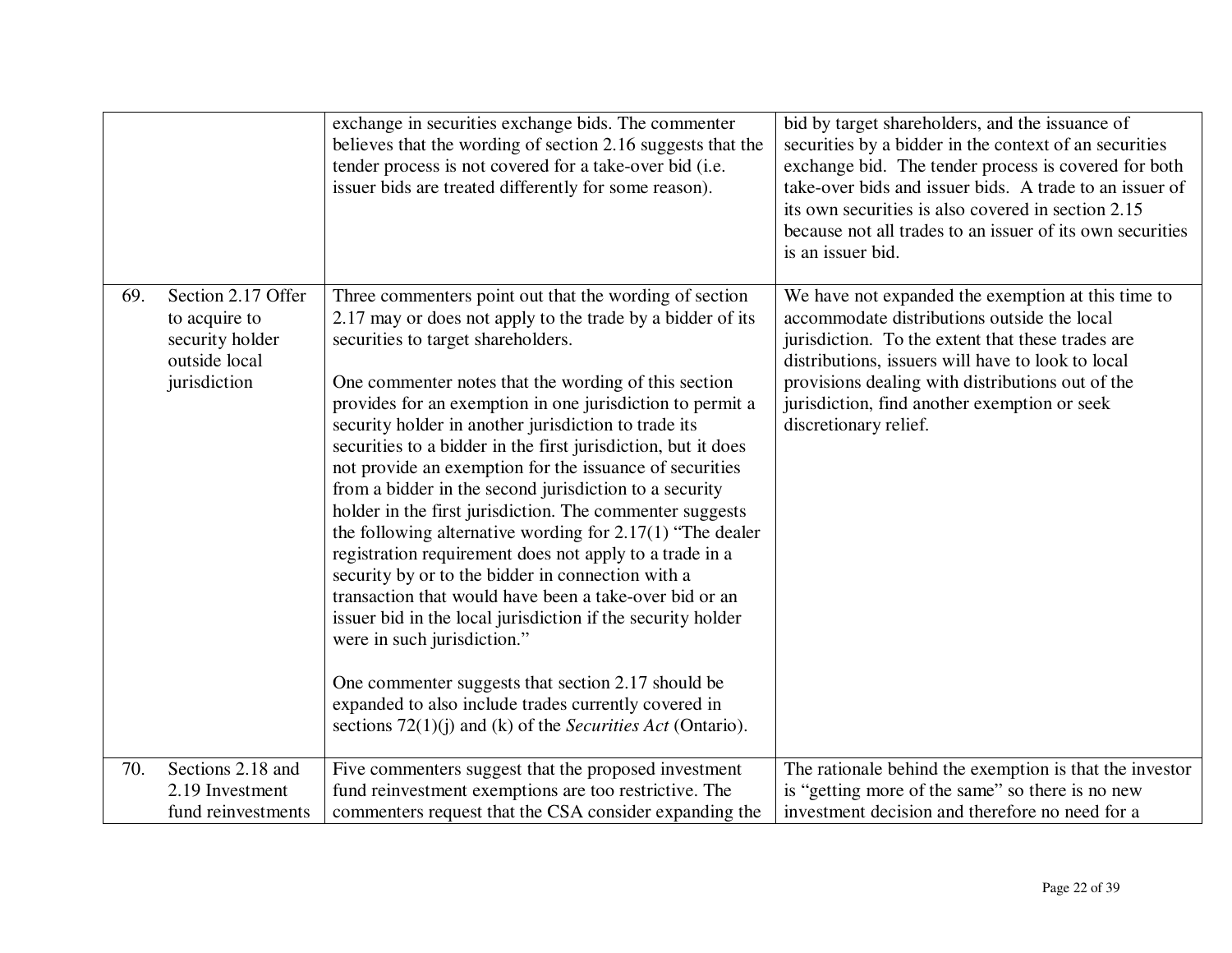|     |                                                   | exemptions in sections 2.18 and 2.19 to permit an<br>investment fund which has more than one class and series<br>of units, where the value of the units of each is based on<br>the same pool of portfolio assets, the flexibility to permit<br>re-investment and additional investment in classes or<br>series of the same investment fund other than the class or<br>series originally purchased by the investor. The linkage<br>would provide flexibility to investors, without requiring<br>them to reinvest or make additional investments in<br>another investment portfolio of the same fund. It would<br>also permit investor to switch between classes/series<br>without being required to satisfy the minimum investment<br>amount at the time of the switch and permit investors to<br>direct reinvestments of distributions into a different<br>series/class of the same fund.<br>One commenter suggests that the expansion to other<br>series and classes be extended to the exemption in section<br>2.19 (additional investment in investment funds). | prospectus or a registrant. Any change to the<br>investment, including a change in the fee structure<br>would be inconsistent with the rationale for the<br>exemption.                                                                                                   |
|-----|---------------------------------------------------|--------------------------------------------------------------------------------------------------------------------------------------------------------------------------------------------------------------------------------------------------------------------------------------------------------------------------------------------------------------------------------------------------------------------------------------------------------------------------------------------------------------------------------------------------------------------------------------------------------------------------------------------------------------------------------------------------------------------------------------------------------------------------------------------------------------------------------------------------------------------------------------------------------------------------------------------------------------------------------------------------------------------------------------------------------------------|--------------------------------------------------------------------------------------------------------------------------------------------------------------------------------------------------------------------------------------------------------------------------|
| 71. | Section 2.18 -<br>Investment fund<br>reinvestment | Two commenters recommend changing the language of<br>this exemption. Many mutual funds provide that<br>distributions are automatically reinvested unless unit<br>holders request to be paid in cash. The language "where<br>the security holder directs that dividends or distributions<br>" should be changed to the plan "permitting or requiring"<br>that dividends or distributions  be reinvested "                                                                                                                                                                                                                                                                                                                                                                                                                                                                                                                                                                                                                                                           | We agree. We have changed the language to<br>accommodate plans that require reinvestments.                                                                                                                                                                               |
| 72. | Section 2.18<br>Investment fund<br>reinvestment   | One commenter suggests that subsection 2.18(5) should<br>be expanded to include the option of including the<br>required disclosure in a fund's financial statements as<br>well as its prospectus, since an investor is only required<br>to receive a fund's prospectus when the fund is                                                                                                                                                                                                                                                                                                                                                                                                                                                                                                                                                                                                                                                                                                                                                                            | We believe that it is sufficient if investors receive, at<br>minimum, the required disclosure at the time of<br>purchase. For that reason, we required that the<br>disclosure be contained in the prospectus of the<br>investment fund if one is prepared. An issuer can |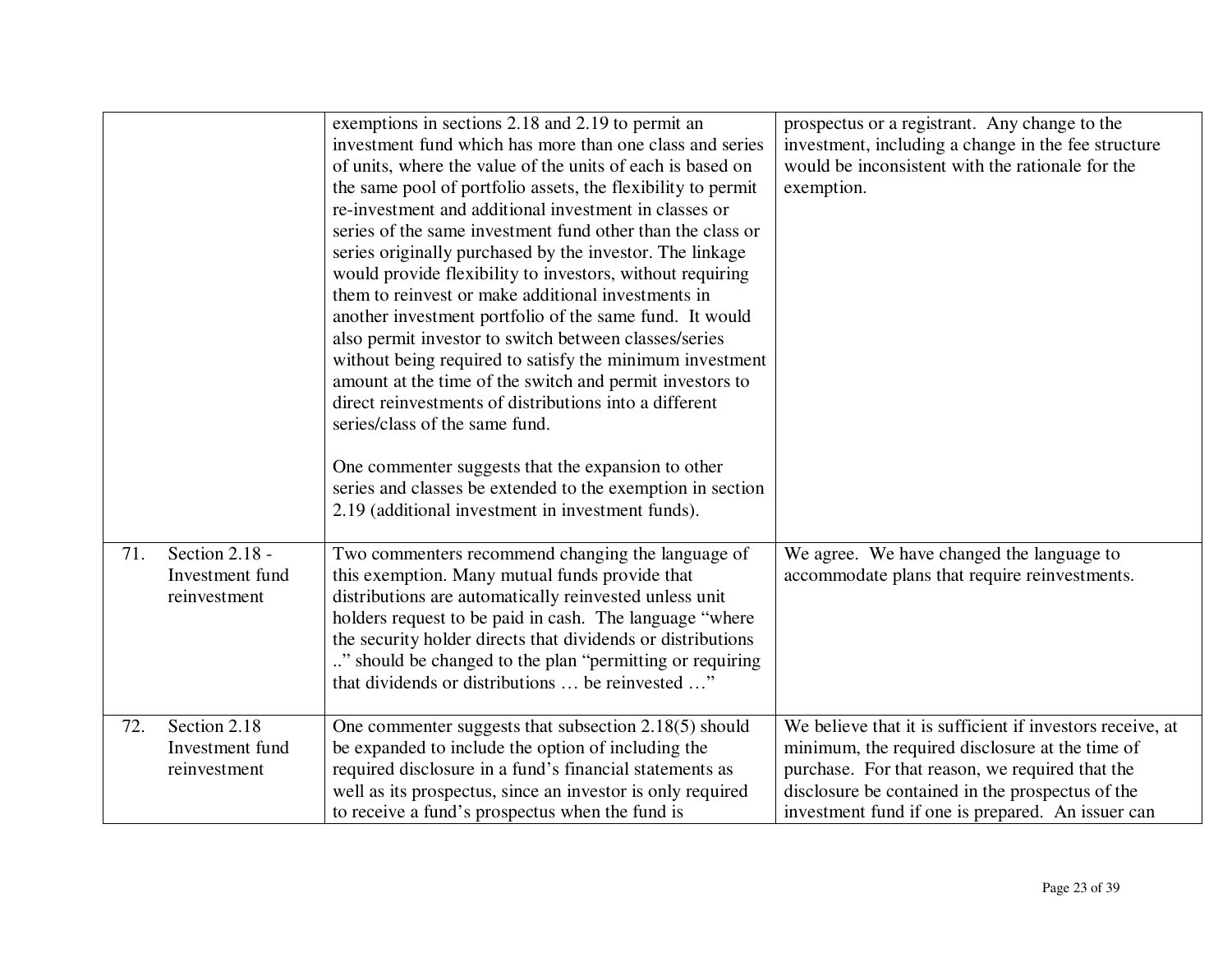|     |                                                                           | purchased, but will generally receive the financial<br>statements each time they are filed.                                                                                                                                                                                                                                                                                                                                                                                                                                                                                                                                                                              | choose to also provide the information on an on-going<br>basis in the financial statements if it wishes to provide<br>regular reminders to investors. However, under the<br>new approach in National Instrument 81-106<br>Investment Fund Continuous Disclosure that requires<br>investors to request that financial statements be sent to<br>them, we expect that most investors will not choose to<br>receive the financial statements each time they are<br>filed.                                                        |
|-----|---------------------------------------------------------------------------|--------------------------------------------------------------------------------------------------------------------------------------------------------------------------------------------------------------------------------------------------------------------------------------------------------------------------------------------------------------------------------------------------------------------------------------------------------------------------------------------------------------------------------------------------------------------------------------------------------------------------------------------------------------------------|------------------------------------------------------------------------------------------------------------------------------------------------------------------------------------------------------------------------------------------------------------------------------------------------------------------------------------------------------------------------------------------------------------------------------------------------------------------------------------------------------------------------------|
| 73. | Section 2.19<br>Additional<br>investment in<br>investment funds           | One commenter suggested deleting the words "that<br>initially acquired securities as principal for an acquisition<br>cost of not less than \$150,000 paid in cash at the time of<br>the trade". The commenter suggested that it should not<br>matter how the security holder acquired the securities of<br>the investment fund that have the value of \$150,000 as<br>required in clause (b).                                                                                                                                                                                                                                                                            | This exemption is an extension of the minimum<br>amount exemption. Access to this exemption is<br>permitted only if securities in the investment fund<br>have been acquired under the minimum amount<br>exemption, which is a proxy for sophistication. In<br>addition, the investor must continue to hold securities<br>of the investment fund that were originally acquired<br>for the minimum amount (regardless of their current<br>value) or securities that have a net asset value in<br>excess of the minimum amount. |
| 74. | Section 2.22 use of<br>"executive officer"<br>definition in<br>division 4 | One commenter notes that for the exemption in section<br>2.22 the concept of "executive officer" is introduced and<br>is broader than the concept of "senior officer", which is<br>used in Multilateral Instrument 45-105 Trades to<br>Employees, Senior Officers, Directors and Consultants.<br>The commenter suggests that in order to avoid confusion,<br>it may be prudent to clarify that the portion of the<br>definition of "executive officer" that includes an<br>individual who performs a policy-making function in<br>respect of the issuer should be limited to performing a<br>policy-making function for the principal or core business<br>of the issuer. | The language chosen parallels the language used in<br>National Instrument 51-102 Continuous Disclosure<br>Obligations. Section 2.2 of the Companion Policy<br>provides clarification of the meaning of this term.                                                                                                                                                                                                                                                                                                            |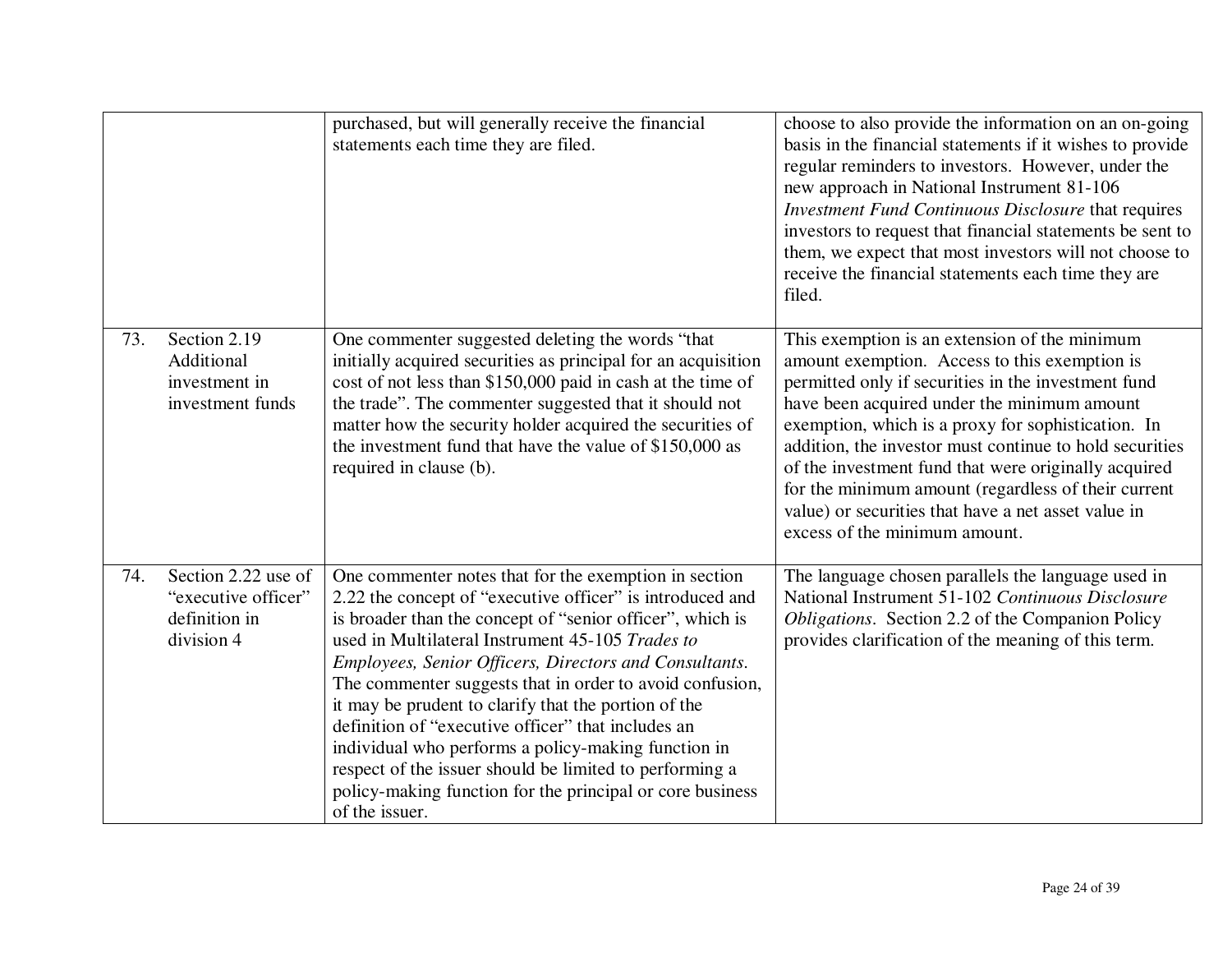| 75. | Section 2.22 -<br>definition of<br>"listed issuer"                                 | One commenter noted that the CNQ should be included<br>in the list in the definition of "listed issuer".                                                                                                                                                                                                                                                                                                                                                                                                                                                                                                                                        | We have not expanded the list to include CNQ. We<br>will consider including the CNQ in the list after we<br>have had sufficient time to examine its applicable<br>rules and policies.                                                                                          |
|-----|------------------------------------------------------------------------------------|-------------------------------------------------------------------------------------------------------------------------------------------------------------------------------------------------------------------------------------------------------------------------------------------------------------------------------------------------------------------------------------------------------------------------------------------------------------------------------------------------------------------------------------------------------------------------------------------------------------------------------------------------|--------------------------------------------------------------------------------------------------------------------------------------------------------------------------------------------------------------------------------------------------------------------------------|
| 76. | Section 2.23<br>Interpretation -<br>control                                        | One commenter asks if the wording of section 2.23<br>suggests that a single trustee of an income trust or other<br>similar issuer, which has several trustees, controls the<br>trust. If so, the commenter states that the provision<br>should be adjusted.                                                                                                                                                                                                                                                                                                                                                                                     | The question of whether a single trustee controls a<br>trust will depend on whether such trustee has the<br>"power to direct the management and policies of the<br>trust". This is a question of fact and we do not see<br>that the provision requires adjusting.              |
| 77. | Section $2.24(4)$<br>Employee,<br>executive officer,<br>director and<br>consultant | One commenter asks whether subsection (4) of section<br>2.24 should also refer to subsections $(2)$ and $(3)$ of section<br>2.24.                                                                                                                                                                                                                                                                                                                                                                                                                                                                                                               | Subsection (2) is, by virtue of its wording, caught by<br>subsection $(4)$ . Subsection $(3)$ does not refer to a<br>distribution so a reference in subsection $(4)$ is not<br>necessary.                                                                                      |
| 78. | Section 2.30<br>Incorporation or<br>organization                                   | Five commenters gave their opinion on whether of not<br>this exemption should be retained.<br>Three commenters agree that, due to the availability of<br>other exemptions, the exemption contemplated by section<br>2.30 is unnecessary and need not be included in the final<br>instrument.<br>One commenter suggests that this is only a useful<br>exemption if the cap on five investors is removed.<br>One commenter requests that the exemption be retained.<br>The commenter points out that much time and expense<br>has been wasted in determining available exemptions in<br>intra-corporate family situations over the past few years | We have deleted this exemption given the availability<br>of the exemptions in sections 2.4 [Private issuer<br>exemption], 2.5 [Family, friends and business<br>associates exemptions], 2.7 [Control person, founder<br>and family exemption] and 2.24 [Employee<br>exemption]. |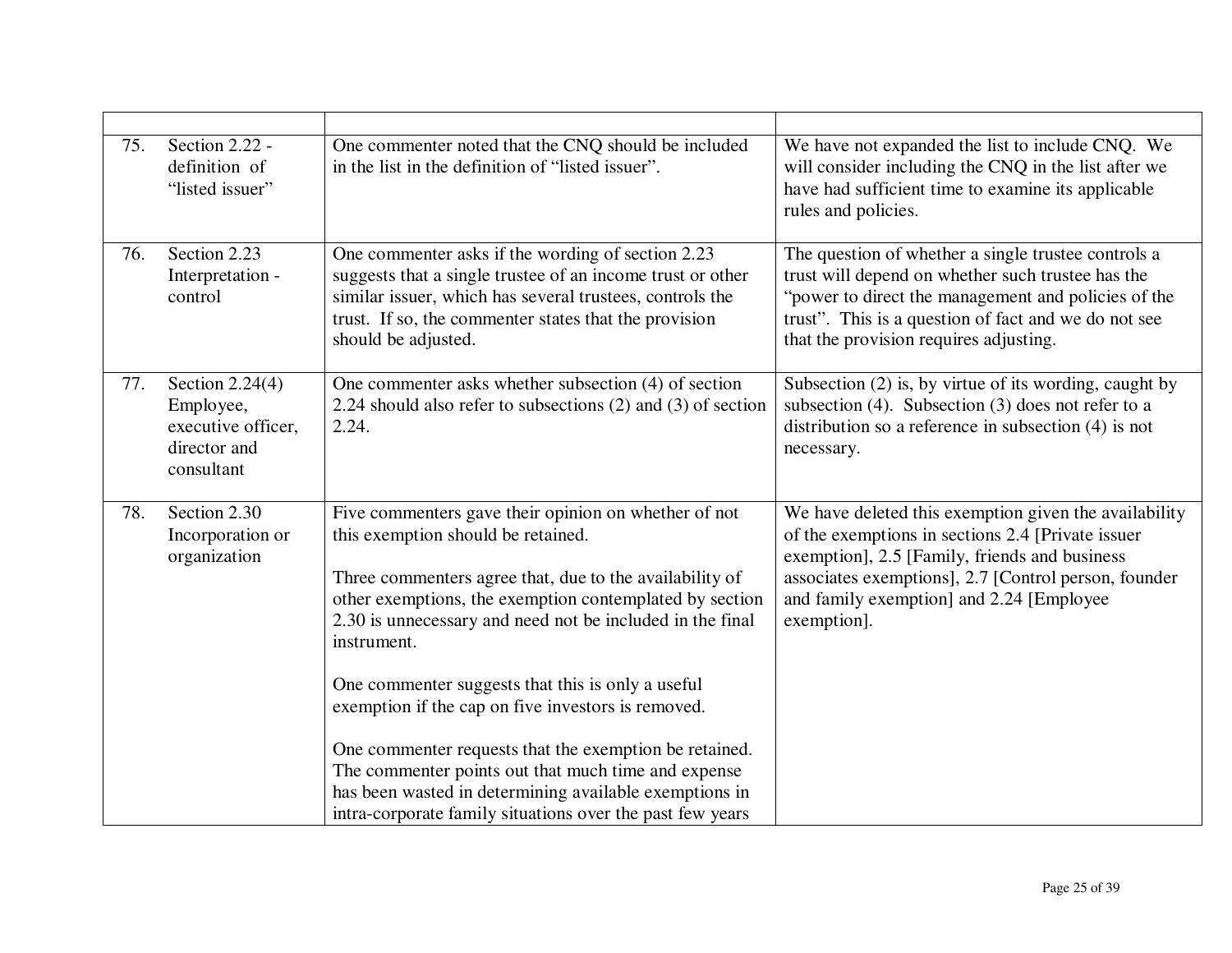|     |                                          | in Ontario, and this exemption is used frequently in the<br>formation stage of companies. The commenter believes it<br>would be a shame to lose another exemption that has no<br>investor protection effects.                                                                                                                                                                                                                                                                                                                                                                                                       |                                                                                                                                                                                                                                                                                                                                                                                                                                                                                                                                                                                                                                                                                                        |
|-----|------------------------------------------|---------------------------------------------------------------------------------------------------------------------------------------------------------------------------------------------------------------------------------------------------------------------------------------------------------------------------------------------------------------------------------------------------------------------------------------------------------------------------------------------------------------------------------------------------------------------------------------------------------------------|--------------------------------------------------------------------------------------------------------------------------------------------------------------------------------------------------------------------------------------------------------------------------------------------------------------------------------------------------------------------------------------------------------------------------------------------------------------------------------------------------------------------------------------------------------------------------------------------------------------------------------------------------------------------------------------------------------|
| 79. | Section $2.31(2)$<br>Dividends           | One commenter questions whether the word "dividend"<br>in section 2.31(2) should say "dividend or distribution",<br>to cover non-corporate issuers and to be consistent with<br>paragraph (1).                                                                                                                                                                                                                                                                                                                                                                                                                      | we have added "distributions" to this exemption to<br>permit non-corporate entities to make dividend-like<br>distributions. We also clarified in subsection (2) that<br>the distribution must "out of earnings or surplus".                                                                                                                                                                                                                                                                                                                                                                                                                                                                            |
| 80. | Section 2.33<br>Acting as<br>underwriter | Two commenters noted that underwriters acquiring<br>securities under this exemption could not sell their<br>securities without a prospectus or exemption.<br>One commenter presumes that this is intended because<br>securities being sold by an underwriter should be sold<br>under a prospectus or an available exemption.<br>The other commenter submits that that there is no harm to<br>the marketplace and no abuse of the resale provisions as<br>long as the underwriters are required to hold as principal<br>for the 4-month period and meet the other requirements<br>of Multilateral Instrument 45-102. | We have removed section 1.5 from NI 45-106 and in<br>its place have provided guidance in the Companion<br>Policy at section 1.8 on the proper use of the<br>accredited investor exemption by a person acting as an<br>underwriter. The guidance addresses our policy<br>concerns with respect to underwriters purchasing<br>securities under an exemption with a view to<br>distribution.<br>Deletion of section 1.5 will effectively allow<br>underwriters to acquire securities by way of their<br>status as accredited investors where they purchase the<br>securities without a view to distribution. As<br>accredited investors they will be subject to a 4-month<br>restricted period on resale. |
| 81. | Section 2.34<br>Guaranteed debt          | One commenter questions whether it is appropriate from<br>either an investor protection or foreign relations<br>perspective (including international treaty obligations) to<br>require foreign government debt, but not Canadian<br>government debt, to be rated.                                                                                                                                                                                                                                                                                                                                                   | We are comfortable allowing Canadian government<br>debt to be free-trading and at the same time requiring<br>that foreign debt be rated. We understand Canadian<br>government debt and recognize that foreign debt may<br>vary widely in terms of quality and risk. We note that<br>in some jurisdictions the current version of this<br>exemption requires that the foreign government issuer                                                                                                                                                                                                                                                                                                         |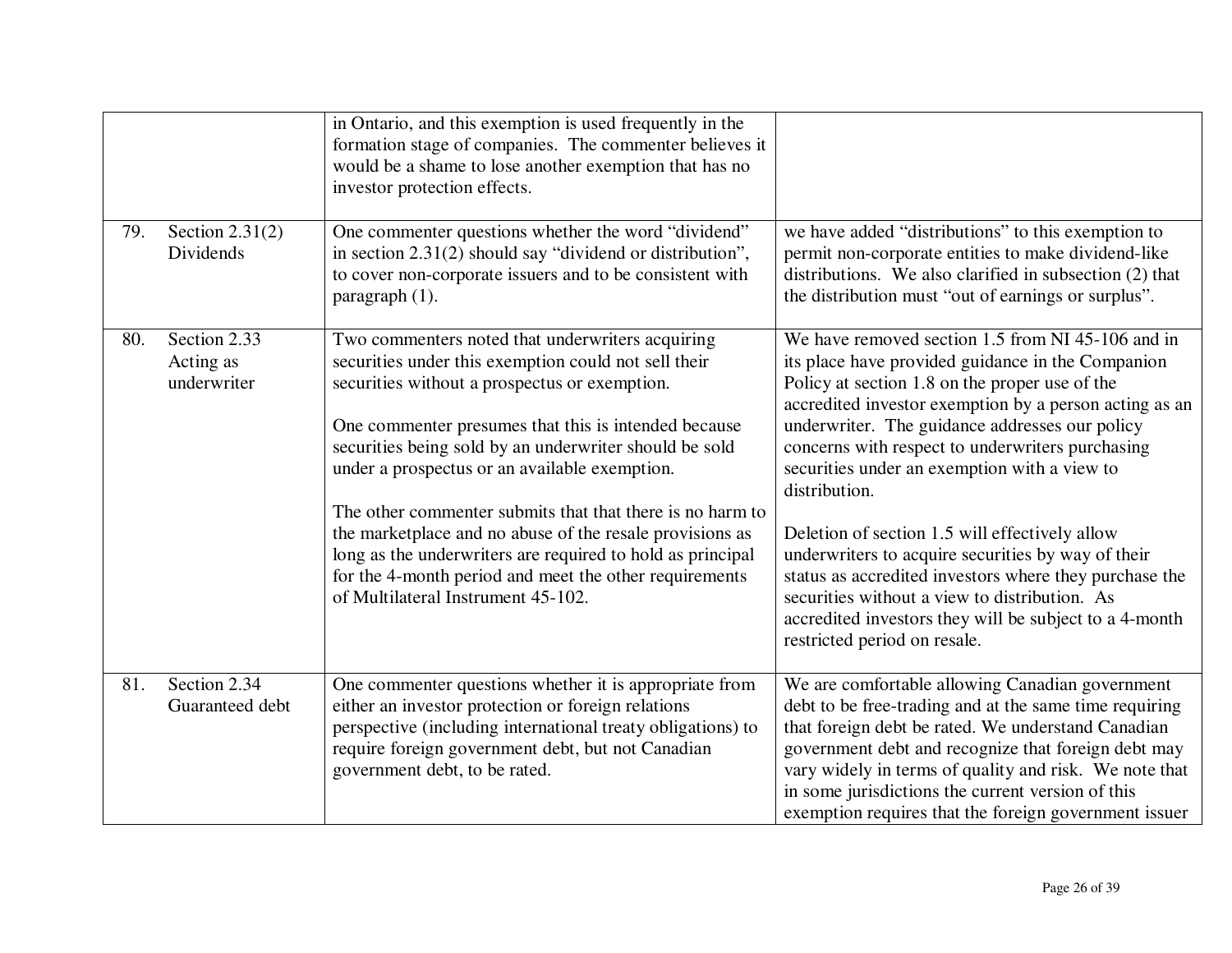|     |                                      |                                                                                                                                                                                                                                                                                                                                                                                                                                                                                                                                                                                                                                                                                                                                                                                                                                                                                                                                     | be recognized by the regulatory authority.                                                                                                                                                                                                                                                                         |
|-----|--------------------------------------|-------------------------------------------------------------------------------------------------------------------------------------------------------------------------------------------------------------------------------------------------------------------------------------------------------------------------------------------------------------------------------------------------------------------------------------------------------------------------------------------------------------------------------------------------------------------------------------------------------------------------------------------------------------------------------------------------------------------------------------------------------------------------------------------------------------------------------------------------------------------------------------------------------------------------------------|--------------------------------------------------------------------------------------------------------------------------------------------------------------------------------------------------------------------------------------------------------------------------------------------------------------------|
| 82. | Section $2.34(2)$<br>Guaranteed debt | The Ontario Strategic Infrastructure Financing Authority<br>requests a registration and prospectus exemption for debt<br>securities issued by it. They are not included in the<br>exemptions in s. $2.34(2)(c)$ and (e).                                                                                                                                                                                                                                                                                                                                                                                                                                                                                                                                                                                                                                                                                                            | The OSC has an exemption for the Ontario Strategic<br>Infrastructure Financing Authority entity's securities<br>in its regulations. The other jurisdictions are not<br>prepared, at this time, to add this entity to the list of<br>entities whose securities can be traded without a<br>prospectus or registrant. |
| 83. | Section 2.36<br>Mortgages            | Several commenters involved in the business of<br>originating, funding, purchasing, selling and servicing<br>mortgage investments expressed concern that syndicated<br>mortgages were not included in the exemption in section<br>2.36 [mortgage exemption].<br>The commenters make the following points:<br>1) Mortgage broker legislation should regulate all aspects<br>of the mortgage industry, including syndicated<br>mortgages.<br>2) Any attempt to improve the protection of investors<br>should be achieved in consultation with the mortgage<br>brokerage industry and should allow time for further<br>study.<br>3) If syndicated mortgages are governed by securities<br>legislation, a dual registration regime would be created<br>resulting in increased costs.<br>4) A syndicated mortgage is no more complex than a<br>mortgage held by a single private individual as the<br>underlying investment is the same. | We have amended section $2.36(2)$ in order to maintain<br>the status quo regarding syndicated mortgages while<br>we study this issue further. As a result, the exemption<br>for syndicated mortgages will be available in all<br>jurisdictions except British Columbia, Manitoba,<br>Quebec and Saskatchewan.      |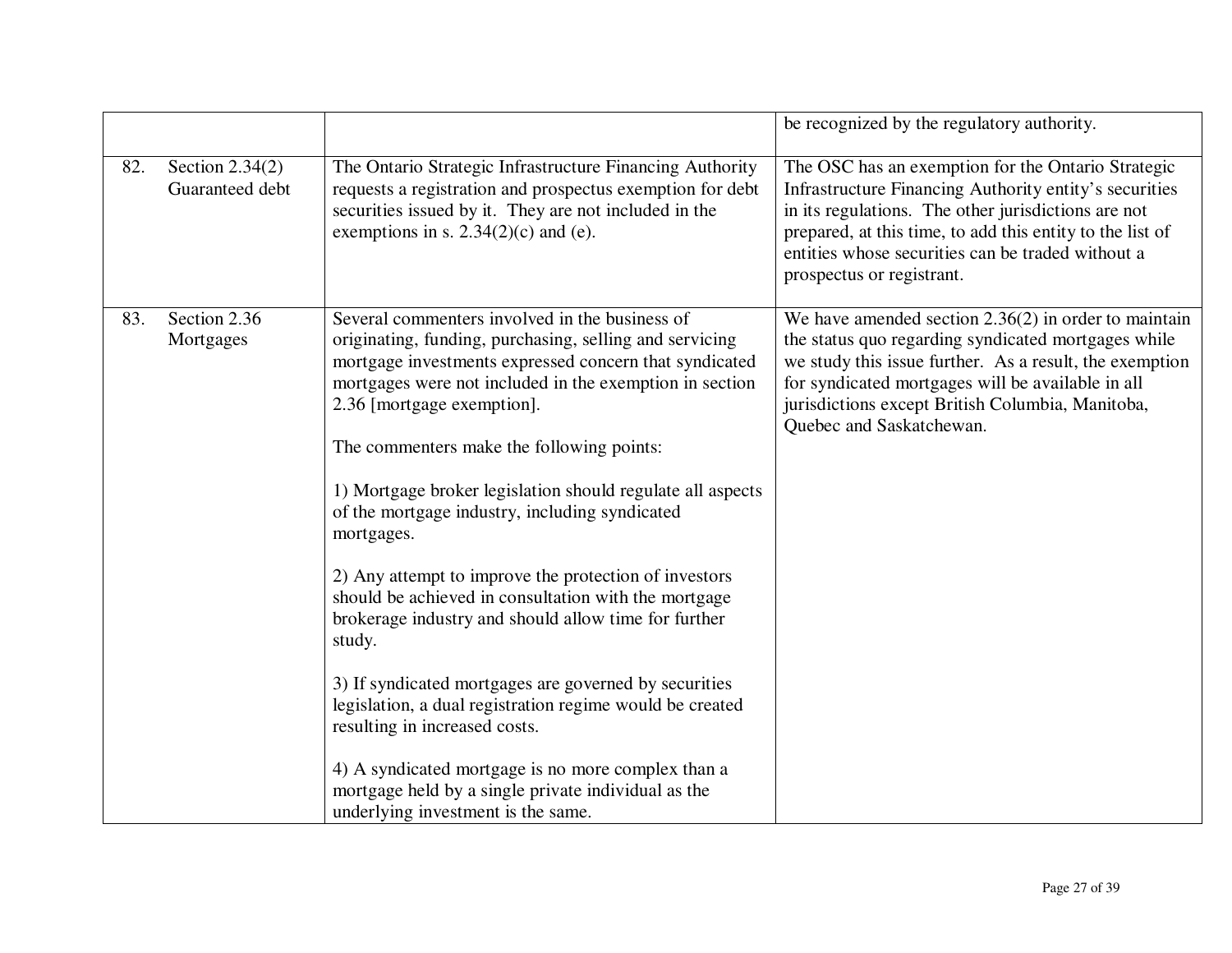| 5) Investors in syndicated mortgages often hold a<br>significant portion of their assets in such instruments as<br>this is where their area of expertise lies. Such investors<br>should not be excluded from investing in syndicated<br>mortgages because they do not qualify as "accredited"<br>investors". |  |
|--------------------------------------------------------------------------------------------------------------------------------------------------------------------------------------------------------------------------------------------------------------------------------------------------------------|--|
| 6) Carving out syndicated mortgages will decrease the<br>ability of investors to diversify their portfolios and will<br>decrease capital available to borrowers.                                                                                                                                             |  |
| One commenter submits that if the exclusion of<br>syndicated mortgages from the mortgage exemption is<br>maintained, the following changes should be made to<br>accommodate syndicated mortgages:                                                                                                            |  |
| 1) Rather than an offering memorandum, mortgage<br>brokers should be allowed to use existing disclosure<br>documents such as the Form 1 (under the Mortgage<br>Brokers Act) in Ontario, which do not carry statutory<br>rights of action.                                                                    |  |
| 2) Reports of exempt distribution should not be required<br>for syndicated mortgages.                                                                                                                                                                                                                        |  |
| 3) In Ontario and Newfoundland, there should be a grace<br>period of 4 months for registration as a limited market<br>dealer.                                                                                                                                                                                |  |
| 4) Exemptions similar to the private issuer exemption in<br>section 2.4 and the family, founder control person<br>exemption in section 2.7 should be created for syndicated                                                                                                                                  |  |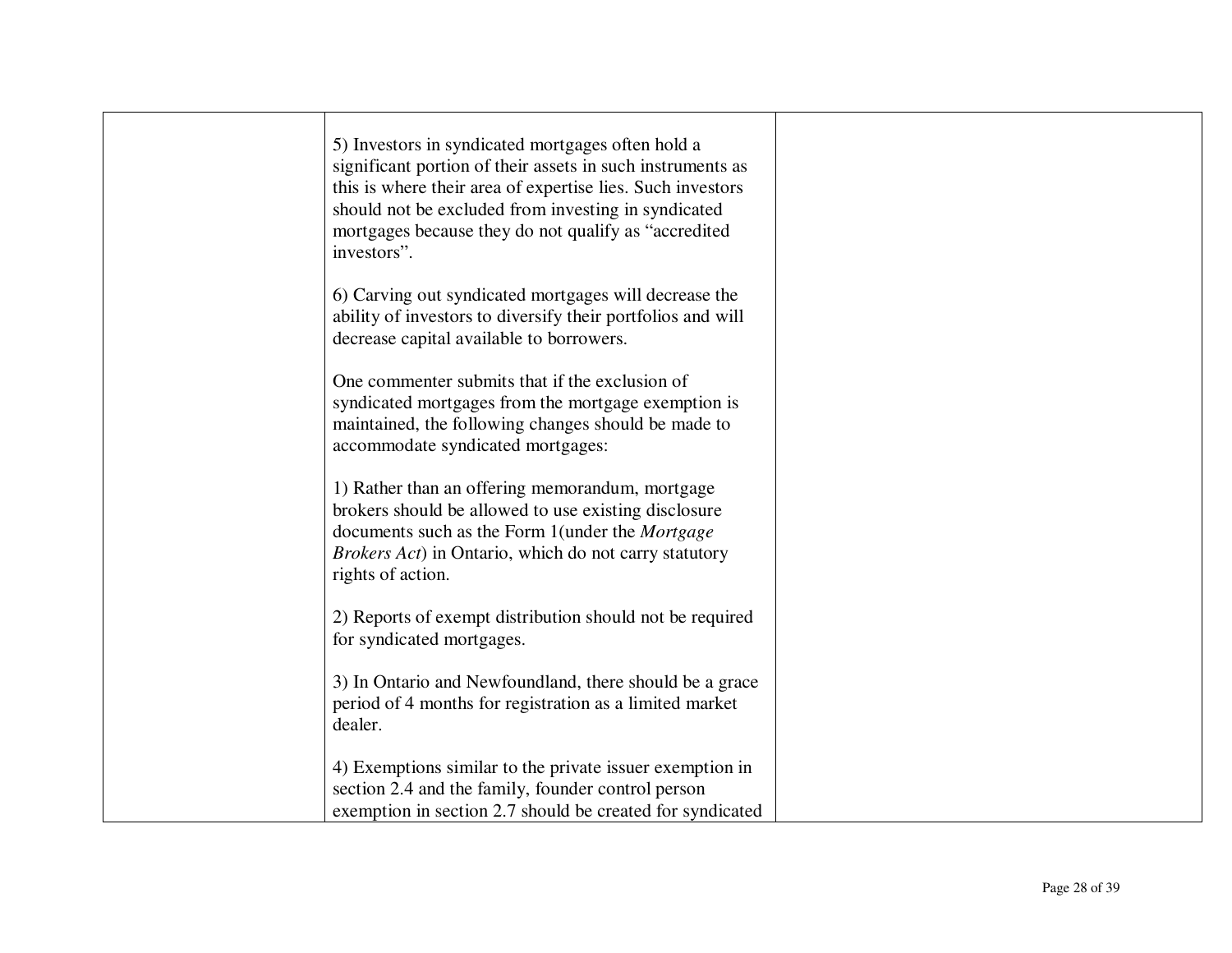|     |                                                         | mortgages. In each case the term "mortgage broker"<br>could be substituted for the term "issuer". There may be<br>other exemptions that could be adapted in this way to<br>provide exemptions that are better tailored to meet the<br>requirements of syndicated mortgages.                                                                                                                                                                                                                                                                                                                                                                                         |                                                                                                                                                                                                                                                                                                                                                   |
|-----|---------------------------------------------------------|---------------------------------------------------------------------------------------------------------------------------------------------------------------------------------------------------------------------------------------------------------------------------------------------------------------------------------------------------------------------------------------------------------------------------------------------------------------------------------------------------------------------------------------------------------------------------------------------------------------------------------------------------------------------|---------------------------------------------------------------------------------------------------------------------------------------------------------------------------------------------------------------------------------------------------------------------------------------------------------------------------------------------------|
| 84. | Section 2.39<br>Variable insurance<br>contract          | One commenter requested that the CSA consider whether<br>it should exempt trades in variable insurance contracts<br>issued by insurance companies rather than trades in<br>variable insurance contracts by insurance companies.<br>The commenter noted that this change would facilitate the<br>trade of variable insurance contracts by licensed<br>insurance agents.                                                                                                                                                                                                                                                                                              | We have not changed the wording as suggested by the<br>commenter. In our view, the exemption does not<br>restrict trades by agents of an insurance company.                                                                                                                                                                                       |
| 85. | Section 2.41 -<br><b>Schedule III Banks</b>             | One commenter suggests that the exemptions for<br>evidences of deposit should be extended to all "Canadian<br>financial institutions" as defined in NI 45-106.                                                                                                                                                                                                                                                                                                                                                                                                                                                                                                      | It is not necessary to provide an exemption for<br>evidences of deposit issued by all Canadian financial<br>institutions because in most jurisdictions such<br>evidences of deposit are excluded from the definition<br>of "security" under securities legislation. Jurisdictions<br>that do not have the exclusion provide a local<br>exemption. |
| 86. | Section 2.42<br>Conversion,<br>exchange, or<br>exercise | One commenter advises that the wording of section<br>$2.42(1)(b)$ in conjunction with section 2.42(2) could be<br>misconstrued as requiring an issuer to provide notice to<br>regulators in the case of trades of both securities of<br>another issuer that is a reporting issuer and securities of<br>its own issue where the issuer is, itself, a reporting issuer.<br>The commenter recommends clarifying the wording in<br>section $2.42(1)(b)$ to read as follows, "subject to<br>subsection (2), the issuer trades a security of a reporting<br>issuer held by it to an existing security holder in<br>accordance with the terms and conditions of a security | We agree. We have added additional wording to<br>clarify.                                                                                                                                                                                                                                                                                         |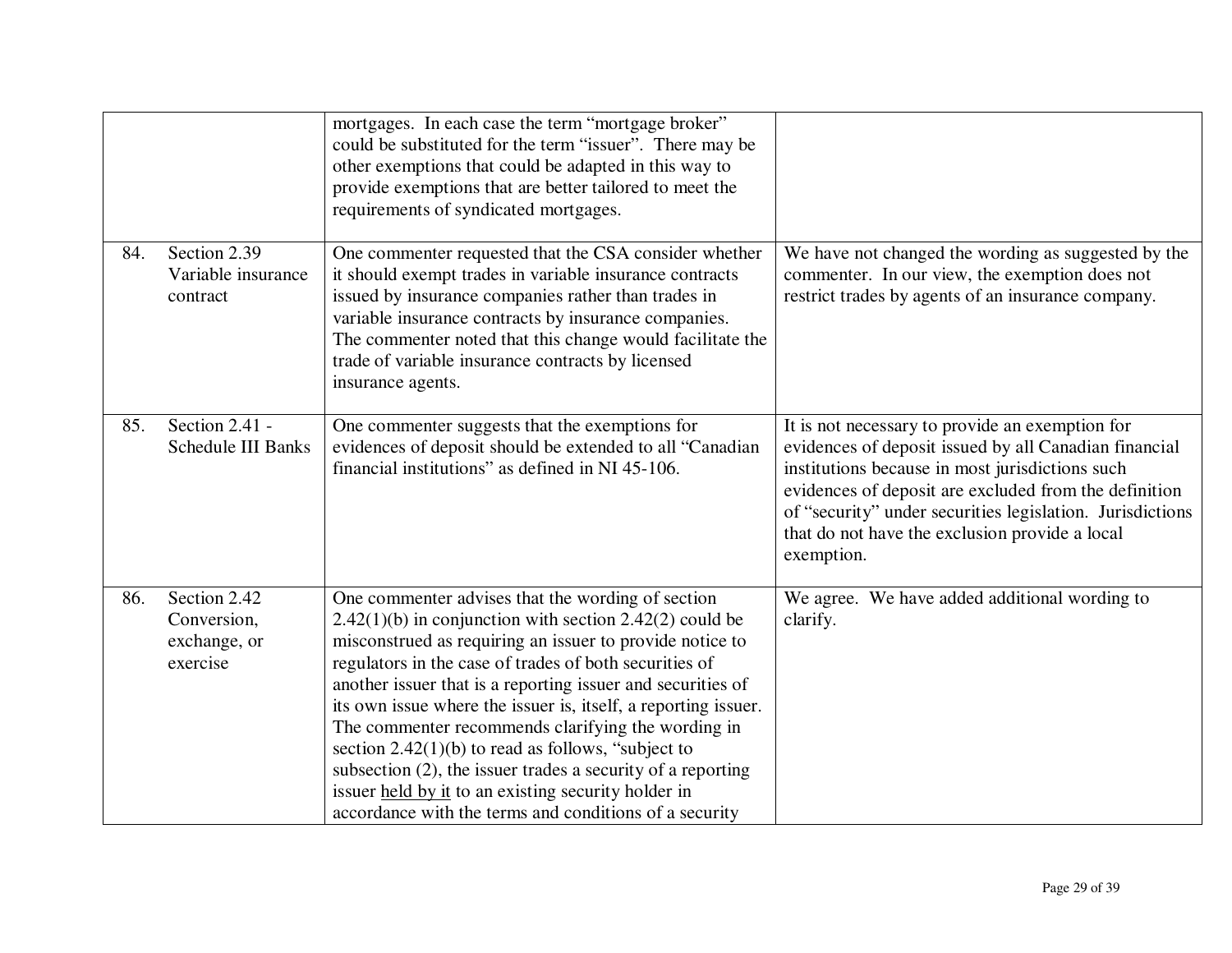|     |                                                                        | previously issued by that issuer".                                                                                                                                                                                                                                                                                                                                                                                                                                 |                                                                                                                                                                                                                                                                                                                                                              |
|-----|------------------------------------------------------------------------|--------------------------------------------------------------------------------------------------------------------------------------------------------------------------------------------------------------------------------------------------------------------------------------------------------------------------------------------------------------------------------------------------------------------------------------------------------------------|--------------------------------------------------------------------------------------------------------------------------------------------------------------------------------------------------------------------------------------------------------------------------------------------------------------------------------------------------------------|
| 87. | Section 2.42<br>Conversion,<br>exchange, or<br>exercise                | One commenter recommends adding the words "of the<br>issuer" after "existing security holder" in section<br>$2.42(1)(b)$ .<br>The same commenter also requests that the companion<br>policy give some guidance as to what is required under<br>section $2.42(2)(b)$ to satisfy a regulator.                                                                                                                                                                        | We agree. Additional wording has been added.<br>Regarding the second comment, this wording has been<br>in place for some time in provincial securities laws<br>and we are not inclined to add guidance in the<br>Companion Policy because the information that is<br>required will depend on the nature of the particular<br>offering.                       |
| 88. | Section 2.43<br>Removal of<br>exemptions -<br>market<br>intermediaries | One commenter questions the connection between section<br>$2.43(1)$ of the instrument with section 3.2 of the<br>companion policy. Subsection $2.43(1)$ of the instrument<br>lists the exemptions that are unavailable in Ontario to<br>Market Intermediaries and section 3.2 of the companion<br>policy states that the exemption listed in subsection<br>$2.44(1)$ are unavailable to market intermediaries in<br>Newfoundland and Labrador, as well as Ontario. | We have added Newfoundland and Labrador to<br>section $2.43(1)$ .                                                                                                                                                                                                                                                                                            |
| 89. | Section $3.6(1)$<br>Small security<br>holder                           | One commenter observes that CNQ and other<br>marketplaces are not included in section $3.6(1)$ . The<br>commenter also questions the need for an exchange's<br>rules to be "substantially similar". The commenter<br>argues that the rules could be different and still be<br>acceptable.                                                                                                                                                                          | We have not expanded the list to include the CNQ<br>(see comment $#75$ ).<br>We believe "substantively similar" is an adequate test.<br>If an exchange's rules are different but the exchange<br>believes they are acceptable, then the appropriate<br>course of action would be for the exchange to apply<br>for designation for the purposes of NI 45-106. |
| 90. | Section 3.7 Adviser                                                    | One commenter believes section $3.7(b)$ is too limiting and<br>does not accord with what occurs in practice. Many<br>commentators, including representatives of registered<br>dealers or advisers, comment in newspapers without                                                                                                                                                                                                                                   | This exemption has been deliberately limited to<br>written publications that are subscribed for. These<br>publications may, under the current wording of the<br>exemption, be delivered electronically. We are not                                                                                                                                           |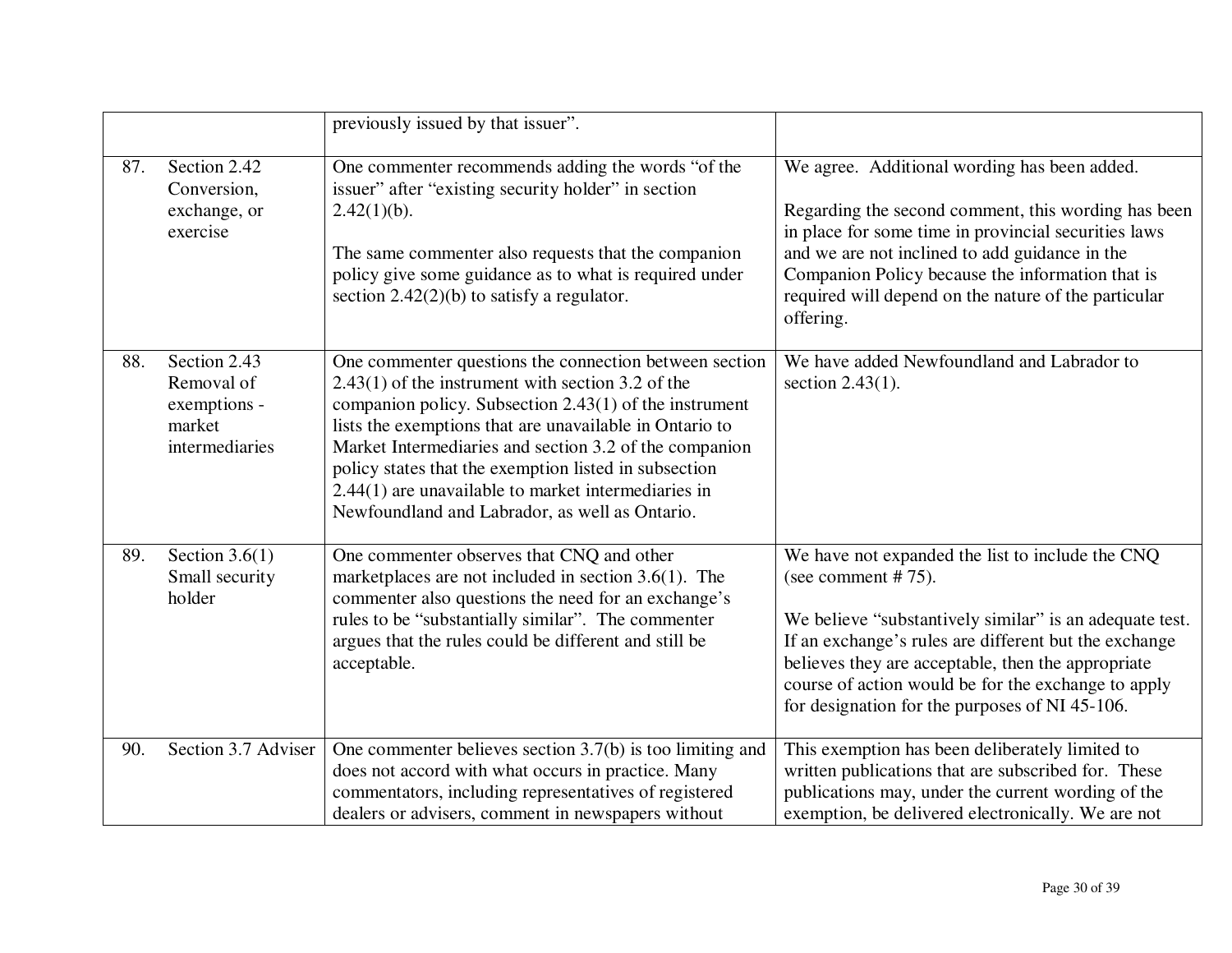|     |                                                               | falling into these narrow exemptions. They may not give<br>advise solely through such media, they may give advise<br>through radio or TV or the emerging free newspapers, or<br>in books, etc. The legitimate investor protection issue is<br>presumably unqualified and unregistered people pushing<br>securities for compensation from the issuer (or a broker),<br>and that should be addressed without unduly restricting<br>freedom of expression and without discouraging<br>educational an informative discussions.                          | prepared at this time to expand this exemption to<br>include other forms of media such as television<br>because that would require policy analysis that is<br>beyond the scope of this project. We note that section<br>$3.7(a)(v)$ provides an exemption for registered dealers<br>while registered advisers do not require an exemption.                                                                                                                                                                                                                                                                        |
|-----|---------------------------------------------------------------|-----------------------------------------------------------------------------------------------------------------------------------------------------------------------------------------------------------------------------------------------------------------------------------------------------------------------------------------------------------------------------------------------------------------------------------------------------------------------------------------------------------------------------------------------------|-------------------------------------------------------------------------------------------------------------------------------------------------------------------------------------------------------------------------------------------------------------------------------------------------------------------------------------------------------------------------------------------------------------------------------------------------------------------------------------------------------------------------------------------------------------------------------------------------------------------|
| 91. | Section 4.1 Control<br>block distributions                    | One commenter suggests replacing the language of<br>section $4.1(3)(a)(i)$ with "has filed the reports required<br>under the early warning requirements or files the reports<br>required under Part 4 of NI 62-103", in order to clarify<br>that an eligible institutional investor can avail itself of the<br>exemption even if it does not participate in the alternative<br>monthly reporting regime.<br>The commenter also points out a typo in section $4.1(4)$ ,<br>which should be corrected by deleting "of" and replacing<br>it with "in". | We agree. We have made the suggested changes.                                                                                                                                                                                                                                                                                                                                                                                                                                                                                                                                                                     |
| 92. | Section 4.2 Trade<br>by control person<br>after take-over bid | One commenter notes that the exemption applies to a<br>"take-over bid" as opposed to the current exemption in<br>OSC Rule 45-501 that applies to a "formal bid".                                                                                                                                                                                                                                                                                                                                                                                    | The exemption has its roots in Ontario securities<br>legislation and was originally restricted to "formal"<br>bids", i.e., bids for which, among other things, a take-<br>over bid circular is issued and filed. However,<br>Quebec does not have the concept of a "formal bid".<br>As a result, the exemption refers to a "take-over bid".<br>We have clarified in the introductory sentence of<br>subsection $4.2(1)$ that the exemption is only available<br>if the take-over bid or the competing take-over bid, as<br>the case may be, was a bid for which a take-over bid<br>circular was issued and filed. |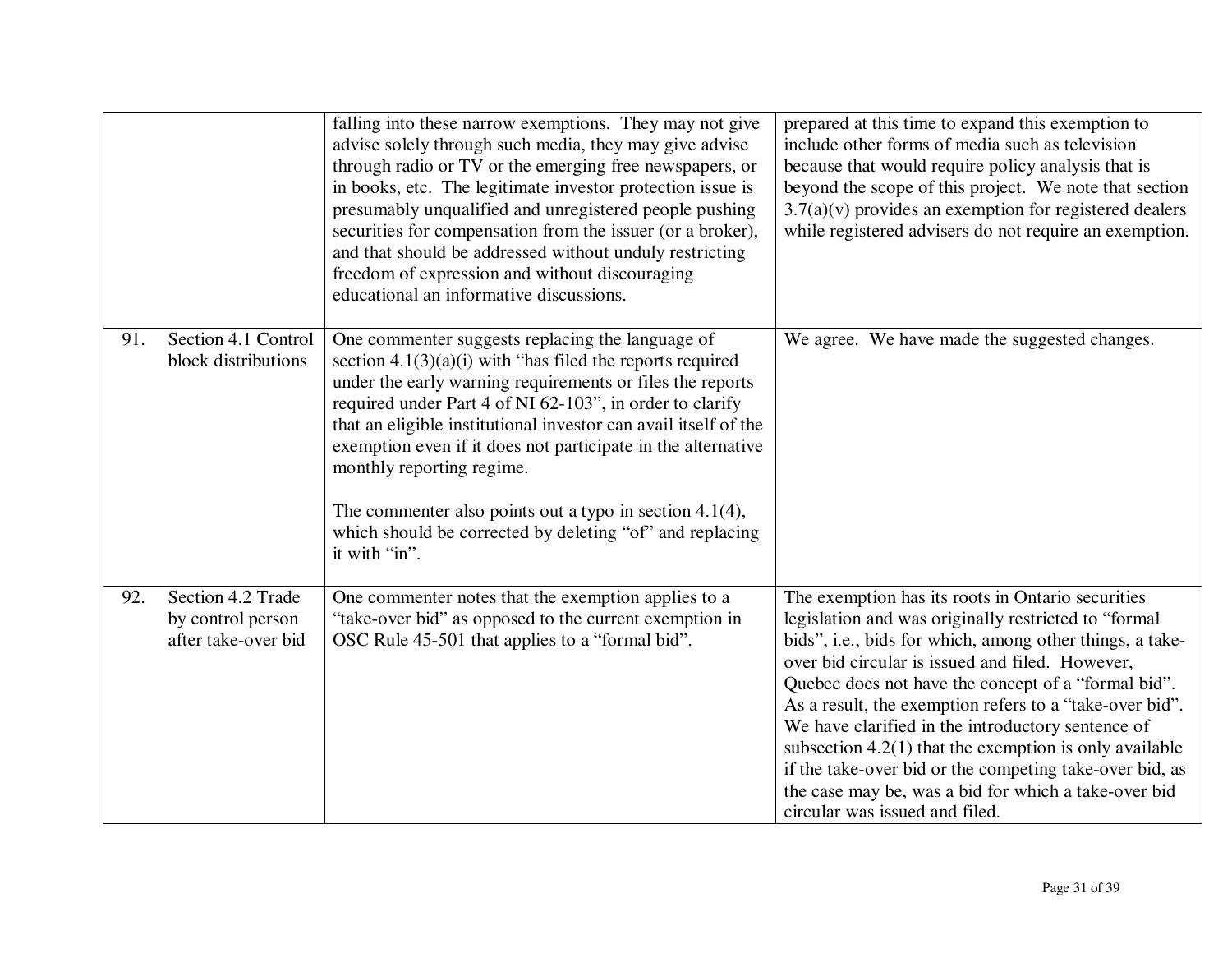| 93. | Section 4.2 Trade<br>by control person<br>after take-over bid                | One commenter advises that section $4.2(2)$ should also<br>exclude the need to comply with section $4.2(1)(c)$ .                                                                                                                                                                                                                                                                                                                                                                                                                                                                         | Exclusion of the need to comply with section $4.2(1)(c)$<br>would make the exemption available for an<br>indeterminate period whereas a 20-day period of<br>availability is appropriate.                                                                                                                                                                                                                                                                                                                                                                                                                                                                                                                                                                                                                             |
|-----|------------------------------------------------------------------------------|------------------------------------------------------------------------------------------------------------------------------------------------------------------------------------------------------------------------------------------------------------------------------------------------------------------------------------------------------------------------------------------------------------------------------------------------------------------------------------------------------------------------------------------------------------------------------------------|----------------------------------------------------------------------------------------------------------------------------------------------------------------------------------------------------------------------------------------------------------------------------------------------------------------------------------------------------------------------------------------------------------------------------------------------------------------------------------------------------------------------------------------------------------------------------------------------------------------------------------------------------------------------------------------------------------------------------------------------------------------------------------------------------------------------|
| 94. | Part 5 - Offerings<br>by TSX Venture<br>Exchange                             | Two commenters were disappointed that the OSC chose<br>not to adopt this exemption. One commenter raised the<br>concern that if the exemption is unavailable in Ontario it<br>will result in a significant subset of TSX Venture<br>Exchange issuers being disadvantaged in their ability to<br>raise funds in Ontario.<br>The other commenter noted that, as with the omission of<br>the offering memorandum exemption, this will actually<br>reduce disclosure and director liability as issuers use<br>exemptions requiring no disclosure document or<br>certification of disclosure. | The mandate of this project was to consolidate<br>existing prospectus and registration exemptions<br>available in 13 jurisdictions into one instrument and to<br>harmonize them to the extent possible within an<br>ambitious time frame. We see the implementation of<br>NI 45-106 as an important first step toward further<br>harmonization of the prospectus and registration<br>exemptions across Canada.<br>We believe the carve-outs and differences that are<br>contained in NI 45-106 are only present where<br>jurisdictions have made compelling arguments to<br>maintain those carve-outs and differences. In<br>particular, the OSC is of the view that proposed<br>changes to NI 44-101 Alternative Forms of Prospectus<br>will make this exemption unnecessary for market<br>participants in Ontario. |
| 95. | Section 5.2 TSX<br>Venture Exchange<br>Offering                              | One Commenter agrees that the exemption in section 5.2<br>is not necessary for the Ontario market.                                                                                                                                                                                                                                                                                                                                                                                                                                                                                       | We acknowledge the comment.                                                                                                                                                                                                                                                                                                                                                                                                                                                                                                                                                                                                                                                                                                                                                                                          |
| 96. | Part 6: Reporting<br>Requirements s.<br>6.1 Report of<br>exempt distribution | One commenter questioned the need for filing reports in<br>connection with private placements. The commenter<br>noted that securities issued pursuant to other exemptions<br>do not require reports to be filed and was uncertain why<br>there was a distinction. The commenter suggested that in                                                                                                                                                                                                                                                                                        | We have not removed any filing requirements as we<br>consider this information necessary for the proper<br>regulation of the capital markets.                                                                                                                                                                                                                                                                                                                                                                                                                                                                                                                                                                                                                                                                        |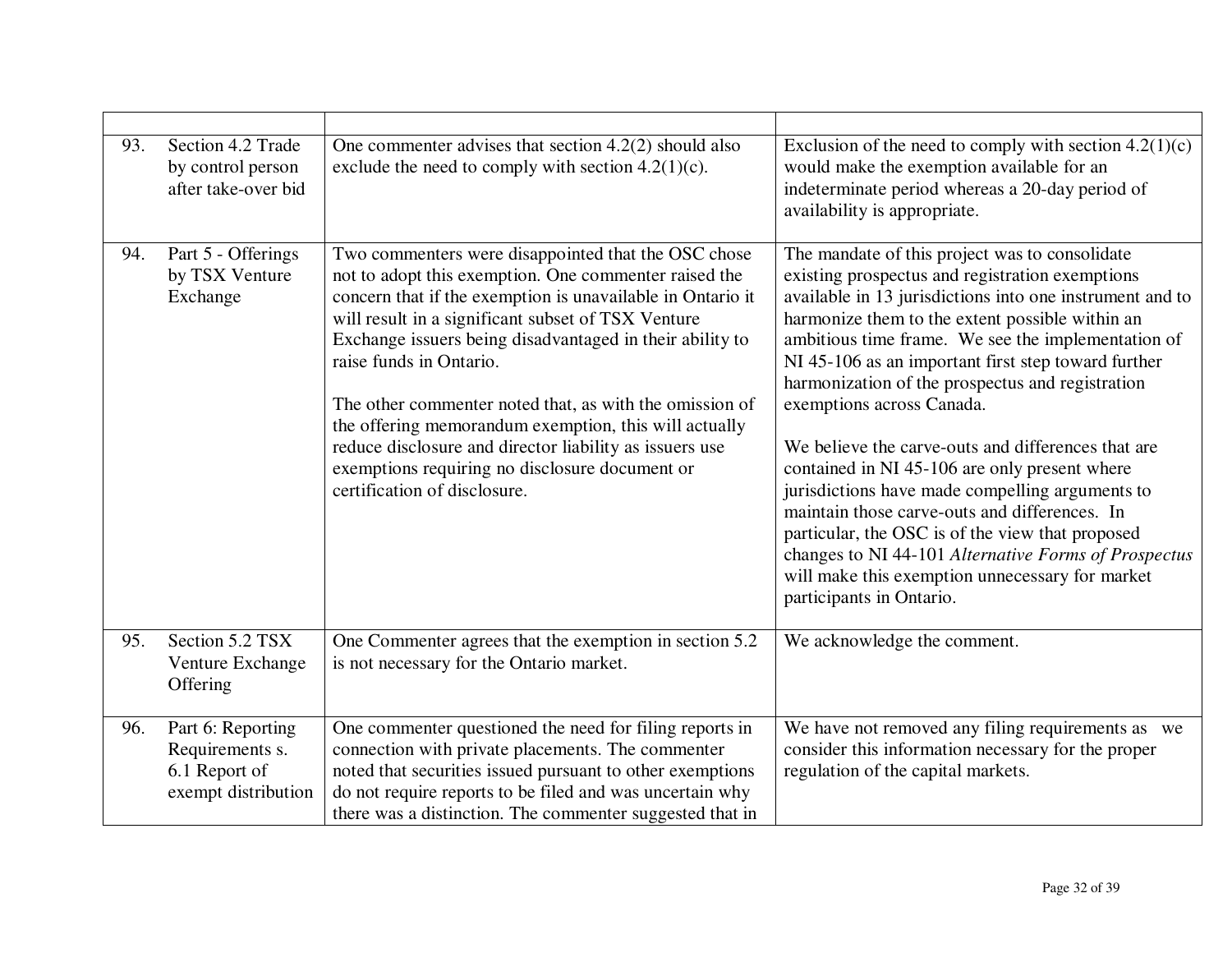|     |                                   | lieu of filing a report of exempt distribution issuers of<br>exempt securities could be required to maintain records of<br>such issuance including evidence of compliance for a<br>specified period of time.                                                                                                                                                                                                                                                          |                                                                                                                                                                                                                                                                                                                                                                                                                    |
|-----|-----------------------------------|-----------------------------------------------------------------------------------------------------------------------------------------------------------------------------------------------------------------------------------------------------------------------------------------------------------------------------------------------------------------------------------------------------------------------------------------------------------------------|--------------------------------------------------------------------------------------------------------------------------------------------------------------------------------------------------------------------------------------------------------------------------------------------------------------------------------------------------------------------------------------------------------------------|
| 97. | Part 6: Reporting<br>Requirements | One commenter urged the CSA to reconsider the<br>requirement to provide names and personal information<br>of purchaser of securities issued under exemptions. With<br>the advent of privacy laws, the commenter did not see a<br>continued regulatory need for publicly naming purchasers<br>of exempt securities. As an alternative issuers could be<br>required to maintain this information on their own books<br>and records only.                                | The information provided in Schedule I of Form 45-<br>106 F1 Report of Exempt Distribution requires<br>disclosure of personal information regarding<br>purchasers. However, this information is not made<br>available to the public and this is indicated on the<br>form.                                                                                                                                          |
| 98. | Part 6: Reporting<br>Requirements | One commenter suggests that the CSA does not need to<br>continue to publish summaries of the reports of exempt<br>distributions. The commenter questions the need for<br>giving notice to the public of any private placement and<br>especially private placements in non-reporting issuers.<br>For reporting issuers the disclosure should be dealt with<br>under the timely and continuous disclosure obligations.                                                  | Not all jurisdictions publish summaries of reports of<br>exempt distributions. But those that do believe notice<br>to the public regarding certain private placements is<br>beneficial while not harming issuers who are able to<br>take advantage of a wide variety of available<br>exemptions. We note that private issuers using the<br>private issuer exemption are not required to file<br>reports of trades. |
| 99. | Part 6: Reporting<br>Requirements | One commenter states that there is a discrepancy between<br>the requirement in section 6.1 to file a report in the local<br>jurisdiction in which the distribution takes place and<br>section 1.4 of the companion policy which states that a<br>distribution can occur in more than one jurisdiction. The<br>commenter requests that the CSA clarify the situation and<br>state that a report need only be filed in the jurisdiction<br>where the purchaser resides. | We do not believe there is a discrepancy. We have<br>added guidance in section 5.1 of the Companion<br>Policy to clarify when a report of exempt distribution<br>must be filed. Harmonization across jurisdictions on<br>the question of where trades and distributions occur is<br>beyond the scope of this project.                                                                                              |
|     | 100. Section 8.1                  | One commenter asks whether section $8.1(1)(a)$ should be                                                                                                                                                                                                                                                                                                                                                                                                              | We agree. We have made the suggested change.                                                                                                                                                                                                                                                                                                                                                                       |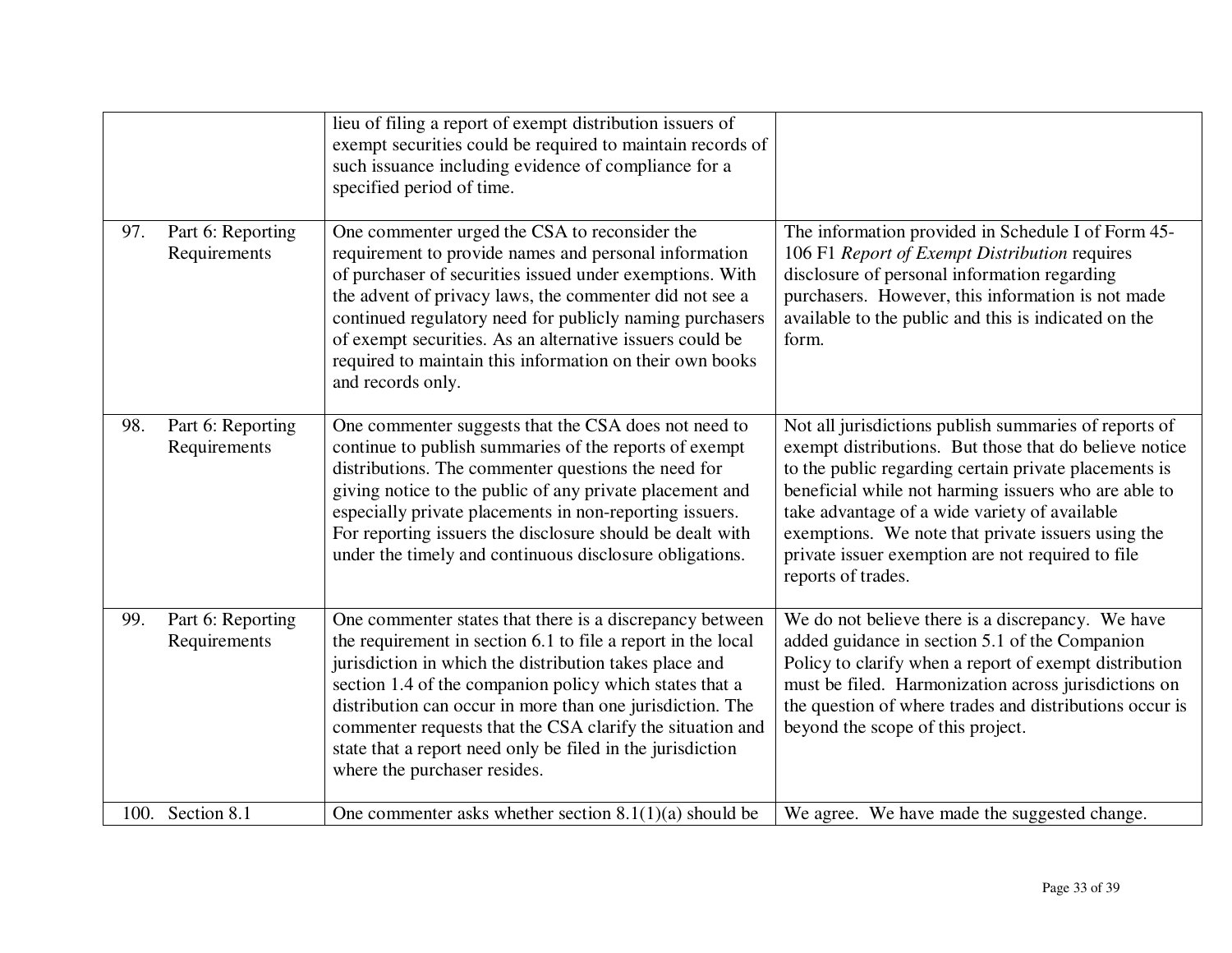| Transitional                 | clarified to state that the securities referred to are the<br>initially acquired securities.                                                                                                                                                                                                                                                                                                                                                                                                                                                                           |                                                                                                                                                                                                                                                                                                                                                                                                                                   |
|------------------------------|------------------------------------------------------------------------------------------------------------------------------------------------------------------------------------------------------------------------------------------------------------------------------------------------------------------------------------------------------------------------------------------------------------------------------------------------------------------------------------------------------------------------------------------------------------------------|-----------------------------------------------------------------------------------------------------------------------------------------------------------------------------------------------------------------------------------------------------------------------------------------------------------------------------------------------------------------------------------------------------------------------------------|
| 101. Form 45-106F1           | One commenter asks whether additional industries need<br>to be specified in this form, such as retail sales businesses<br>and food service businesses.<br>Also, the commenter asks whether explicit privacy                                                                                                                                                                                                                                                                                                                                                            | We have not added more categories because we have<br>general categories and an "other" category.<br>Privacy legislation in Ontario requires the OSC to<br>obtain consent when it is indirectly collecting personal                                                                                                                                                                                                                |
|                              | consent is necessary if disclosure is required by law.                                                                                                                                                                                                                                                                                                                                                                                                                                                                                                                 | information. In this case, the OSC is requiring an<br>issuer to collect the personal information of<br>purchasers on behalf of the OSC.                                                                                                                                                                                                                                                                                           |
| 102. Form 45-106F1           | One commenter noted that the Form requires disclosure<br>of purchasers in all foreign jurisdictions in addition to<br>each local jurisdiction, and that this requirement will be<br>new in Ontario. The commenter also submitted that there<br>is no need for issuers to file these details (identity,<br>address and phone number for non-Canadian purchasers).                                                                                                                                                                                                       | Disclosure of purchasers in all jurisdictions is not a<br>new requirement for most jurisdictions. If a<br>distribution occurs in a jurisdiction of Canada under<br>these exemptions disclosure of this information is<br>required. We believe that disclosure of this<br>information is necessary to protect the integrity of our<br>markets. We also note that information disclosed in<br>Schedule 1 is not publicly available. |
| 103. Companion Policy<br>1.4 | Two commenters seek clarification on the issue of where<br>trades or distributions occur.<br>One commenter believes that the effect of section 1.4 is<br>to unnecessarily restrict Ontario-based issuers from using<br>exemptions. The provision will hurt capital-raising<br>competitiveness vis-à-vis non-Ontario competitors<br>without in any way being relevant to investor protection.<br>The commenter cannot see why, as a policy or<br>constitutional matter any jurisdiction should seek to<br>regulate the raising of capital by companies in its territory | Harmonization across jurisdictions on the question of<br>where trades and distributions occur is beyond the<br>scope of this project.                                                                                                                                                                                                                                                                                             |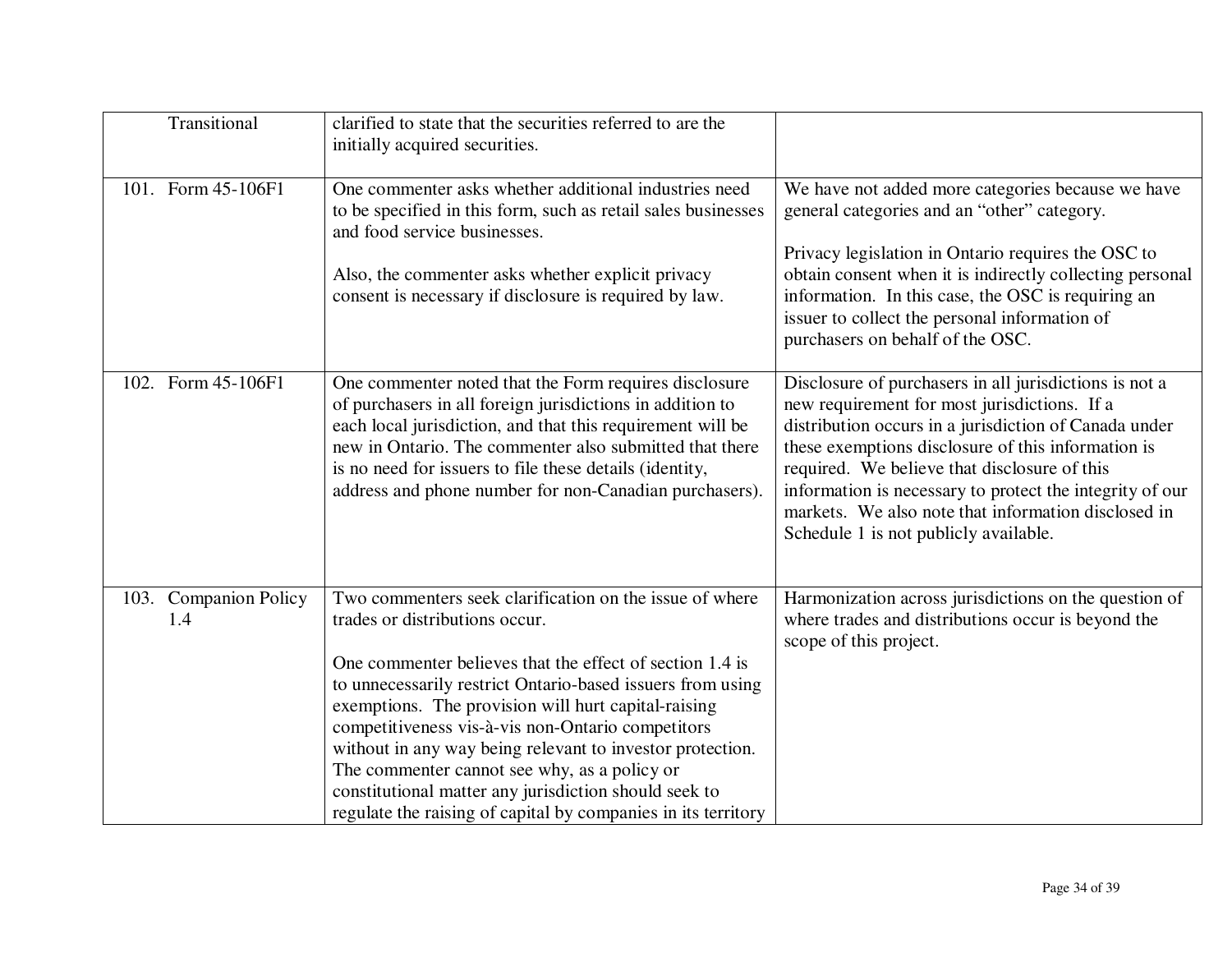|                                 | from investors in other Canadian jurisdictions. A better<br>approach than section 1.4 would be for each jurisdiction<br>to either confirm the interpretation that the place of<br>residence of the investor determines the exemptions<br>available, or alternatively if they are worried about<br>capital-raising outside Canada, to grant an exemption to<br>issuers based in their jurisdiction in respect of capital-<br>raising in other Canadian jurisdictions. In any event, the<br>"coming to rest" analysis in Interpretation Note 1 should<br>be referred to for Ontario purposes. This applies to other<br>provinces that diverge from the national approach. See<br>also section 3.2 in CP 45-501 in Ontario. |                                                                                                                                                                                                                                                                                                                                                      |
|---------------------------------|--------------------------------------------------------------------------------------------------------------------------------------------------------------------------------------------------------------------------------------------------------------------------------------------------------------------------------------------------------------------------------------------------------------------------------------------------------------------------------------------------------------------------------------------------------------------------------------------------------------------------------------------------------------------------------------------------------------------------|------------------------------------------------------------------------------------------------------------------------------------------------------------------------------------------------------------------------------------------------------------------------------------------------------------------------------------------------------|
|                                 | One commenter notes that this section is inconsistent<br>with OSC Interpretation Note 1 and asks that the CSA<br>clarify that a distribution only occurs in the jurisdiction<br>where the purchaser resides. The commenter noted that<br>they do not believe that there is any policy reason to take<br>the position that there must be compliance with the<br>legislation of both the jurisdiction of the issuer and that of<br>the purchaser. As the purpose of the legislation is to<br>protect investors, the commenter suggested that there<br>should be dealer registration and prospectus exemptions<br>in the jurisdiction of the seller, if the trade is compliance<br>with the laws of the purchaser.          |                                                                                                                                                                                                                                                                                                                                                      |
| 104. Companion Policy<br>s. 1.7 | One commenter notes that section 1.7 of the Companion<br>Policy has historically (Companion Policy 45-103CP<br>Capital Raising Exemptions) had the effect of preventing<br>a seller or its agent in connection with a trade that is<br>exempt from the dealer registration requirements from<br>giving advice that would be incidental to a trade. The<br>commenter states that this provision should not be                                                                                                                                                                                                                                                                                                             | The CSA, along with the IDA, the MFDA and<br>industry participants, is working on a registration<br>reform project and intends to harmonize, modernize<br>and streamline the registration regime on a national<br>basis. The suggestion is properly dealt with under the<br>registration reform project and is not within the scope<br>of NI 45-106. |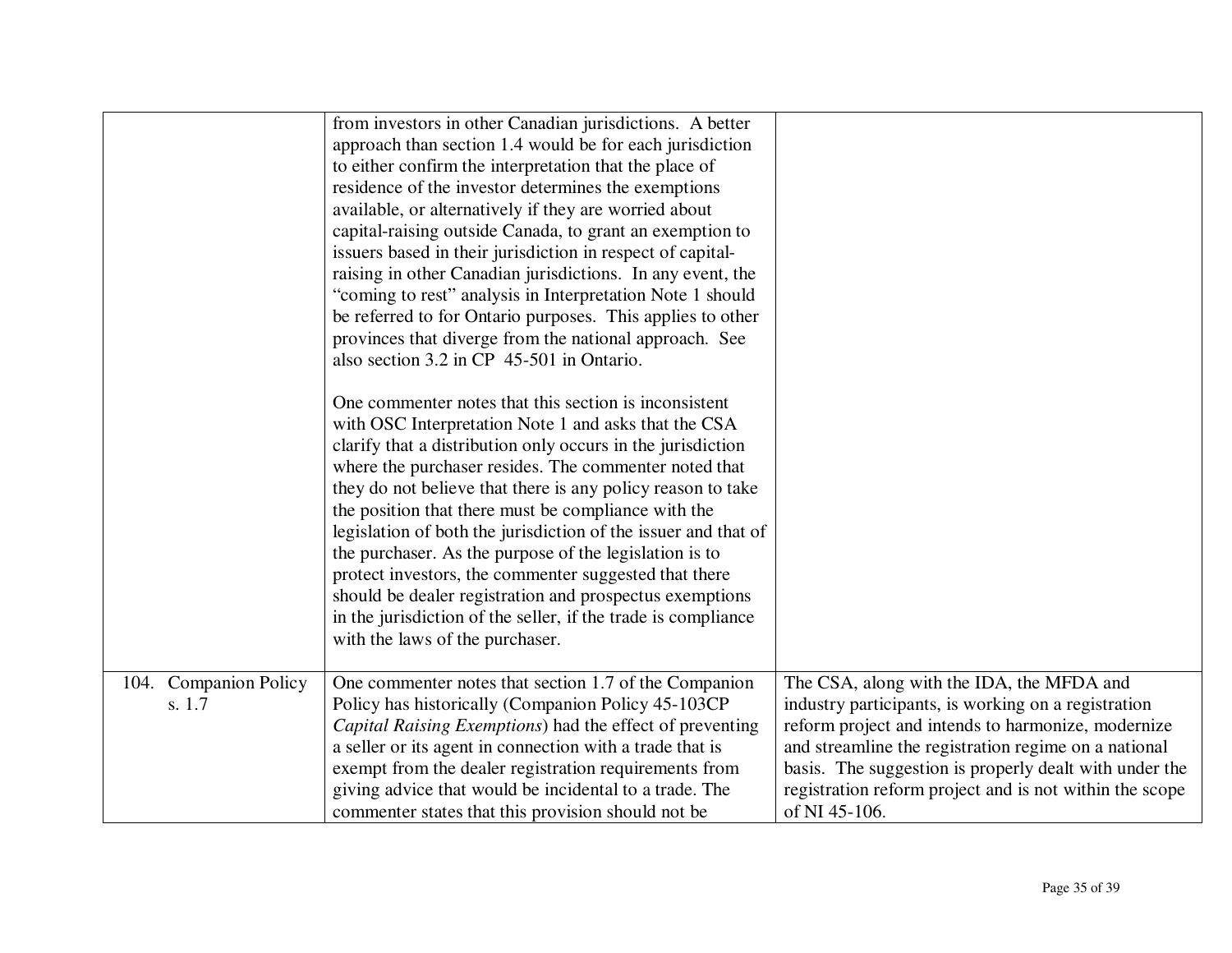|                                           | interpreted to prevent an unregistered dealer from<br>providing the same type of advice with respect to an<br>exempt trade that a registered dealer could give in<br>connection with a trade. The commenter suggests adding<br>an exemption: "The adviser registration requirement does<br>not apply to a person if the advice given is incidental to a<br>trade that is exempt from the dealer registration<br>requirement".    |                                                                                                                                                                                                                                                                                                                                                                                                                                                                                                                                                                                                                                                                 |
|-------------------------------------------|----------------------------------------------------------------------------------------------------------------------------------------------------------------------------------------------------------------------------------------------------------------------------------------------------------------------------------------------------------------------------------------------------------------------------------|-----------------------------------------------------------------------------------------------------------------------------------------------------------------------------------------------------------------------------------------------------------------------------------------------------------------------------------------------------------------------------------------------------------------------------------------------------------------------------------------------------------------------------------------------------------------------------------------------------------------------------------------------------------------|
| 105. Companion Policy<br>Section 1.8      | One commenter believes that section 1.8 should be<br>restricted to the \$150,000 exemption.                                                                                                                                                                                                                                                                                                                                      | We believe syndication is a concern in other contexts<br>as well (for example the private issuer exemption).                                                                                                                                                                                                                                                                                                                                                                                                                                                                                                                                                    |
| 106. Companion Policy<br>s. 1.9           | One commenter suggests that the wording of section 1.9<br>be changed to read: "An issuer should request that the<br>purchaser indicate within which branch of the accredited<br>investor definition the purchaser fits." The change would<br>make it clear that it is adequate to follow the current<br>practice of requiring the investor to initial or check a box<br>opposite one of the clauses that make up the definition. | Generally, we believe that anyone relying on an<br>exemption is responsible for determining that a<br>particular exemption is available for the trade they<br>intend to conduct. There may be a range of methods<br>available to make such a determination and it is not<br>appropriate for us to limit those methods. For<br>accredited investors, we believe sellers should<br>determine the appropriate mechanism for satisfying<br>themselves that purchasers are accredited investors.<br>We have added guidance to section 1.10 of the<br>Companion Policy to help issuers ensure that they are<br>using the accredited investor exemption appropriately. |
| 107. Companion Policy<br>Section $3.9(2)$ | The conditions applicable to the use of the offering<br>memorandum exemption by investment funds as set out<br>in section $3.9(2)$ of the Companion Policy do not seem to<br>fully reflect the conditions stipulated in subsection 2.9(2)<br>of NI 45-106.                                                                                                                                                                       | We have clarified the wording in the Companion<br>Policy.                                                                                                                                                                                                                                                                                                                                                                                                                                                                                                                                                                                                       |
| 108. Companion Policy<br>Section 4.2      | One commenter advises that section 4.2 should refer to<br>the Bankruptcy and Insolvency Act.                                                                                                                                                                                                                                                                                                                                     | The reference in section 4.2 provides an example and<br>we do not believe that the example requires                                                                                                                                                                                                                                                                                                                                                                                                                                                                                                                                                             |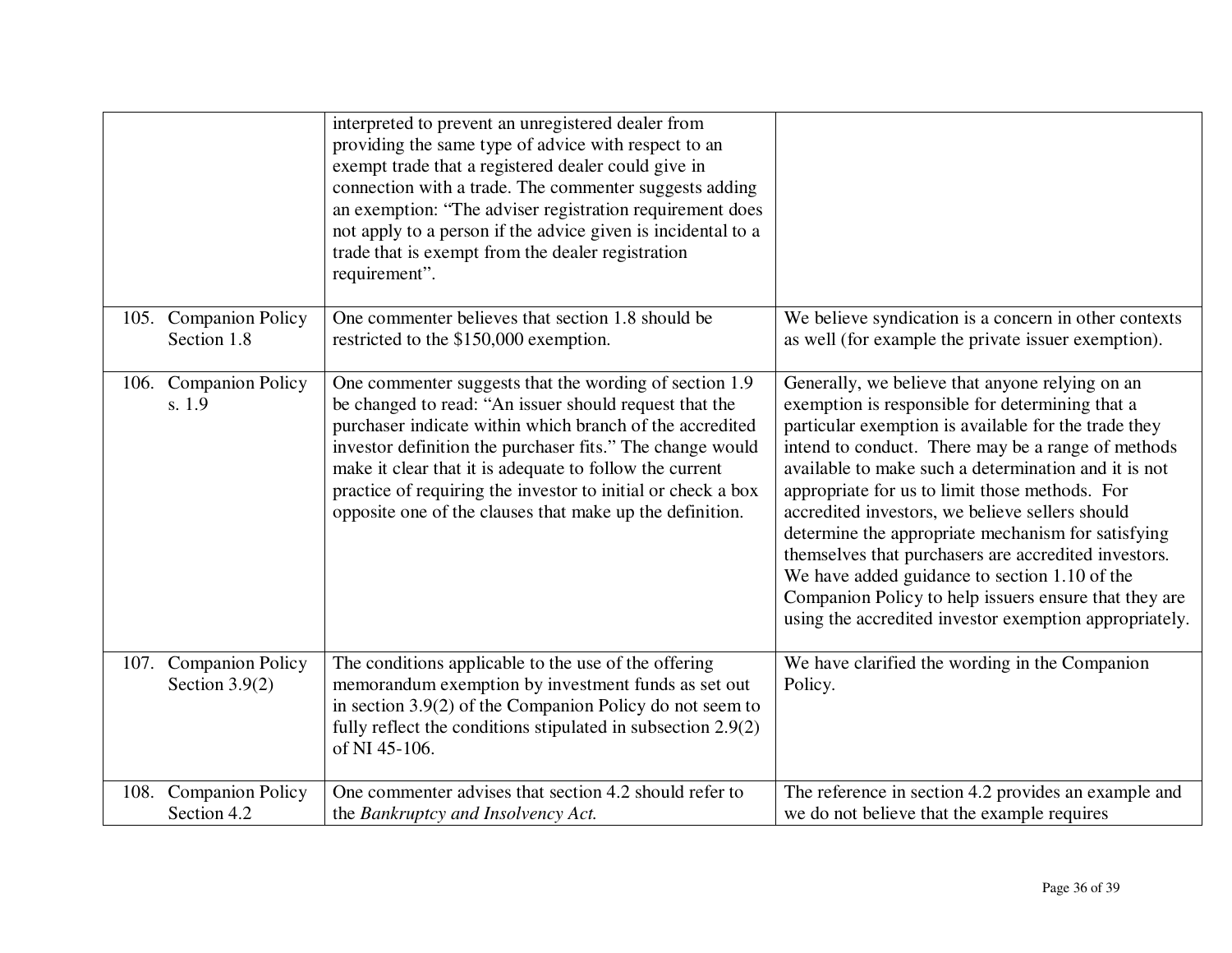|                                                           |                                                                                                                                                                                                                                                                                                                                                                                                                                                                                                                                                                                                                                                                                                                                                                                                                                                                                                                                                    | expansion.                                                                                                                                                                                                                                                                                                                                                |
|-----------------------------------------------------------|----------------------------------------------------------------------------------------------------------------------------------------------------------------------------------------------------------------------------------------------------------------------------------------------------------------------------------------------------------------------------------------------------------------------------------------------------------------------------------------------------------------------------------------------------------------------------------------------------------------------------------------------------------------------------------------------------------------------------------------------------------------------------------------------------------------------------------------------------------------------------------------------------------------------------------------------------|-----------------------------------------------------------------------------------------------------------------------------------------------------------------------------------------------------------------------------------------------------------------------------------------------------------------------------------------------------------|
| 109. National Policy 48                                   | One commenter states that the NP 48 should be clarified,<br>hopefully by confirming that it is of no force and effect<br>with respect to any of the exemptions in NI 45-106.                                                                                                                                                                                                                                                                                                                                                                                                                                                                                                                                                                                                                                                                                                                                                                       | $\overline{\text{NP } 48}$ is currently being reformulated and this matter<br>will be dealt with in a separate initiative.                                                                                                                                                                                                                                |
| 110. Limited Market<br>Dealers                            | Six commenters noted that despite the attempt by the<br>CSA to develop a harmonized prospectus and registration<br>exemption regime, both Ontario and Newfoundland and<br>Labrador continue to require certain market<br>intermediaries who participate in a private placement of<br>securities to be registered as limited market dealers. The<br>commenters questioned the policy, or regulatory, goal of<br>such registration in light of the lack of proficiency, capital<br>and insurance requirements, which are imposed on such<br>market intermediaries. These commenters also suggested<br>that Ontario and Newfoundland and Labrador revisit<br>whether universal registration is appropriate.<br>One of the commenters also noted that this category of<br>registration creates additional confusion in the<br>marketplace and makes it difficult for an issuer to have a<br>unified marketing and distribution plan for all of Canada. | The CSA, along with the IDA, the MFDA and<br>industry participants, is working on a registration<br>reform project and intends to harmonize, modernize<br>and streamline the registration regime on a national<br>basis. The limited market dealer category will be<br>considered and public comment will be requested in<br>the context of that project. |
| 111. Sale of pooled<br>funds and other<br>exempt products | One commenter states that it is unreasonable that mutual<br>fund dealers can sell pooled funds and other exempt<br>products in some jurisdictions and yet are prohibited from<br>selling them in others. The commenter also noted that it is<br>imperative that a uniform Canadian standard be<br>established regarding what mutual fund dealers can and<br>cannot sell.                                                                                                                                                                                                                                                                                                                                                                                                                                                                                                                                                                           | The CSA, along with the IDA, the MFDA and<br>industry participants, is working on a registration<br>reform project and intends to harmonize, modernize<br>and streamline the registration regime on a national<br>basis.                                                                                                                                  |
| 112. Trades in mutual                                     | One commenter strongly urges the CSA to consider                                                                                                                                                                                                                                                                                                                                                                                                                                                                                                                                                                                                                                                                                                                                                                                                                                                                                                   | We do not currently intend to incorporate OSC Rule                                                                                                                                                                                                                                                                                                        |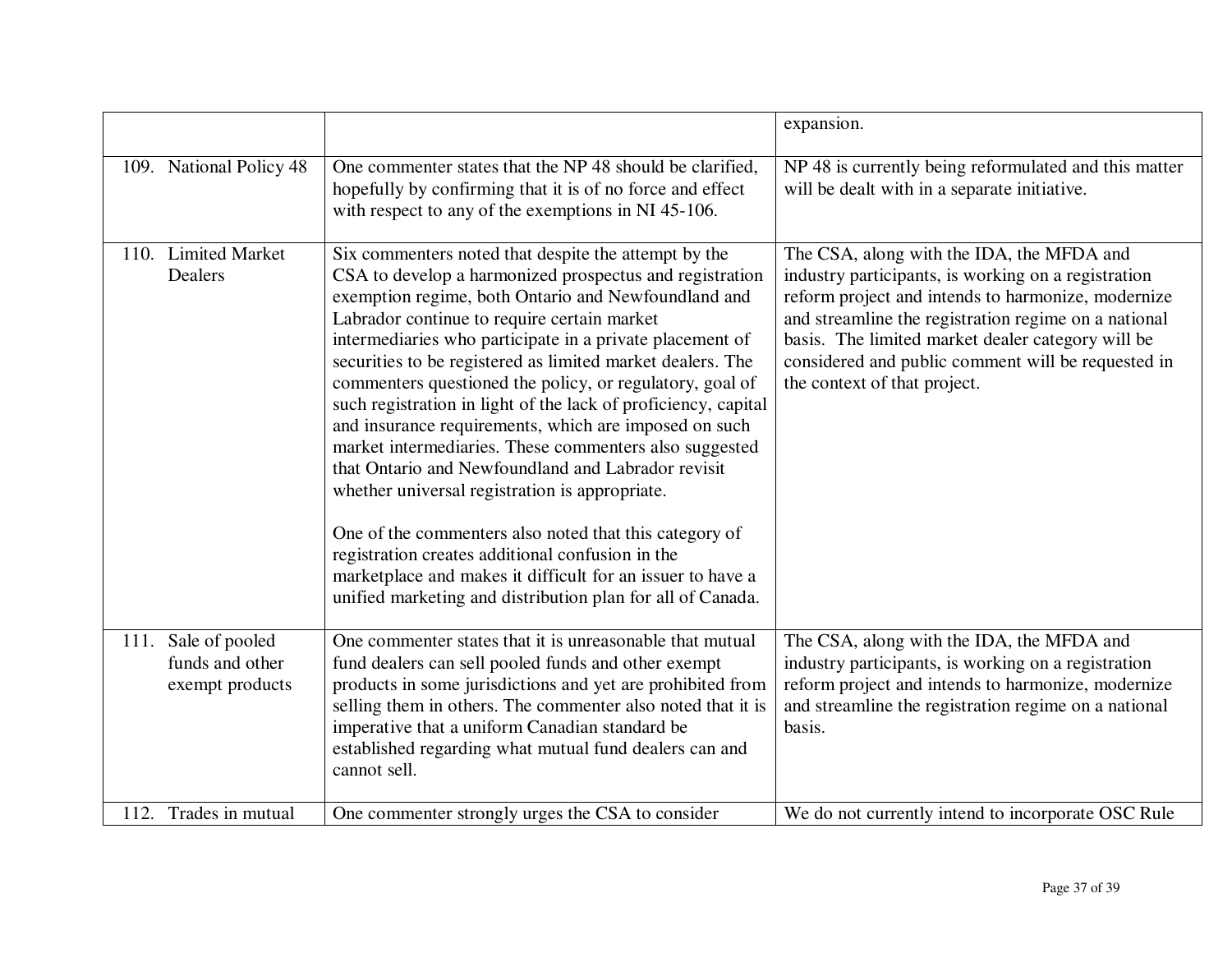|      | fund securities to<br>corporate<br>sponsored plans             | including mutual fund exemptions similar to those found<br>in OSC Rule 32-503 in NI 45-106, so that they are<br>available for the benefit of participants in capital<br>accumulation plans established in all jurisdictions of<br>Canada. The commenter notes that the concerns regarding<br>availability of these exemptions outside of Ontario are<br>not addressed by the proposed exemptions for trades of<br>mutual fund securities to capital accumulation plans set<br>out in CSA Notice 81-405 Proposed Exemptions for<br>Certain Capital Accumulation Plans. | 32-503 into NI 45-106.                                                                                                                                                                                                                                                                                                                                                                                                   |
|------|----------------------------------------------------------------|-----------------------------------------------------------------------------------------------------------------------------------------------------------------------------------------------------------------------------------------------------------------------------------------------------------------------------------------------------------------------------------------------------------------------------------------------------------------------------------------------------------------------------------------------------------------------|--------------------------------------------------------------------------------------------------------------------------------------------------------------------------------------------------------------------------------------------------------------------------------------------------------------------------------------------------------------------------------------------------------------------------|
| 113. | Capital<br>accumulation plan                                   | Two commenters suggest that the Capital Accumulation<br>Plan exemption should have also been integrated into NI<br>45-106, as this instrument should harmonize all<br>exemptions in one instrument.                                                                                                                                                                                                                                                                                                                                                                   | We intend to incorporate the Capital Accumulation<br>Plan exemption into NI 45-106 at a later date.                                                                                                                                                                                                                                                                                                                      |
|      | 114. British Columbia's<br>Bonus and Finder's<br>fee exemption | One commenter notes that NI 45-106 does not<br>incorporate the British Columbia exemption for bonuses<br>and finder's fees. The B.C. exemption is useful for TSX<br>Venture issuers to issue securities to non-insiders for<br>services performed in connection with arranging a loan,<br>acquiring or disposing of an asset, or making various<br>other distributions. The commenter suggests that the CSA<br>should adopt this exemption, but without any residency<br>requirements.                                                                                | Jurisdictions outside B.C. are not prepared to adopt<br>this exemption at this time, but will consider adopting<br>it in the future. We note that many of those who<br>might use this exemption may be able to use the<br>"consultant" exemption in section 2.24 of NI 45-106.<br>The BCSC intends to continue to offer this exemption<br>and will consider deleting the residency restrictions<br>that currently exist. |
|      | 115. Foreign Advisers                                          | One commenter suggests that a registration exemption<br>should be added for foreign advisers similar to OSC Rule<br>35-502 Non-Resident Advisers. The commenter notes that<br>the OSC is the only commission with a rule on this point,<br>the other CSA jurisdictions routinely grant foreign<br>advisers exemptive relief from the registration<br>requirements. The commenter recommends the CSA                                                                                                                                                                   | The CSA, along with the IDA, the MFDA and<br>industry participants, is working on a registration<br>reform project and intends to harmonize, modernize<br>and streamline the registration regime on a national<br>basis. The issue of non-resident advisers will be<br>discussed in the context of that project.                                                                                                         |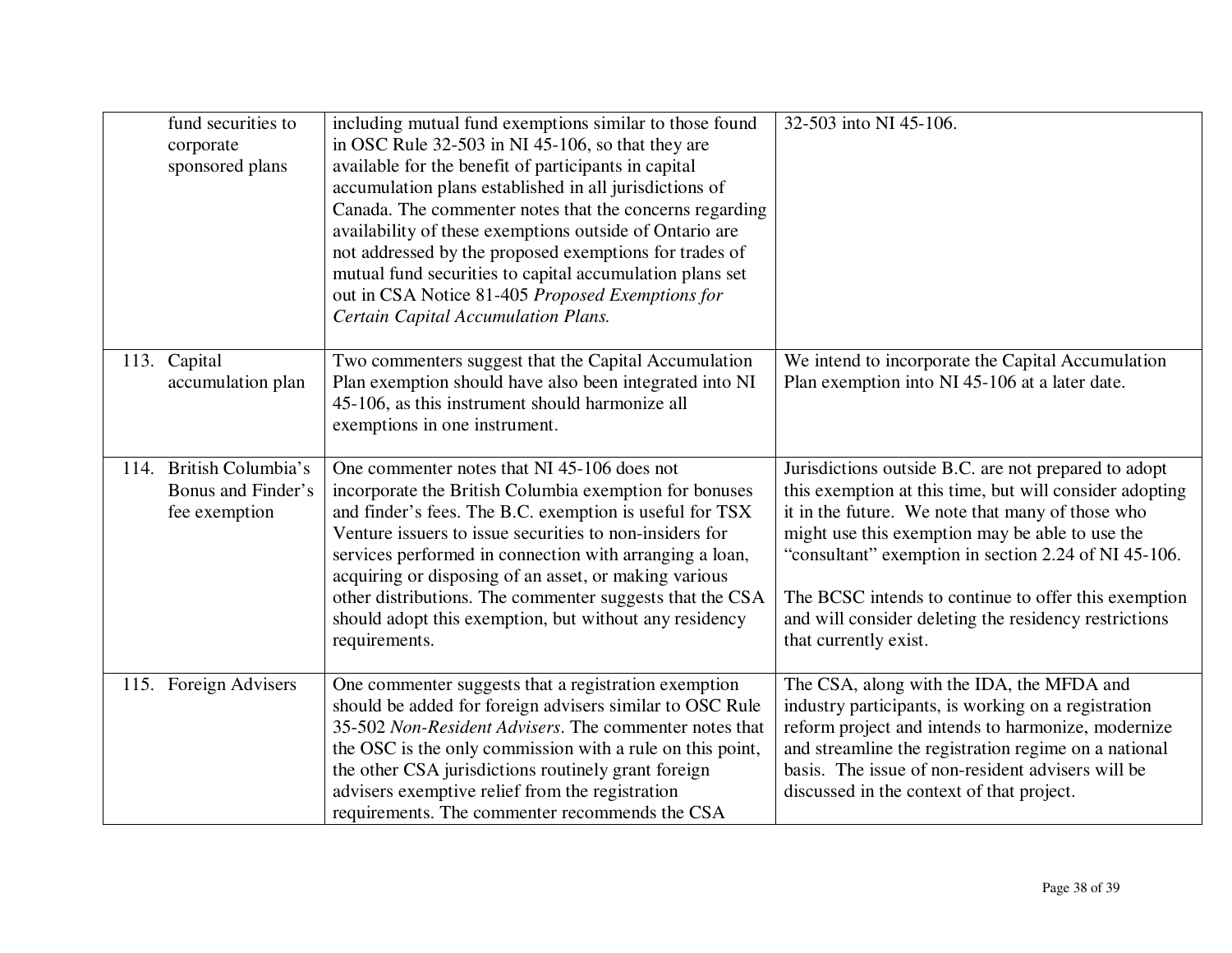| adopt this nationally in the interests of uniformity and in |  |
|-------------------------------------------------------------|--|
| order to provide for greater clarity of the regime as it    |  |
| applies to advisers wishing to do business in the other     |  |
| provinces and territories.                                  |  |
|                                                             |  |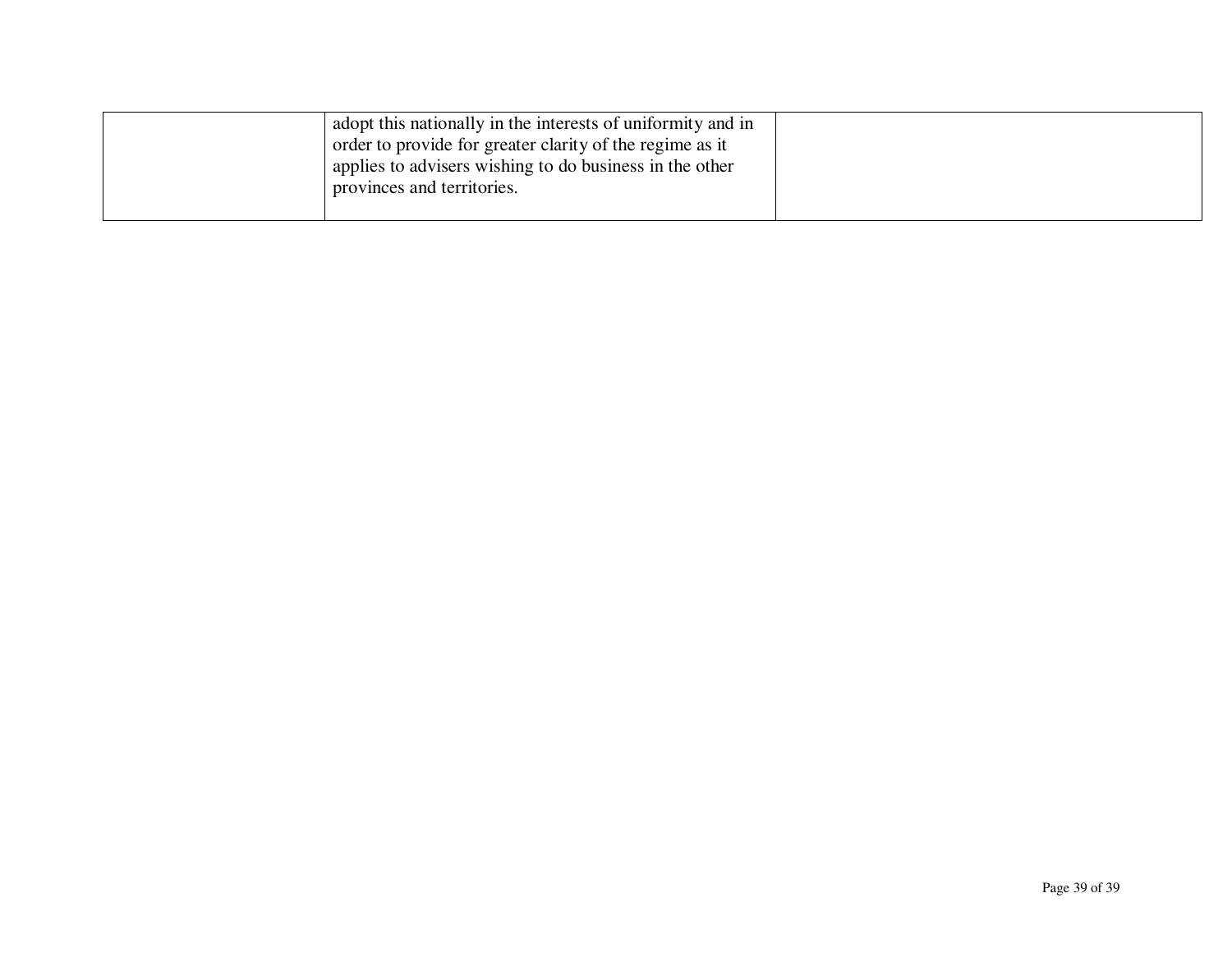## **Appendix C to CSA Notice of National Instrument 45-106**

#### **Summary of Changes to the Instrument**

This summary sets out the changes made to proposed NI 45-106 *Prospectus and Registration Exemptions* that was published for comment on December 17, 2004. Please refer to Appendix B for an explanation of these changes.

## **NI 45-106**

Part 1: Definitions and Interpretations

- the definitions of "private issuer", "syndicated mortgage" and "variable insurance contract" were moved from Part 1 to sections 2.4, 2.36 and 2.39 respectively since these terms are only used once.
- definition of "accredited investor"
	- o we added four entities particular to Québec in paragraph (g).
	- o we added a subparagraph (iii) to paragraph (n) to clarify that an investment fund that meets the criteria in subparagraphs (i) or (ii) is not disqualified from being an accredited investor simply because the investment fund offers a reinvestment plan.
	- o we changed paragraph (p) to refer to the defined term "fully managed account".
	- o the Ontario carve-out in paragraph (q) for foreign advisers has been deleted and the current Ontario provision for fully managed accounts that restricts purchases of securities to securities that are not securities of investment funds has been reinstated. The latter change maintains the status quo in Ontario.
	- o the reference to "legal" in paragraph (t) has been deleted since the term was redundant.
	- o we changed paragraph (v) to permit exempt purchasers in British Columbia and Alberta to be recognized as accredited investors.
- definition of "Canadian financial institution" We added the revised term "financial services cooperative" in order to reflect the meaning of this expression under the Act respecting financial services cooperatives (Québec), which now, in Québec, encompasses caisses populaires and other similar entities.
- section 1.5 [Underwriter exemption] We have deleted this provision.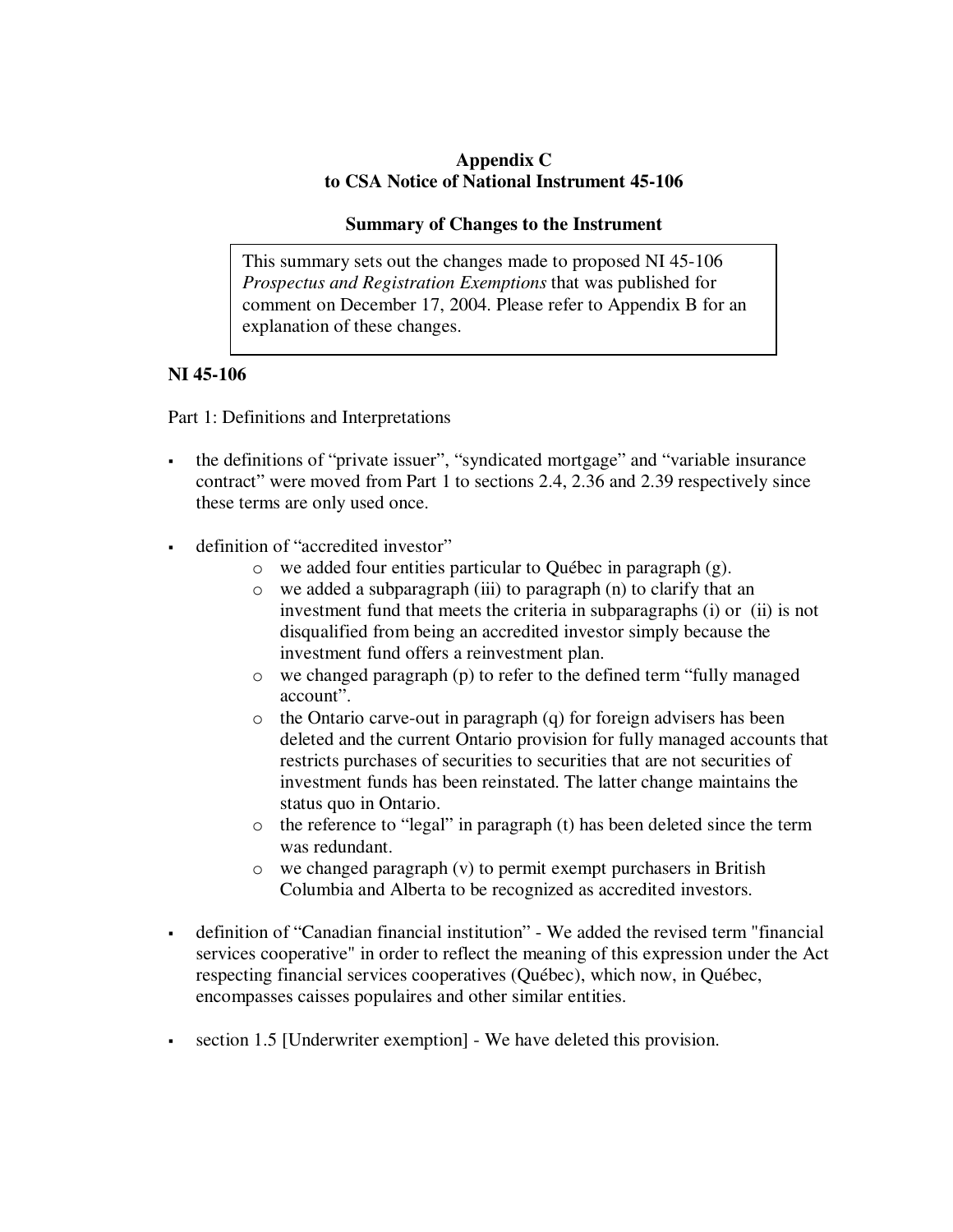section 1.6 [Definition of trade - Québec] - We have added a reference to section 5 of the *Securities Act* (Québec) and we deleted paragraph (g) of the publication for comment draft.

Part 2: Prospectus and Registration Exemptions

- section 2.2 [Reinvestment plan] We changed paragraph (a) of subsection (1) to remove the requirement that the security holder "direct" that dividends or other distributions be reinvested. We also clarified subsection (3) to apply only to security holders in Canada.
- section 2.3 [Accredited investor] We changed subsection (6) to refer to persons that are created or used "solely" to purchase or hold securities as an accredited investor as described in paragraph (m) of the definition of "accredited investor" in section 1.1.
- section 2.9 [Offering memorandum] We changed subsection  $(5)$  to refer to entities created or used "solely" to purchase or hold securities in reliance on this exemption.
- section 2.10 [Minimum amount investment] We added paragraph (c) to subsection (1) to clarify that the exemption is available for a trade in a security of a single issuer. We also changed subsection (3) to refer to entities created or used "solely" to purchase or hold securities in reliance on this exemption.
- section 2.16 [Take-over bid and issuer bid] We changed "under" to "in connection with" to make it clear that the exemption applies to all trades, including trades of tendered securities and trades of securities that are exchanged for tendered securities.
- section 2.18 [Investment fund reinvestment] We changed paragraph (a) of subsection (1) to remove the requirement that the security holder "direct" that dividends or other distributions be reinvested. We also clarified subsection (3) to apply only to security holders in Canada.
- section 2.19 [Additional investment in investment funds] We reorganized this section for clarity.
- section 2.22 [Division 4: Employee, Executive Officer, Director and Consultant Exemptions - definitions] - Under the definition of "listed issuer" we deleted references to any successor to any of the entities enumerated under the definition of "listed issuer" in paragraphs  $(a)(vi)$  and  $(b)$ .
- section 2.30 [Division 5: Miscellaneous Exemptions incorporation or organization] We have deleted this exemption.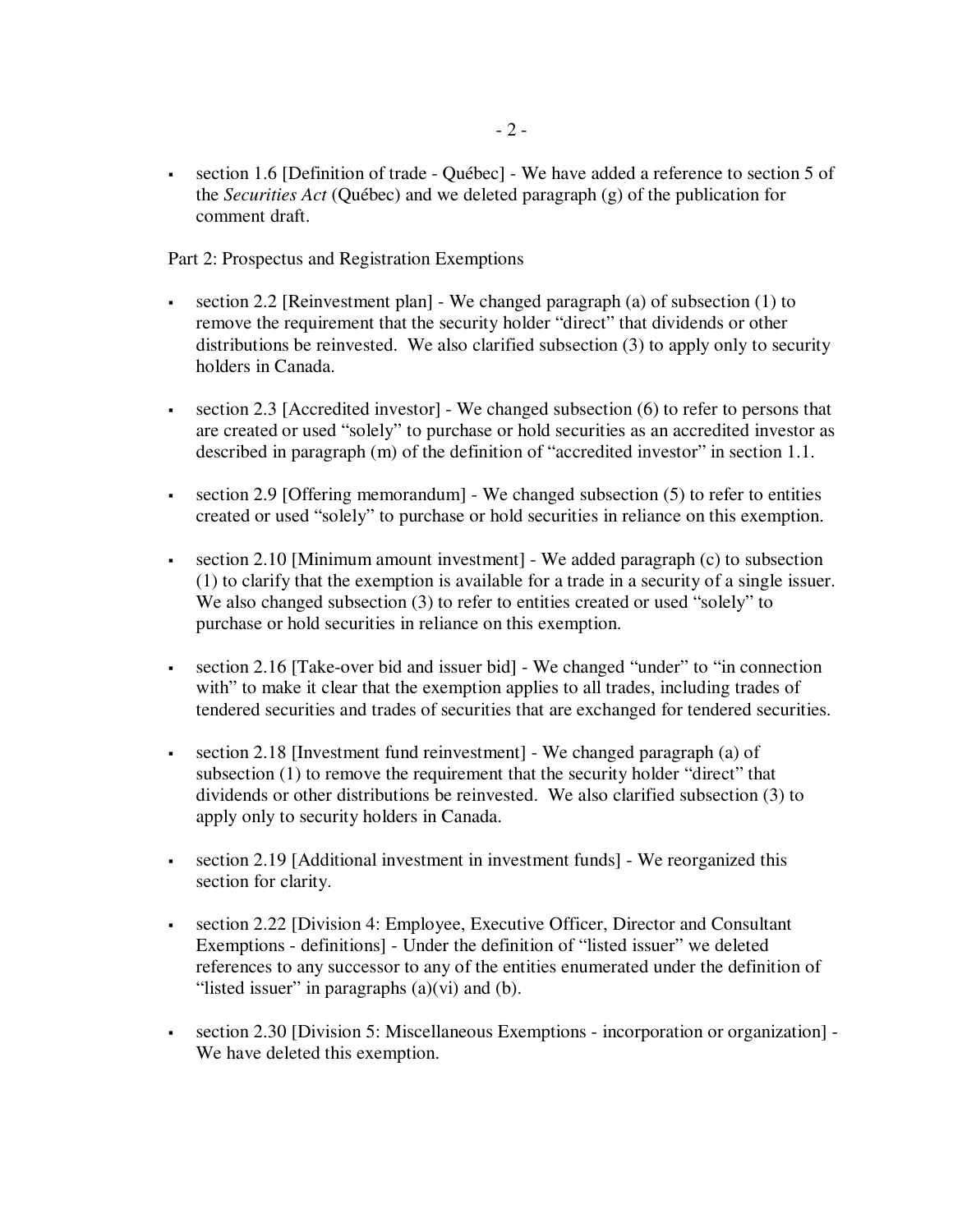- section 2.31 [Dividends and distributions section 2.32 of publication for comment draft] - We have added "distributions" to this exemption to permit non-corporate entities to make dividend-like distributions. We also clarified in subsection (2) that the distribution must be "out of earnings or surplus".
- section 2.34 [Guaranteed debt section 2.35 of publication for comment draft] We have qualified paragraph (e) to apply only in Ontario. We have deleted the requirement for certain debt securities to be rated by a rating agency if the trade occurs in British Columbia.
- section 2.36 [Mortgages section 2.37 of publication for comment draft] In subsection (2), we clarified that the trade must occur in the local jurisdiction. We have included syndicated mortgages within the exemption in all jurisdictions except British Columbia, Manitoba, Québec and Saskatchewan.
- section 2.39 [Variable insurance contract section 2.40 of publication for comment draft] - We added a definition for "insurance company" for clarification.
- section 2.43 [Removal of exemptions- market intermediaries section 2.44 of publication for comment draft] We added a reference to Newfoundland and Labrador and reorganized the section for clarity.

Part 3: Registration Only Exemptions

 section 3.8 [Investment dealer acting as portfolio manager] - We have identified that the IDA rules, policies or instruments that apply to this exemption in British Columbia must be previously filed with and not objected to by, the securities regulatory authority in British Columbia. This is consistent with the exemption in British Columbia's current legislation. We also made it clear that any partner, director, officer or employee of a registered investment dealer who manages an investment portfolio for the registered investment dealer must be registered under the securities legislation of the jurisdiction to trade in securities.

Part 4: Control Block Distributions

 section 4.2 [Trades by a control person after a take-over bid] - We clarified that the take-over bid must be one for which a take-over bid circular was issued and filed.

Part 8: Transitional, Coming Into Force

 sections 8.1 and 8.2 [Additional investment - investment funds/Definition of "accredited investor" - investment fund] - We have added legislative references for several of the jurisdictions.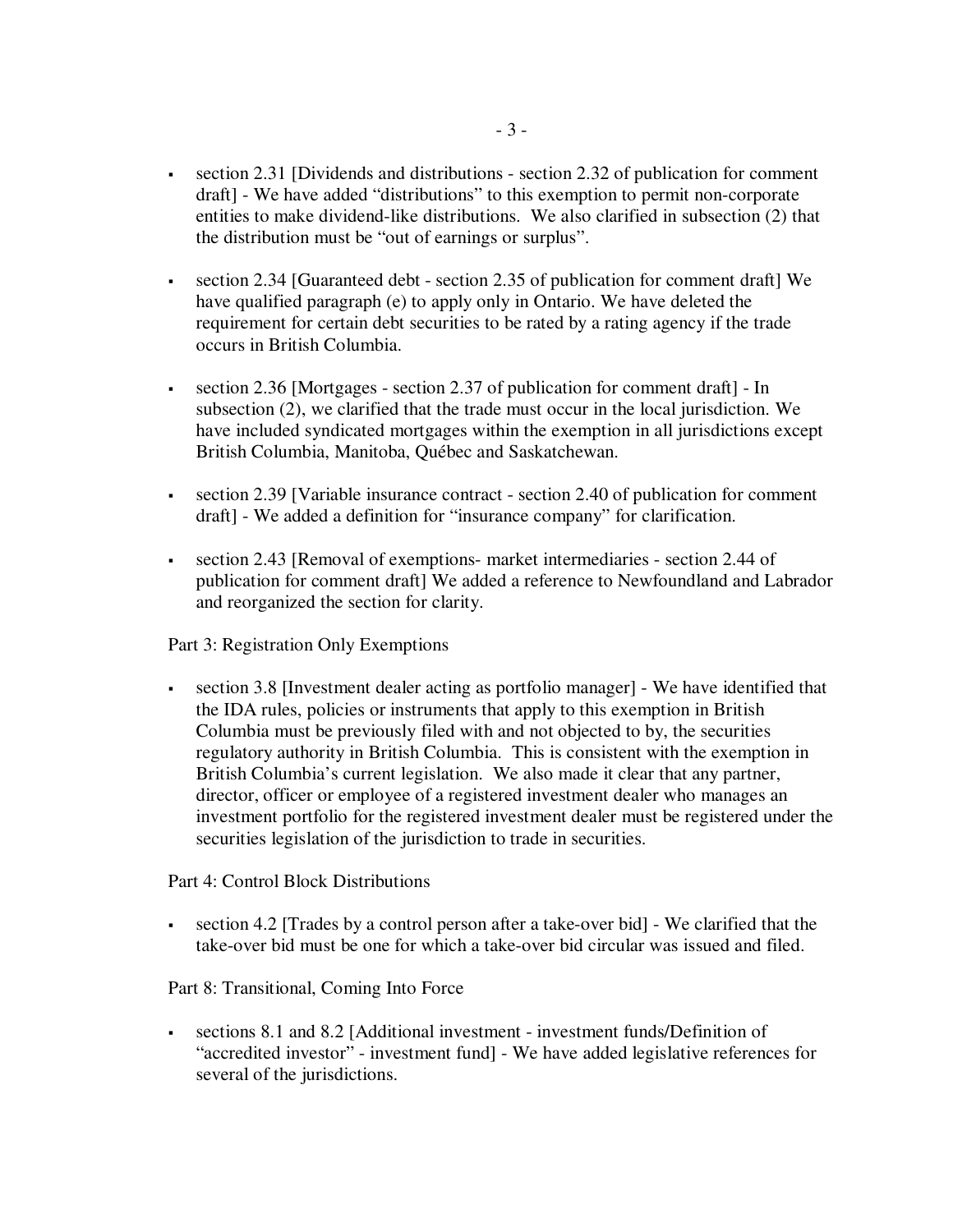- section 8.3 [Transition MI 45-103/MI 45-105/OSC Rule 45-501] We have added a transition provision to address trades or distributions made in reliance on MI 45-103, MI 45-105 and Ontario Securities Commission Rule 45-501 *Exempt Distributions*.
- section 8.4 [Transition closely-held issuer] We have added a resale transition provision for security holders of closely-held issuers.

## **Form 45-106F2** *Offering Memorandum for Non-Qualifying Issuers*

- the offering [cover page]- We have added a requirement that the offering memorandum include additional minimum subscription information.
- section 2.7 [material agreements] Under paragraph (iii) we have added an additional disclosure category - "description of any service provided".
- item 8 [risk factors] Under paragraph (b) we have added an additional example of risks to the issuer - "dependence on financial viability of guarantor".

### **Form 45-106F3** *Offering Memorandum for Qualifying Issuers*

- the offering [cover page]- We have added a requirement that the offering memorandum include additional minimum subscription information.
- item 8 [risk factors] Under paragraph (b) we have added an additional example of risks to the issuer - "dependence on financial viability of guarantor".

### **Companion Policy 45-106CP** *Prospectus and Registration Exemptions*

#### Part 1 - Introduction

- section 1.8 [underwriters] Since section 1.5 of the Instrument was deleted, we have added a discussion about underwriters and their use of exemptions with a view to distribution.
- section 1.10 [responsibility for compliance] We have added a discussion regarding the seller's assessment of a purchaser as an "accredited investor".

#### Part 3 - Capital Raising Exemptions

 section 3.5 [Accredited investor, exempt purchaser] -We have added a discussion to explain that an applicant should apply for recognition as an exempt purchaser in Alberta and British Columbia pursuant to the appropriate local rules in either of these provinces.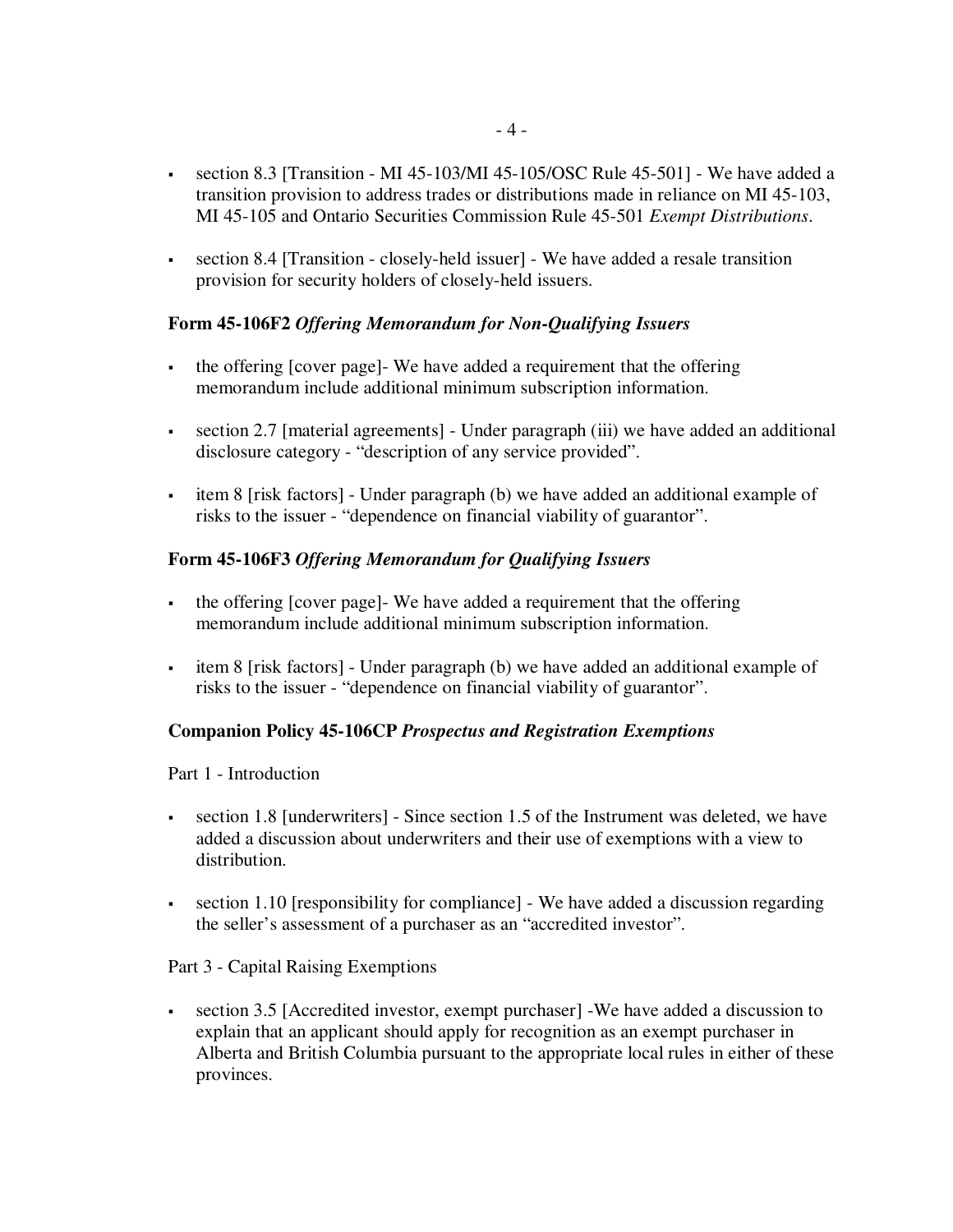section 3.9 [offering memorandum] - We have clarified the use of the offering memorandum exemption by investment funds.

Part 5 - Forms

section 5.1 [report of exempt distributions] - We have added guidance for determining whether a report of exempt distributions needs to be filed.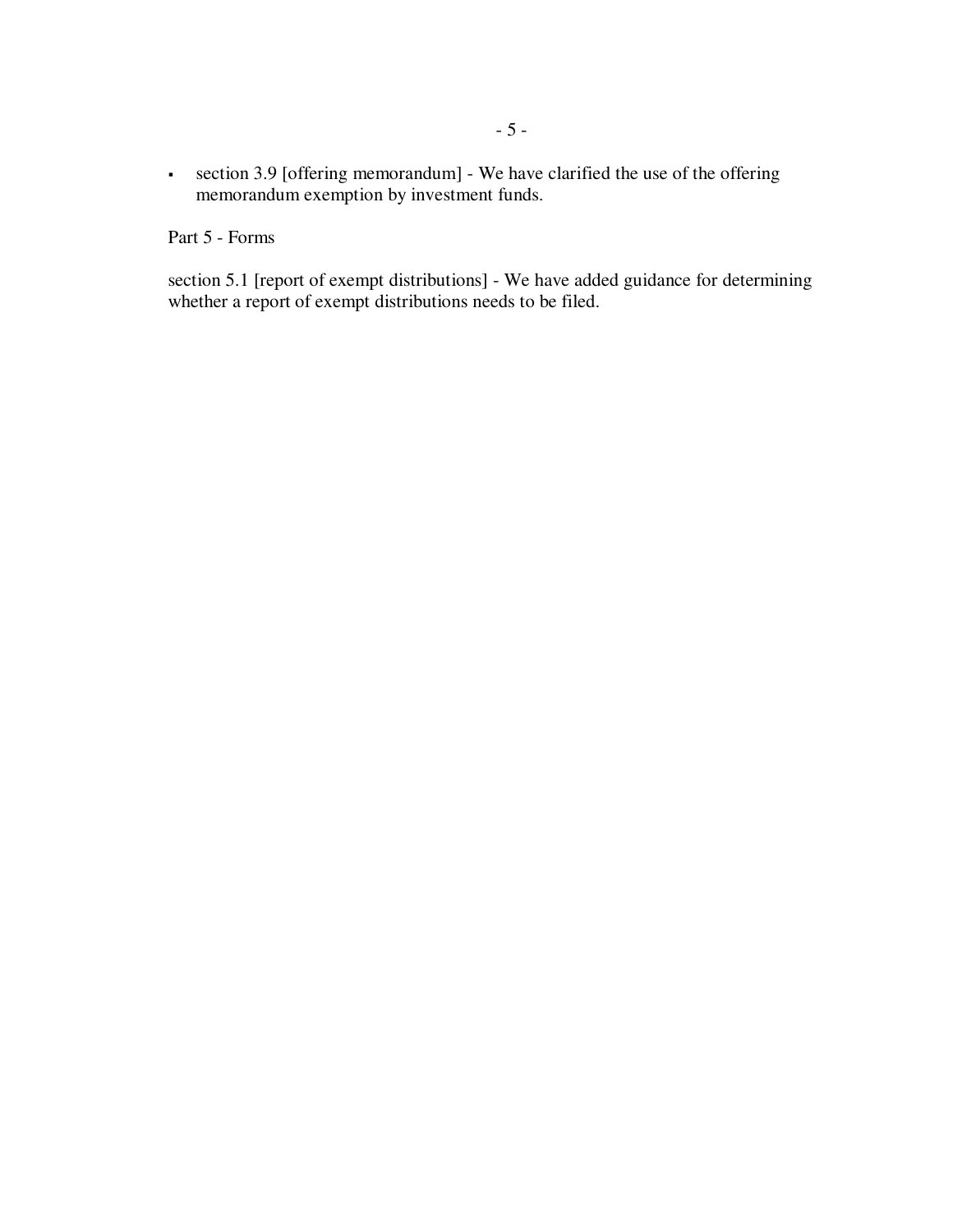**Appendix D to CSA Notice of National Instrument 45-106**

**Table of Concordance**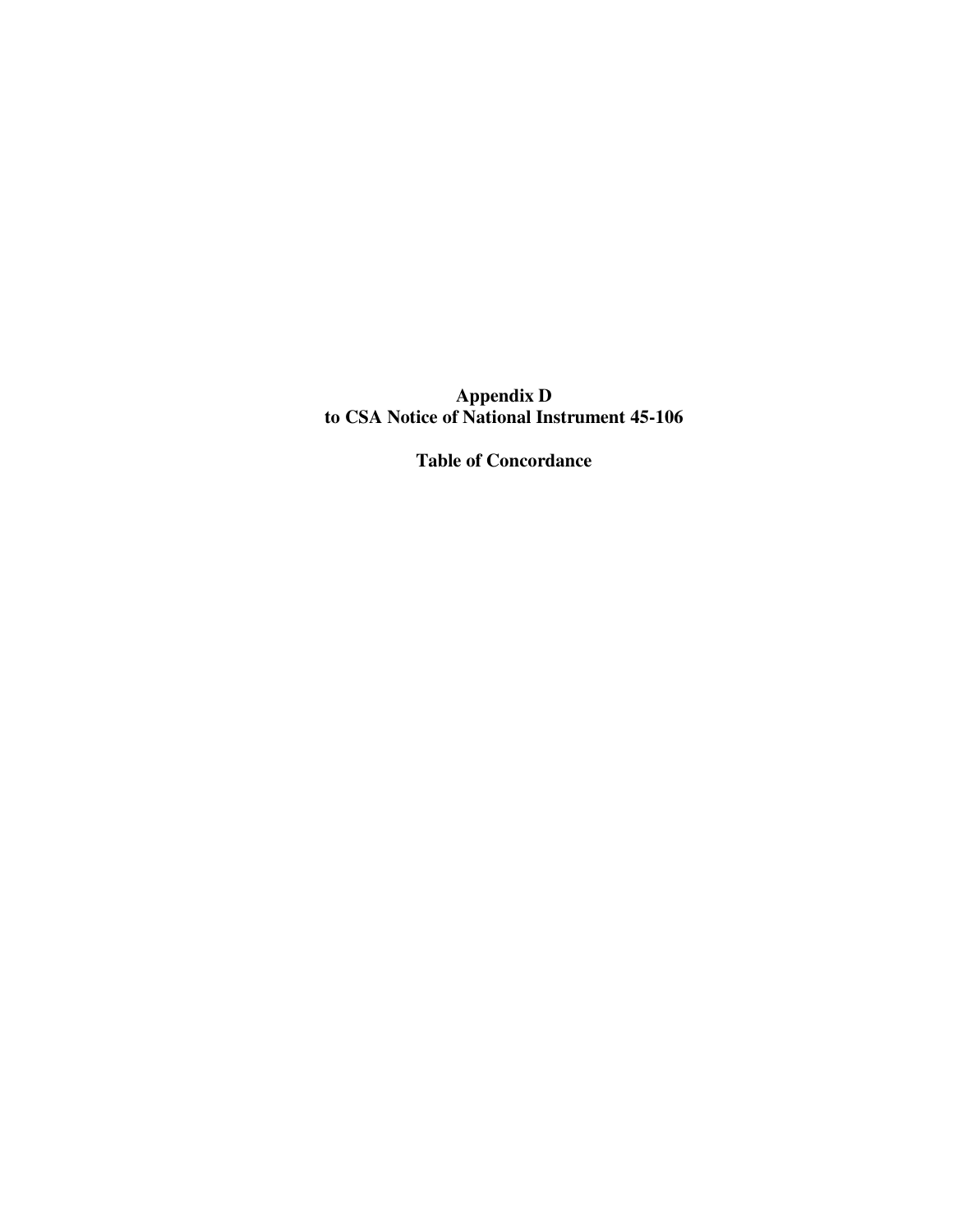|           | NI 45-106                                            |                                                                 |                                                                      |                                      |                                                                        |                                           |                                                                                   |                                                         |                                                                              |                                                                    |                                                                      |                                     |                                                          |                                                                          |                                                                             |
|-----------|------------------------------------------------------|-----------------------------------------------------------------|----------------------------------------------------------------------|--------------------------------------|------------------------------------------------------------------------|-------------------------------------------|-----------------------------------------------------------------------------------|---------------------------------------------------------|------------------------------------------------------------------------------|--------------------------------------------------------------------|----------------------------------------------------------------------|-------------------------------------|----------------------------------------------------------|--------------------------------------------------------------------------|-----------------------------------------------------------------------------|
| Section # | Exemption                                            |                                                                 | <b>British Columbia</b>                                              |                                      | Alberta                                                                |                                           | Saskatchewan                                                                      |                                                         | <b>Manitoba</b>                                                              | Ontario                                                            |                                                                      |                                     | Quebec                                                   |                                                                          | <b>Nova Scotia</b>                                                          |
|           |                                                      | Registration<br>Exemption                                       | Prospectus<br>Exemption                                              | Registration<br>Exemption            | Prospectus<br>Exemption                                                | Registration<br>Exemption                 | <b>Prospectus</b><br>Exemption                                                    | Registration<br>Exemption                               | <b>Prospectus</b><br>Exemption                                               | Registration<br>Exemption                                          | <b>Prospectus</b><br>Exemption                                       | Registration<br>Exemption           | Prospectus<br>Exemption                                  | Registration<br>Exemption                                                | <b>Prospectus</b><br>Exemption                                              |
|           |                                                      |                                                                 |                                                                      |                                      |                                                                        |                                           | Part 2: Prospectus and Registration Exemptions                                    |                                                         |                                                                              |                                                                    |                                                                      |                                     |                                                          |                                                                          |                                                                             |
|           |                                                      |                                                                 |                                                                      |                                      |                                                                        |                                           | <b>Division 1: Capital Raising Exemptions</b>                                     |                                                         |                                                                              |                                                                    |                                                                      |                                     |                                                          |                                                                          |                                                                             |
| 2.1       | <b>Rights Offering</b>                               | BCSA: s.<br>45(2)(8)(i)                                         | BCSA: s.<br>74(2)(7)(i)                                              | ASA: s.<br>86(1)(o)(i)               | ASA: s.<br>131(1)(h)(i)                                                | SSA: s. 39(1)(0)                          | SSA: s. 81(1)(h)                                                                  | MSA: s. 19(1)(i)                                        | MSA: s. 58(1)(b)                                                             | OSA: s.<br>35(1)14(i)                                              | OSA: s.<br>72(1)(h)(i)                                               | QSA: s. 155.1 2°                    | QSA :s. 52 1°, 52<br>3°, and 53                          | NSSA: s.<br>41(1)(0)(i)                                                  | NSSA: s.<br>77(1)(h)(i)                                                     |
| 2.2       | Reinvestment<br>Plan                                 | BCSA: s.<br>45(2)(11)                                           | BCSA: s.<br>74(2)(10)                                                |                                      | ASA: s. 86(1)(cc) ASA: s. 131(1)(y) SSA: s. 39(1)(ff) SSA: s. 81(1)(cc |                                           |                                                                                   | MSA: s.<br>19(1)(h.2), Orde<br>230/87 (mutual<br>funds) | ASA: s. 58(1)(b)<br>Order 230/87<br>(mutual funds)                           | OSC Rule 45-<br>502                                                | OSC Rule 45-<br>502                                                  | QSA: s. 155.1 2°                    | QSA: s. 52 2°, 52<br>$3°$ and 53                         | NSSA: s.<br>$41(1)(z)$ and $(za)$                                        | NSSA: s.<br>$77(1)(v)$ and (va)                                             |
| 2.3       | Accredited<br>Investor                               | MI 45-103: s.<br>5.1(1)                                         | MI 45-103: s.<br>5.1(2)                                              | MI 45-103: s.<br>5.1(1)              | MI 45-103: s.<br>5.1(2)                                                | SSA: s. 39(1)(c);<br>45-103 s. 5.1        | SSA: s. 81(1)(a);<br>$s. 39(3)(a)(b)$ ; MI s. $81(2)(a)(b)$ ; MI<br>45-103 s. 5.1 | MSA: s. 19(1)(c)<br>19(1)(f) MI 45-<br>103 s.5.1        | MSA: s. 58(1)(a).<br>$58(1)(b)$ ,<br>$58(1)(c)$ , $58(2)$<br>MI 45-103 s.5.1 | OSC Rule 45-<br>501: s. 2.3                                        | OSC Rule 45-<br>501: s. 2.3                                          | QSA: s. 157                         | QSA: s. 43, 44<br>and 45<br>(sophisticated<br>purchaser) | MI 45-103: s.<br>$5.1(1)$ , NSSA: s<br>$41(1)(c)$ , (d) and<br>(1)       | MI 45-103: s.<br>5.1(2), NSSA: s.<br>$77(1)(a)$ and $(c)$                   |
| 2.4       | Private Issuer                                       | MI 45-103:<br>S.2.1(1)                                          | MI 45-103:<br>s.2.1(2)                                               | MI 45-103: s.<br>2.1(1)              | MI 45-103: s.<br>2.1(2)                                                | SSA: s. 39(2)(k)<br>MI 45-103 s. 2.1      | SSA: s. 82(1)(a):<br>MI 45-103 s. 2.1                                             | MSA: s. 19(2)(i)<br>MI 45-103 s. 2.1                    | MSA: s. 58(3)(a)<br>MI 45-103 s. 2.1                                         | No analogous<br>provision                                          | No analogous<br>provision                                            | QSA: s. 3 2°<br>(closed<br>company) | QSA: s. 3 2°<br>(closed<br>company)                      | MI 45-103: s.<br>2.1(1), NSSA: s.<br>41(2)(j)                            | MI 45-103: s.<br>2.1(2), NSSA: s.<br>78(1)(a)                               |
| 2.5       | Family, Friends<br>and Business<br>Associates        | MI 45-103:<br>S.3.1(1)                                          | MI 45-103:<br>s.3.1(2)                                               | MI 45-103: s.<br>3.1(1)              | MI 45-103: s.<br>3.1(2)                                                | SSA: s.<br>39(1)(cc); MI 45<br>103 s. 3.1 | SSA: s. 81(1)(z):<br>MI 45-103 s. 3.1                                             | MI 45-103: s. 3.1 MI 45-103: s. 3.1                     |                                                                              | No analogous<br>provision                                          | No analogous<br>provision                                            | No analogous<br>provision           | No analogous<br>provision                                | MI 45-103: s.<br>$3.1(1)$ , NSSA: s.<br>$41(1)(w)$ and $(x)$             | MI 45-103: s.<br>3.1(2), NSSA: s.<br>$77(1)(s)$ and (t)                     |
| 2.7       | Founder, Control<br>Person and<br>Family - Ontario   | No analogous<br>provision                                       | No analogous<br>provision                                            | No analogous<br>provision            | No analogous<br>provision                                              | No analogous<br>provision                 | No analogous<br>provision                                                         | No analogous<br>provision                               | No analogous<br>provision                                                    | OSC Rule 45-<br>501: s. 2.3                                        | OSC Rule 45-<br>501: s. 2.3                                          | No analogous<br>provision           | No analogous<br>provision                                | No analogous<br>provision                                                | No analogous<br>provision                                                   |
| 2.8       | Affiliates                                           | No analogous<br>provision                                       | No analogous<br>provision                                            | No analogous<br>provision            | No analogous<br>provision                                              | No analogous<br>provision                 | No analogous<br>provision                                                         | No analogous<br>provision                               | No analogous<br>provision                                                    | OSC Rule 45<br>501: s. 2.3                                         | OSC Rule 45-<br>501: s. 2.3                                          | No analogous<br>provision           | No analogous<br>provision                                | No analogous<br>provision                                                | No analogous<br>provision                                                   |
| 2.9       | Offering<br>Memorandum                               | MI 45-103: s.<br>4.1(1)                                         | MI 45-103: s.<br>4.1(3)                                              | MI 45-103: s.<br>4.1(3)              | MI 45-103: s.<br>4.1(4)                                                | SSA: s. 39(1)(y)<br>MI 45-103 s. 4.1      | SSA: s. 81(1)(s)<br>MI 45-103 s. 4.1                                              | MI 45-103: s. 4.1 MI 45-103: s. 4.1                     |                                                                              | No analogous<br>provision                                          | No analogous<br>provision                                            | QSA: s. 155.1 2                     | QSA: s. 47, 48<br>and 48.1 and<br>QSR: s. 66             | MI 45-103: s.<br>4.1(1), NSSA: s.<br>41(1)(v)                            | MI 45-103: s.<br>4.1(2), NSSA: s.<br>77(1)(p)                               |
| 2.10      | Minimum Amount<br>Investment                         | BCSA: s.<br>45(2)(5)                                            | BCSA: s.<br>74(2)(4)                                                 | <b>ASC General</b><br>Rules: s. 66.2 | <b>ASC General</b><br>Rules: s. 122.2                                  |                                           | SSA: s. 39(1)(e); SSA: s. 81(1)(d);                                               | MSA: s. 19(3)<br>Reg. s. 90                             | MSA: s. 58(1)(a)<br>Reg s. 90                                                | No analogous<br>provision                                          | No analogous<br>provision                                            | QSA: s. 155.1 2°                    | QSA: s. 51                                               | NSSA: s.<br>41(1)(e)                                                     | NSSA: s<br>77(1)(d)                                                         |
|           |                                                      |                                                                 |                                                                      |                                      |                                                                        |                                           |                                                                                   | <b>Division 2: Transaction Exemptions</b>               |                                                                              |                                                                    |                                                                      |                                     |                                                          |                                                                          |                                                                             |
| 2.11      | <b>Business</b><br>Combination and<br>Reorganization | BCSA: s.<br>45(2)(9)(i) and<br>$(ii)$ , and s.<br>45(2)(12)(ii) | <b>BCSA: s.74</b><br>(2)(8) (i) and (ii),<br>and s.<br>74(2)(11)(ii) | ASA: s. 86(1)<br>(m)(ii), (p) & (dd) | ASA: s. 131(1)(i)<br>(f)(ii), (z)                                      | SSA: s.<br>39(1)(m)(ii);(p),(p<br>.1)     | SSA: s.<br>81(1)(f)(ii);(i),(i.1)                                                 | MSA: s.<br>19(1)(h.3)                                   | MSA: s. 58(1)(b)                                                             | OSC Rule 45-<br>501: s. 2.8, OSA:<br>s. 35(1)12(ii), s.<br>35(1)15 | OSC Rule 45-<br>501: s. 2.8, OSA:<br>s. 72(1)(f)(ii), s.<br>72(1)(i) | QSA: s. 155.12                      | QSA: s. 50                                               | NSSA:<br>$41(1)(m)(ii)$ and<br>41(1)(p), Blanket<br>Order No. 45-<br>503 | NSSA: s.<br>$77(1)(f)(ii)$ and<br>77(1)(i), Blanket<br>Order No. 45-<br>503 |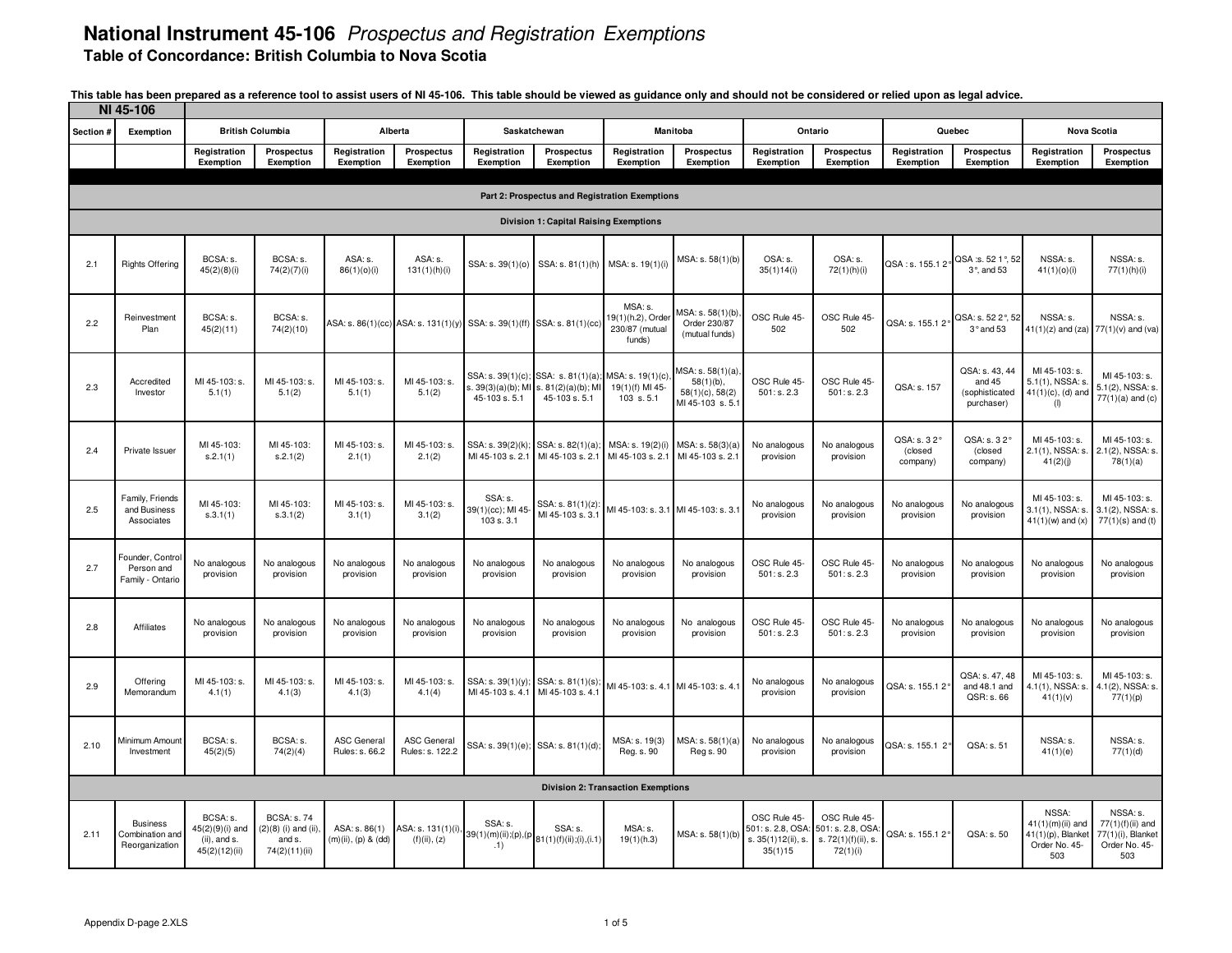|                | NI 45-106                                                                      |                                      |                                                  |                                                       |                                                  |                                                     |                                               |                                          |                                |                                                      |                                                        |                           |                                |                                |                                |
|----------------|--------------------------------------------------------------------------------|--------------------------------------|--------------------------------------------------|-------------------------------------------------------|--------------------------------------------------|-----------------------------------------------------|-----------------------------------------------|------------------------------------------|--------------------------------|------------------------------------------------------|--------------------------------------------------------|---------------------------|--------------------------------|--------------------------------|--------------------------------|
| <b>Section</b> | Exemption                                                                      |                                      | <b>British Columbia</b>                          |                                                       | Alberta                                          |                                                     | Saskatchewan                                  |                                          | Manitoba                       |                                                      | Ontario                                                |                           | Quebec                         |                                | <b>Nova Scotia</b>             |
|                |                                                                                | Registration<br>Exemption            | <b>Prospectus</b><br>Exemption                   | Registration<br>Exemption                             | Prospectus<br>Exemption                          | Registration<br>Exemption                           | Prospectus<br>Exemption                       | Registration<br>Exemption                | <b>Prospectus</b><br>Exemption | Registration<br>Exemption                            | Prospectus<br>Exemption                                | Registration<br>Exemption | <b>Prospectus</b><br>Exemption | Registration<br>Exemption      | <b>Prospectus</b><br>Exemption |
|                |                                                                                |                                      |                                                  |                                                       |                                                  |                                                     |                                               |                                          |                                |                                                      |                                                        |                           |                                |                                |                                |
| 2.12           | Asset Acquisition                                                              | BCSA: s.<br>45(2)(6)                 | BCSA: s.<br>74(2)(5)                             | ASA: s. 86(1)(s)<br>& ASC Gen<br><b>Rules s. 66.1</b> | ASA: s. 131(1)(l)<br>& ASC Gen<br>Rules s. 122.1 |                                                     | SSA: s. 39(1)(t) SSA: s. 81(1)(m)             | No analogous<br>provision                | No analogous<br>provision      | OSC Rule 45-<br>501: s. 2.16                         | OSC Rule 45-<br>501: s. 2.16                           | No analogous<br>provision | No analogous<br>provision      | NSSA: s.<br>41(1)(s)           | NSSA: s. 77(1)(l)              |
| 2.13           | Petroleum,<br>Natural Gas and<br><b>Mining Properties</b>                      | BCSA: s.<br>45(2)(21)                | BCSA: s.<br>74(2)(18)                            | ASA: s. 87(k)                                         | ASA: s.<br>131(1)(m)                             | SSA: s. 39(1)(z)                                    | SSA: s. 81(1)(n)                              | MSA: s.<br>19(1)(b)(v),<br>19(1)(1)(iii) | MSA: s. 58(1)(b)               | OSA: s. 35(2)14                                      | OSA: s. 72(1)(m)                                       | No analogous<br>provision | No analogous<br>provision      | NSSA: s.<br>41(2)(n)           | NSSA: s.<br>78(1)(a)           |
| 2.14           | Securities for<br>Debt                                                         | BCSC Rules: s.<br>89(c)              | BCSC Rules: s.<br>128(e)                         | No analogous<br>provision                             | No analogous<br>provision                        | SSA: s.<br>39(1)(m.1)                               | SSA: s. 81(1)(f.1                             | No analogous<br>provision                | No analogous<br>provision      | No analogous<br>provision                            | No analogous<br>provision                              | No analogous<br>provision | No analogous<br>provision      | No analogous<br>provision      | No analogous<br>provision      |
| 2.15           | <b>Issuer Acquisition</b><br>or Redemption                                     | BCSA: s.<br>45(2)(29)                | BSCA: s.<br>74(2)(27)                            | ASA s. 86(1)(t)                                       | ASA s. 131(1)(n) SSA: s. 39(1)(s)                |                                                     | SSA: s. 81(1)(l)                              | MSA: s.<br>19(1)(h.1)                    | MSA: s. 58(1)(b)               | OSC Rule 45-<br>501: s. 2.3                          | OSC Rule 45-<br>501: s. 2.3                            | No analogous<br>provision | No analogous<br>provision      | NSSA: s.<br>41(1)(ad)          | NSSA: s.<br>77(1)(x)           |
| 2.16           | Take-over Bid<br>and Issuer Bid                                                | BCSA: ss.<br>$45(2)(24)$ and<br>(28) | BCSA: s.<br>74(2)(21), (24)<br>$(25)$ and $(26)$ | ASA s. 86(1)(q),<br>$(r)$ and $(ee)$                  | ASA s. 131(1)(j),<br>$(k)$ and $(aa)$            | SSA: s.<br>$39(1)(q)$ , (r)                         | SSA: s.<br>81(1)(i), (k)                      | MSA: s. 19(1)(k) MSA: s. 58(1)(b         |                                | OSA: s.<br>35(1)16,17, OSC<br>Rule 45-501: s.<br>2.5 | OSA: s.<br>72(1)(j),(k), OSC<br>Rule 45-501: s.<br>2.5 | QSA: s. 155.1<br>2.1°     | QSA: s. 63                     | NSSA: s.<br>$41(1)(q)$ and (r) | NSSA: s. 77(1)(j)<br>and $(k)$ |
| 2.17           | Offer to Acquire<br>to Security<br><b>Holder Outside</b><br>Local Jurisdiction | No analogous<br>provision            | No analogous<br>provision                        | No analogous<br>provision                             | No analogous<br>provision                        | No analogous<br>provision                           | No analogous<br>provision                     | No analogous<br>provision                | No analogous<br>provision      | OSC Rule 45-<br>501: s. 2.15                         | OSC Rule 45-<br>501: s. 2.15                           | No analogous<br>provision | No analogous<br>provision      | No analogous<br>provision      | No analogous<br>provision      |
|                |                                                                                |                                      |                                                  |                                                       |                                                  |                                                     | <b>Division 3: Investment Fund Exemptions</b> |                                          |                                |                                                      |                                                        |                           |                                |                                |                                |
| 2.18           | Investment Fund<br>Reinvestment                                                | BCSA: s.<br>45(2)(25)                | BCSA: s.<br>74(2)(22)                            | <b>ASC General</b><br>Rules: s. 66(b)                 | <b>ASC General</b><br>Rules: s. 122(b)           |                                                     | SSA: s. 39(1)(gg) SSA: s. 81(1)(dd)           | No analogous<br>provision                | No analogous<br>provision      | OSC Rule 81-<br>501                                  | OSC Rule 81<br>501                                     | QSA: s. 155.12            | QSA: s. 522°<br>and 53         | NSSA: s.<br>41(1)(ai)          | NSSA: s.<br>77(1)(ac)          |
| 2.19           | Additional<br>Investment in<br>nvestment Funds                                 | BCSA: s.<br>45(2)(22)                | BCSA: s.<br>74(2)(19)                            | <b>ASC General</b><br>Rules: s. 66(c)                 | <b>ASC General</b><br>Rules: s. 122(c)           |                                                     | SSA: s. 39(1)(hh) SSA: s. 81(1)(ee            | No analogous<br>provision                | No analogous<br>provision      | OSC Rule 45-<br>501: s.2.12(1)                       | OSC Rule 45-<br>501: s.2.12(1)                         | No analogous<br>provision | No analogous<br>provision      | NSSA: s.<br>41(1)(aj)          | NSSA: s.<br>77(1)(ad)          |
| 2.20           | Private<br><b>Investment Club</b>                                              | <b>BCSA: s. 46(c)</b>                | BCSA: s. 75(a)                                   | ASA: s. 87(c)                                         |                                                  | ASA: s. 143(1)(a) SSA: s. 39(2)(C)                  | SSA: s. 82(1)(a)                              | No analogous<br>provision                | No analogous<br>provision      | OSA: s. 35(2)3                                       | OSA: s. 73(1)(a)                                       | QSA: s. 3 12°             | QSA: s. 3 12°                  | NSSA: s.<br>41(2)(c)           | NSSA: s.<br>78(1)(a)           |
| 2.21           | Private<br>nvestment Fund<br>Loan and Trust<br>Pools                           | <b>BCSA: s. 46(c)</b>                | BCSA: s. 75(a)                                   | ASA: s. 87(c)                                         |                                                  | ASA: s. 143(1)(a) SSA: s. 39(2)(d) SSA: s. 82(1)(a) |                                               | No analogous<br>provision                | No analogous<br>provision      | OSA: s. 35(2)3<br>OSC Rule 45-<br>501: s.3.3         | OSA: s. 73(1)(a)<br>OSC Rule 45-<br>501: s.3.3         | No analogous<br>provision | No analogous<br>provision      | <b>Blanket Order</b><br>No. 13 | <b>Blanket Order</b><br>No. 13 |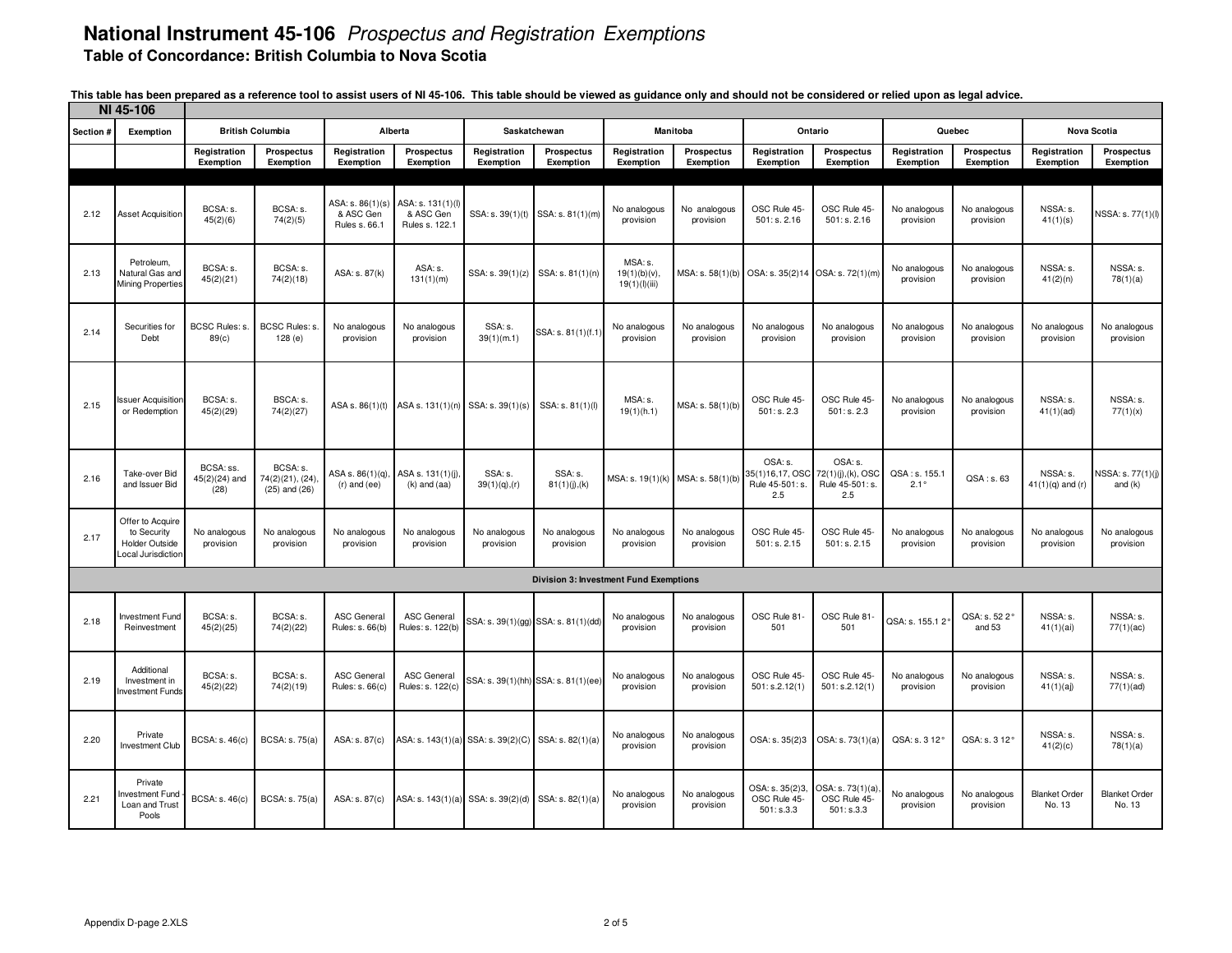|           | NI 45-106                                                                                                                                           |                                                                                     |                                                                                           |                                     |                                                        |                                                                                                        |                                                                |                                             |                                                        |                              |                                                        |                           |                                                                                                 |                                                                  |                                                                  |
|-----------|-----------------------------------------------------------------------------------------------------------------------------------------------------|-------------------------------------------------------------------------------------|-------------------------------------------------------------------------------------------|-------------------------------------|--------------------------------------------------------|--------------------------------------------------------------------------------------------------------|----------------------------------------------------------------|---------------------------------------------|--------------------------------------------------------|------------------------------|--------------------------------------------------------|---------------------------|-------------------------------------------------------------------------------------------------|------------------------------------------------------------------|------------------------------------------------------------------|
| Section # | Exemption                                                                                                                                           |                                                                                     | <b>British Columbia</b>                                                                   |                                     | Alberta                                                | Saskatchewan                                                                                           |                                                                |                                             | Manitoba                                               |                              | Ontario                                                |                           | Quebec                                                                                          |                                                                  | <b>Nova Scotia</b>                                               |
|           |                                                                                                                                                     | Registration<br>Exemption                                                           | Prospectus<br>Exemption                                                                   | Registration<br>Exemption           | <b>Prospectus</b><br>Exemption                         | Registration<br>Exemption                                                                              | <b>Prospectus</b><br>Exemption                                 | Registration<br>Exemption                   | <b>Prospectus</b><br>Exemption                         | Registration<br>Exemption    | Prospectus<br>Exemption                                | Registration<br>Exemption | Prospectus<br>Exemption                                                                         | Registration<br>Exemption                                        | Prospectus<br>Exemption                                          |
|           |                                                                                                                                                     |                                                                                     |                                                                                           |                                     |                                                        |                                                                                                        |                                                                |                                             |                                                        |                              |                                                        |                           |                                                                                                 |                                                                  |                                                                  |
|           |                                                                                                                                                     |                                                                                     |                                                                                           |                                     |                                                        | Division 4: Employee, Executive Officer, Director and Consultant Exemptions                            |                                                                |                                             |                                                        |                              |                                                        |                           |                                                                                                 |                                                                  |                                                                  |
| 2.24      | Employee,<br>Executive<br>Officer, Director<br>and Consultant                                                                                       | BCSA: s.<br>45(2)(10)(i)(ii)(iii)<br>BCSC Rules: s<br>89(f), MI 45-105<br>s. 2.1(1) | BCSA: s.<br>74(2)(9) (i)(ii)(iii)<br>BCSC Rules: s.<br>128(g) and MI 45<br>105: s. 2.1(2) | MI 45-105: s.<br>2.1(1)             | MI 45-105: s.<br>2.1(2)                                | MI 45-105: s.<br>2.1(1)                                                                                | SSA: s. 39(1)(u); SSA: s. 81(1)(o);<br>MI 45-105: s.<br>2.1(2) | MI 45-105: s.<br>2.1(1)                     | MI 45-105: s.<br>2.1(2)                                | MI 45-105: s.<br>2.1(1)      | MI 45-105: s.<br>2.1(2)                                | QSA: s. 155.1 2           | QSA: s. 52 5°<br>(for employees<br>and senior<br>executives only)<br>and Policy<br>Statement Q3 | MI 45-105: s.<br>2.1(1), NSSA: s.<br>$41(1)(t)$ and<br>41(1)(al) | MI 45-105: s.<br>2.1(2), NSSA: s.<br>$77(1)(n)$ and<br>77(1)(af) |
| 2.26      | <b>Trades Among</b><br>Current or<br>Former<br>Employees,<br>Executive<br>Officers,<br>Directors, or<br>Consultants of a<br>Non-Reporting<br>Issuer | MI 45-105:<br>s.2.2(1)                                                              | MI 45-105: s.<br>2.2(2)                                                                   | MI 45-105: s.<br>2.2(1)             | MI 45-105: s.<br>2.2(2)                                | MI 45-105: s.<br>2.2(1)                                                                                | MI 45-105: s.<br>2.2(2)                                        | MI 45-105: s.<br>2.2(1)                     | MI 45-105: s.<br>2.2(2)                                | MI 45-105: s.<br>2.2(1)      | MI 45-105: s.<br>2.2(2)                                | No analogous<br>provision | No analogous<br>provision                                                                       | MI 45-105: s.<br>2.2(1)                                          | MI 45-105: s.<br>2.2(2)                                          |
| 2.27      | Permitted<br>Transferees                                                                                                                            | BCSA:<br>s.45(2)(10)(iii)<br>and MI 45-105<br>S.2.4(1), (2)                         | BCSA: s.<br>74(2)(9)(iii) and<br>MI 45-105:<br>S.2.4(3)                                   | MI 45-105: s.<br>$2.4(1)$ , $(2)$   | MI 45-105: s.<br>2.4(3)                                | MI 45-105: s.<br>$2.4(1)$ , $(2)$                                                                      | MI 45-105: s.<br>2.4(3)                                        | MI 45-105: s.<br>2.4(1), (2)                | MI 45-105: s.<br>2.4(3)                                | MI 45-105: s.<br>2.4(1), (2) | MI 45-105: s.<br>2.4(3)                                | No analogous<br>provision | No analogous<br>provision                                                                       | MI 45-105: s.<br>2.4(1), (2)                                     | MI 45-105: s.<br>2.4(3)                                          |
| 2.28      | Resale - Non-<br>reporting Issuer                                                                                                                   | MI 45-105: s. 3.2                                                                   |                                                                                           | MI 45-105: s. 3.2                   |                                                        | MI 45-105: s. 3.2                                                                                      |                                                                | MI 45-105: s. 3.2                           |                                                        | MI 45-105: s. 3.2            |                                                        | No analogous<br>provision |                                                                                                 | MI 45-105: s. 3.2                                                |                                                                  |
| 2.29      | <b>Issuer Bid</b>                                                                                                                                   |                                                                                     | MI 45-105: s. 4.1, Issuer Bid<br><b>Exemption Only</b>                                    |                                     | MI 45-105: s. 4.1, Issuer Bid<br><b>Exemption Only</b> |                                                                                                        | MI 45-105: s. 4.1, Issuer Bid<br><b>Exemption Only</b>         |                                             | MI 45-105: s. 4.1, Issuer Bid<br><b>Exemption Only</b> |                              | MI 45-105: s. 4.1, Issuer Bid<br><b>Exemption Only</b> | <b>Exemption Only</b>     | QSA: s. 147.21 3°, Issuer Bid                                                                   | <b>Exemption Only</b>                                            | MI 45-105: s. 4.1, Issuer Bid                                    |
|           |                                                                                                                                                     |                                                                                     |                                                                                           |                                     |                                                        |                                                                                                        |                                                                | <b>Division 5: Miscellaneous Exemptions</b> |                                                        |                              |                                                        |                           |                                                                                                 |                                                                  |                                                                  |
| 2.30      | <b>Isolated Trade by</b><br>Issuer                                                                                                                  | BCSA: s.<br>45(2)(3)                                                                | BCSA: s.<br>74(2)(2)                                                                      |                                     |                                                        | ASA: s. 86(1)(b) ASA: s. 131(1)(b) SSA: s. 39(1)(b) SSA: s. 81(1)(b) MSA: s. 19(1)(b) MSA: s. 58(1)(b) |                                                                |                                             |                                                        | OSA: s. 35(1)2               | OSA: s. 72(1)(b)                                       | QSA: s. 38°               | QSA: s. 38° (for<br>debt securities<br>only)                                                    | NSSA: s.<br>41(1)(b)                                             | NSSA: s.<br>77(1)(b)                                             |
| 2.31      | Dividends and<br>Distributions                                                                                                                      | BCSA: s.<br>45(2)(12)(i) s.<br>45(2)(14)                                            | BCSA: s.<br>74(2)(11)(i), s.<br>74(2)(13)                                                 | ASA: s.<br>$86(1)(m)(i)$ and<br>(n) | ASA: s.<br>$131(1)(f)(i)$ & (g)                        | SSA: s.<br>39(1)(m)(i);(n)                                                                             | SSA: s.<br>81(1)(f)(i);(g)                                     | MSA: s.<br>19(1)(h.2)                       | MSA: s. 58(1)(b)                                       | OSA: s.<br>$35(1)12(i)$ , 13 | OSA: s.<br>72(1)(f)(i),(g)                             | QSA: s. 155.12°           | QSA: s. 522°                                                                                    | NSSA: s.<br>$41(1)(m)(i)$ and<br>41(1)(n)                        | NSSA: s.<br>$77(1)(f)(i)$ and<br>77(1)(g)                        |
| 2.32      | <b>Trade to Lender</b><br>by Control<br>Person for<br>Collateral                                                                                    | No analogous<br>provision                                                           | No analogous<br>provision                                                                 |                                     | ASA: s. 86(1)(f) ASA: s. 131(1)(e)                     | SSA: s. 39(1)(f)                                                                                       | SSA: s. 81(1)(e)                                               | No analogous<br>provision                   | No analogous<br>provision                              | OSA: s. 35(1)6               | OSA: s. 72(1)(e)                                       | No analogous<br>provision | No analogous<br>provision                                                                       | VSSA: s. 41(1)(f)                                                | NSSA: s.<br>77(1)(e)                                             |
| 2.33      | Acting as<br>Underwriter                                                                                                                            | BCSA: s.<br>45(2)(16)                                                               | BCSA: s.<br>74(2)(15)                                                                     | No analogous<br>provision           | No analogous<br>provision                              | SSA: s. 39(1)(i)                                                                                       | SSA: s. 81(1)(u)                                               |                                             | MSA: s. 19(1)(f) MSA: s. 58(1)(b)                      | OSA: s. 35(1)9               | OSA: s. 72(1)(r)                                       | QSA: s. 155.12°           | QSA: s. 55                                                                                      |                                                                  | NSSA: s. 41(1)(i) NSSA: s. 77(1)(r)                              |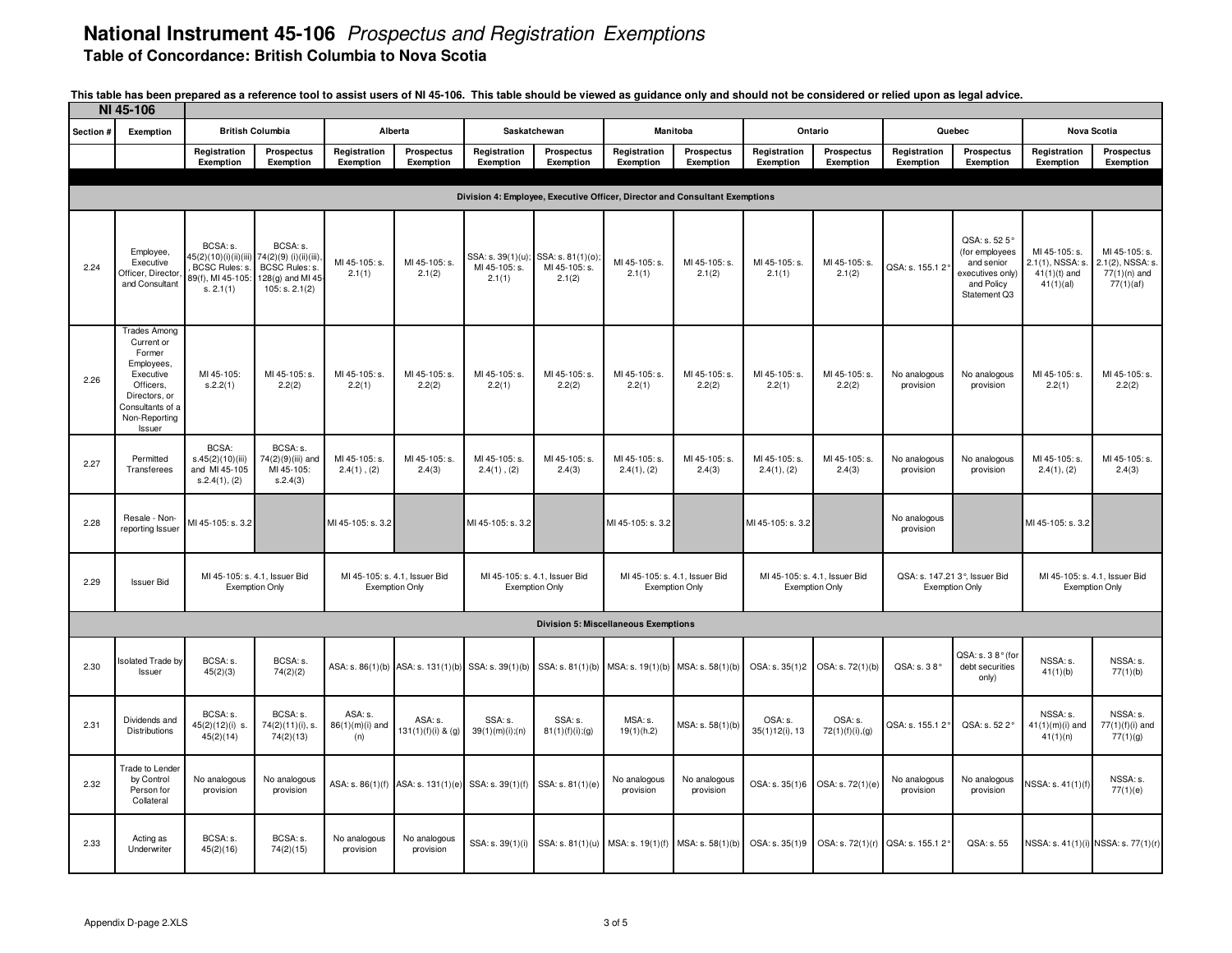|           | NI 45-106                                      |                                                                               |                                                                        |                                                       |                                                     |                                                                                       |                                            |                                                |                                            |                                                                                   |                                                                                     |                                                   |                                            |                                                                                     |                                                                                    |
|-----------|------------------------------------------------|-------------------------------------------------------------------------------|------------------------------------------------------------------------|-------------------------------------------------------|-----------------------------------------------------|---------------------------------------------------------------------------------------|--------------------------------------------|------------------------------------------------|--------------------------------------------|-----------------------------------------------------------------------------------|-------------------------------------------------------------------------------------|---------------------------------------------------|--------------------------------------------|-------------------------------------------------------------------------------------|------------------------------------------------------------------------------------|
| Section # | Exemption                                      |                                                                               | <b>British Columbia</b>                                                |                                                       | Alberta                                             | Saskatchewan                                                                          |                                            |                                                | Manitoba                                   |                                                                                   | Ontario                                                                             |                                                   | Quebec                                     | <b>Nova Scotia</b>                                                                  |                                                                                    |
|           |                                                | Registration<br>Exemption                                                     | Prospectus<br>Exemption                                                | Registration<br>Exemption                             | Prospectus<br>Exemption                             | Registration<br>Exemption                                                             | Prospectus<br>Exemption                    | Registration<br>Exemption                      | Prospectus<br>Exemption                    | Registration<br>Exemption                                                         | Prospectus<br>Exemption                                                             | Registration<br>Exemption                         | Prospectus<br>Exemption                    | Registration<br>Exemption                                                           | Prospectus<br>Exemption                                                            |
| 2.34      | Guaranteed Debt                                | <b>BCSA: s. 46(a)</b>                                                         | <b>BCSA: s. 75(a)</b>                                                  | ASA: s. 87(a)<br>and (b)                              | ASA: s. 143(1)(a) SSA: s. 39(2)(a)                  |                                                                                       | SSA: s. 82(1)(a)                           | MSA: s. 19(2)(a) MSA: s. 58(3)(a)              |                                            | OSA: s. 35(2)1<br>2, OSC Rule 45<br>501: s. 2.10                                  | OSA: s. 73(1)(a)<br>OSC Rule 45-<br>501: s. 2.10                                    | QSA: s. 3 par 1°<br>14° and 15° and<br>s. 157.12° | QSA: s. 3 par 1<br>14° and 15° and<br>s.41 | NSSA: s.<br>41(2)(a)                                                                | NSSA: s.<br>78(1)(a)                                                               |
| 2.35      | Short-term debt                                | BCSA: s. 46(d)                                                                | BCSA: s. 75(a)                                                         | ASA: s. 87(d)                                         |                                                     | ASA: s. 143(1)(a) SSA: s. 39(2)(e) SSA: s. 82(1)(a) MSA: s. 19(2)(c) MSA: s. 58(3)(a) |                                            |                                                |                                            | OSA: s. 35(2)4                                                                    | OSA: s. 73(1)(a)                                                                    | QSA: s. 155.1 2°                                  | QSA: s. 413°                               | NSSA: s.<br>41(2)(d)                                                                | NSSA: s.<br>78(1)(a)                                                               |
| 2.36      | Mortgages                                      | <b>BCSA: s. 46(e)</b>                                                         | BCSA: s. 75(a)                                                         | ASA: s. 87(e)                                         |                                                     | ASA: s. 143(1)(a) SSA: s. 39(2)(f) SSA: s. 82(1)(a) MSA: s. 19(2)(d) MSA: s. 58(3)(a) |                                            |                                                |                                            | OSA: s. 35(2)5                                                                    | OSA: s. 73(1)(a)                                                                    | No analogous<br>provision                         | No analogous<br>provision                  | NSSA: s.<br>41(2)(e)                                                                | NSSA: s.<br>78(1)(a)                                                               |
| 2.37      | Personal<br><b>Property Security</b><br>Act    | BCSA: s. 46(f)                                                                | BCSA: s. 75(a)                                                         | ASA: s. 87(f)                                         |                                                     | ASA: s. 143(1)(a) SSA: s. 39(2)(g) SSA: s. 82(1)(a) MSA: s. 19(2)(e) MSA: s. 58(3)(a) |                                            |                                                |                                            |                                                                                   | OSA: s. 35(2)6 OSA: s. 73(1)(a)                                                     | QSA: s. 37°                                       | QSA: s. 37°                                | VSSA: s. 41(2)(f)                                                                   | NSSA: s.<br>78(1)(a)                                                               |
| 2.38      | Not for profit<br>issuer                       | BCSA: s. 46(g)                                                                | <b>BCSA: s. 75(a)</b>                                                  | ASA: s. 87(g)                                         |                                                     | ASA: s. 143(1)(a) SSA: s. 39(2)(h) SSA: s. 82(1)(a)                                   |                                            | MSA: s. 19(2)(f) MSA: s. 58(3)(a)              |                                            | OSA: s. 35(2)7                                                                    | OSA: s. 73(1)(a)                                                                    | QSA: s. 33°                                       | QSA: s. 33°                                | NSSA: s.<br>41(2)(g)                                                                | NSSA: s.<br>78(1)(a)                                                               |
| 2.39      | Variable<br>Insurance<br>Contract              | <b>BCSA: s. 46(I)</b>                                                         | <b>BCSA: s. 75(a)</b>                                                  | ASA: s. 87(l)                                         |                                                     | ASA: s. 143(1)(a) SSA: s. 39(2)(0) SSA: s. 82(1)(a)                                   |                                            | Man. Reg.<br>491/88R: s. 76                    | Man. Reg.<br>491/88R: s. 76                | OSC Rule 45-<br>501: s. 2.2                                                       | OSC Rule 45-<br>501: s. 2.2                                                         | QSA: s. 3 13°                                     | QSA: s. 3 13°                              | NSSA: s.<br>41(2)(0)                                                                | NSSA: s.<br>78(1)(a)                                                               |
| 2.40      | <b>RRSP/RRIF</b>                               | No analogous<br>provision                                                     | No analogous<br>provision                                              |                                                       | ASC Rule 45-502 ASC Rule 45-502                     | MI 45-105<br>(Limited to<br>certain RRSPs)                                            | MI 45-105<br>(Limited to<br>certain RRSPs) | MI 45-105<br>(Limited to<br>certain RRSPs)     | MI 45-105<br>(Limited to<br>certain RRSPs) | OSC Rule 45<br>501: s. 2.11                                                       | OSC Rule 45-<br>501: s. 2.11                                                        | No analogous<br>provision                         | No analogous<br>provision                  | No analogous<br>provision                                                           | No analogous<br>provision                                                          |
| 2.41      | Schedule III<br>Banks - Evidence<br>of Deposit | No analogous<br>provision                                                     | No analogous<br>provision                                              | No analogous<br>provision                             | No analogous<br>provision                           | No analogous<br>provision                                                             | No analogous<br>provision                  |                                                | MSA: s. 19(1)(c) MSA: s. 58(1)(a)          | No analogous<br>provision                                                         | No analogous<br>provision                                                           | QSA: s. 39°                                       | QSA: s. 39°                                | No analogous<br>provision                                                           | No analogous<br>provision                                                          |
| 2.42      | Conversion,<br>Exchange, or<br>Exercise        | BCSA: s.<br>45(2)(8)(ii), s.<br>45(2)(12)(iii), an<br>MI 45-105: s.<br>2.3(1) | BCSA: s.<br>74(2)(7)(ii), s.<br>74(2)(11)(iii) MI<br>45-105: s. 2.3(2) | ASA: s.<br>86(1)(m)(iii) &<br>MI 45-105: s.<br>2.3(1) | ASA: s.<br>131(1)(f)(iii) & MI<br>45-105: s. 2.3(2) | SSA: s.<br>39(1)(m)(iii), (iv)                                                        | SSA: s.<br>81(1)(f)(iii), (iv)             | MSA: s. 19(1)(h).<br>19(1)(h.1),<br>19(1)(h.2) | MSA: s. 58(1)(b)                           | OSA: s.<br>35(1)12(iii), s.<br>35(1)14(ii), OSC<br>Rule 45-501: s.<br>2.6, s. 2.7 | OSA: s.<br>72(1)(f)(iii), s.<br>72(1)(h)(ii), OSC<br>Rule 45-501: s.<br>2.6, s. 2.7 | QSA: s. 155.1 2°                                  | QSA: s. 52 1'<br>and 52 $4^{\circ}$        | NSSA: s.<br>41(1)(m)(iii) and<br>$41(1)(0)(ii)$ ,<br><b>Blanket Order</b><br>No. 38 | NSSA: s.<br>$77(1)(f)(iii)$ and<br>77(1)(h)(ii),<br><b>Blanket Order</b><br>No. 38 |
|           |                                                |                                                                               |                                                                        |                                                       |                                                     |                                                                                       |                                            | Part 3: Regisration Only Exemptions            |                                            |                                                                                   |                                                                                     |                                                   |                                            |                                                                                     |                                                                                    |
| 3.1       | Registered<br>Dealer                           | BCSA: s.<br>45(2)(7)                                                          |                                                                        | ASA: s. 86(1)(j)                                      |                                                     | SSA: s. 39(1)(j)                                                                      |                                            | MSA: s. 19(1)(g)                               |                                            | OSA: s. 35(1)10                                                                   |                                                                                     | QSA: s. 155.1 1                                   |                                            | NSSA: s. 41(1)(j)                                                                   |                                                                                    |
| 3.2       | Exchange<br>Contract                           | <b>BCSA: s. 47</b>                                                            |                                                                        | ASA: s. 88                                            |                                                     | SSA: s. 39.1                                                                          |                                            | No analogous<br>provision                      |                                            | No analogous<br>provision                                                         |                                                                                     | No analogous<br>provision                         |                                            | No analogous<br>provision                                                           |                                                                                    |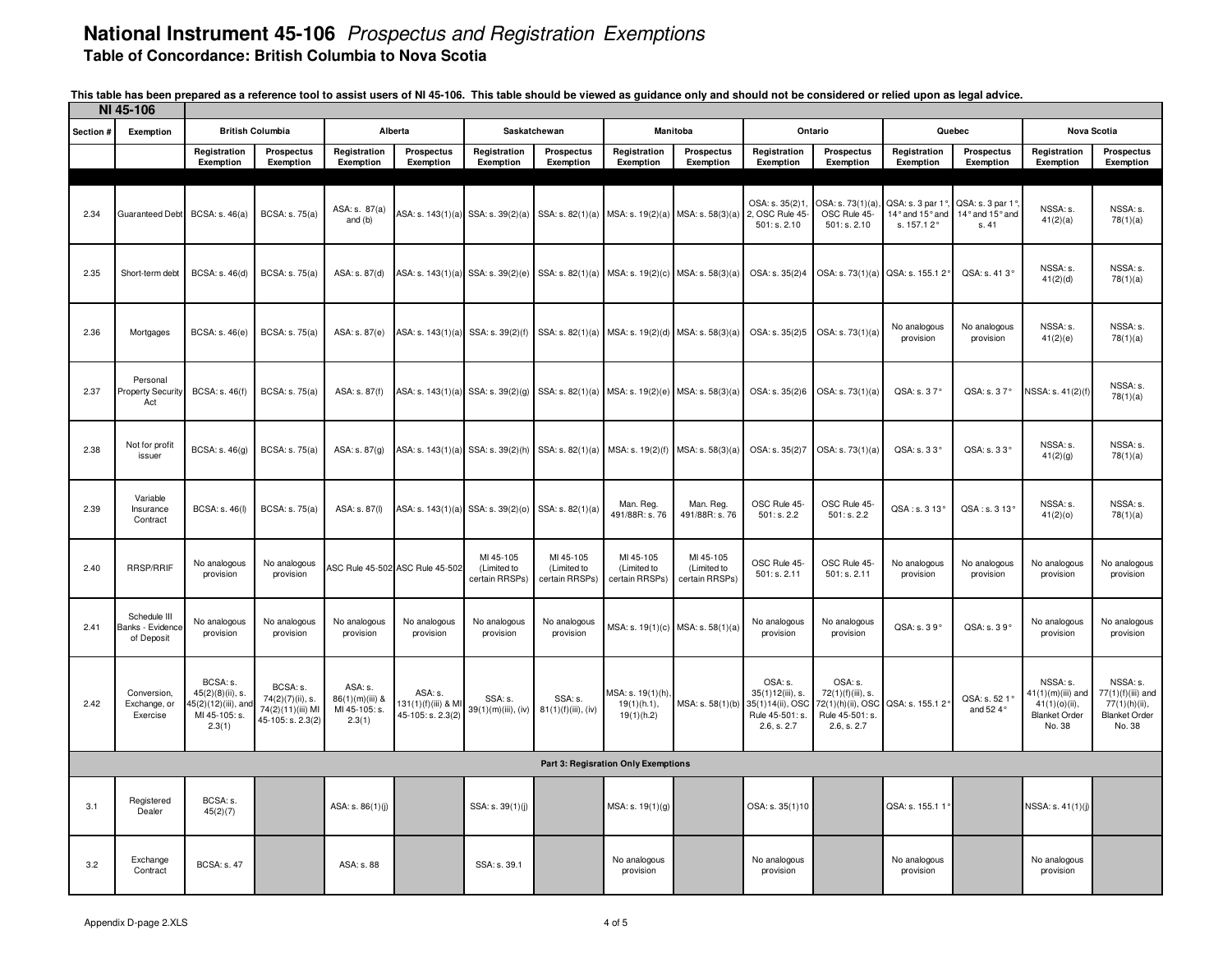|           | NI 45-106                                                                      |                                |                                                          |                                    |                                                                     |                           |                                                          |                                                             |                                                                          |                                               |                             |                           |                                |                           |                                |
|-----------|--------------------------------------------------------------------------------|--------------------------------|----------------------------------------------------------|------------------------------------|---------------------------------------------------------------------|---------------------------|----------------------------------------------------------|-------------------------------------------------------------|--------------------------------------------------------------------------|-----------------------------------------------|-----------------------------|---------------------------|--------------------------------|---------------------------|--------------------------------|
| Section # | Exemption                                                                      |                                | <b>British Columbia</b>                                  | Alberta                            |                                                                     | Saskatchewan              |                                                          |                                                             | Manitoba                                                                 |                                               | Ontario                     |                           | Quebec                         | <b>Nova Scotia</b>        |                                |
|           |                                                                                | Registration<br>Exemption      | Prospectus<br>Exemption                                  | Registration<br>Exemption          | <b>Prospectus</b><br>Exemption                                      | Registration<br>Exemption | Prospectus<br>Exemption                                  | Registration<br>Exemption                                   | <b>Prospectus</b><br>Exemption                                           | Registration<br>Exemption                     | Prospectus<br>Exemption     | Registration<br>Exemption | <b>Prospectus</b><br>Exemption | Registration<br>Exemption | <b>Prospectus</b><br>Exemption |
|           |                                                                                |                                |                                                          |                                    |                                                                     |                           |                                                          |                                                             |                                                                          |                                               |                             |                           |                                |                           |                                |
| 3.3       | <b>Isolated Trade</b>                                                          | BCSA: s.45(2)(3)               |                                                          | ASA: s. 86(1)(b)                   |                                                                     | SSA: s. 39(1)(b)          |                                                          | MSA: s. 19(1)(b)                                            |                                                                          | OSA: s. 35(1)2                                |                             | No analogous<br>provision |                                | NSSA: s.<br>41(1)(b)      |                                |
| 3.4       | Estates.<br>Bankruptcies,<br>and Liquidations                                  | BCSA: s.<br>$45(2)(1)(i)-(vi)$ |                                                          | ASA: $s. 86(1)(a)$                 |                                                                     | SSA: s. 39(1)(a)          |                                                          | MSA: s. 19(1)(a)                                            |                                                                          | OSA: s. 35(1)1<br>Ont. Reg. 1015:<br>s.151(b) |                             | QSA: s. 155.1 5°,<br>38°  |                                | NSSA: s.<br>41(1)(a)      |                                |
| 3.5       | Employees of<br>Registered<br>Dealer                                           | No analogous<br>provision      |                                                          | ASA: s. 86(1)(h)                   |                                                                     | SSA: s. 39(1)(h)          |                                                          | MSA: s.19(1)(e)                                             |                                                                          | OSA: s. 35(1)8                                |                             | No analogous<br>provision |                                | NSSA: s.<br>41(1)(h)      |                                |
| 3.6       | <b>Small Security</b><br><b>Holder Selling</b><br>and Purchase<br>Arrangements | NI 32-101                      |                                                          | NI 32-101                          |                                                                     | NI 32-101                 |                                                          | Orders 162/87<br>(TSE) and<br>410/87 (ME)                   |                                                                          | NI 32-101                                     |                             | NI 32-101                 |                                | NI 32-101                 |                                |
| 3.7       | Adviser                                                                        | BCSA: s. 44(2)                 |                                                          | ASA: s. 85                         |                                                                     | SSA: s. 38                |                                                          | $18(a)$ , (b), (c)<br>and (d)                               |                                                                          | OSA: s. 34(a-d)                               |                             | QSA: s. 156               |                                | <b>NSSA: s. 40</b>        |                                |
| 3.8       | Investment<br>Dealer Acting as<br>Portfolio<br>Manager                         | BCSC Rules: s.<br>86           |                                                          | <b>ASC General</b><br>Rules: s. 65 |                                                                     | SReg.: s. 60              |                                                          | No analogous<br>provision                                   |                                                                          | Ont. Reg. 1015:<br>s.148                      |                             | QSR: s. 194               |                                | NS Regs: s.77             |                                |
|           |                                                                                |                                |                                                          |                                    |                                                                     |                           |                                                          | <b>Part 4: Control Block Distributions</b>                  |                                                                          |                                               |                             |                           |                                |                           |                                |
| 4.1       | Control Block<br>Distributions                                                 |                                | NI 62-101                                                |                                    | NI 62-101                                                           |                           | NI 62-101                                                |                                                             | NI 62-101                                                                |                                               | NI 62-101                   |                           | No analogous<br>provision      |                           | NI 62-101                      |
| 4.2       | Trades by a<br>Control Person<br>After a Take-<br>Over Bid                     |                                | No analogous<br>provision                                |                                    | <b>ASC General</b><br>Rules: s. 123.1                               |                           | Sreg.: s. 99                                             |                                                             | No analogous<br>provision                                                |                                               | OSC Rule 45-<br>501: s. 2.4 |                           | No analogous<br>provision      |                           | NS Regs: s.<br>127(t)          |
|           |                                                                                |                                |                                                          |                                    |                                                                     |                           |                                                          | Part 5: Offerings by TSX Venture Exchange Offering Document |                                                                          |                                               |                             |                           |                                |                           |                                |
| 5.2       | <b>TSX Venture</b><br>Exchange<br>Offering                                     |                                | <b>BCI 45-509</b><br>Prospectus<br><b>Exemption Only</b> |                                    | <b>ASC Blanket</b><br>Order 45-507,<br>Prospectus<br>Exemption Only |                           | SFSC GRO 45-<br>910, Prospectus<br><b>Exemption Only</b> |                                                             | MSA: s. 58(3)(b),<br>$58(3)(c)$ ,<br>Prospectus<br><b>Exemption Only</b> |                                               | No analogous<br>provision   |                           | No analogous<br>provision      |                           | No analogous<br>provision      |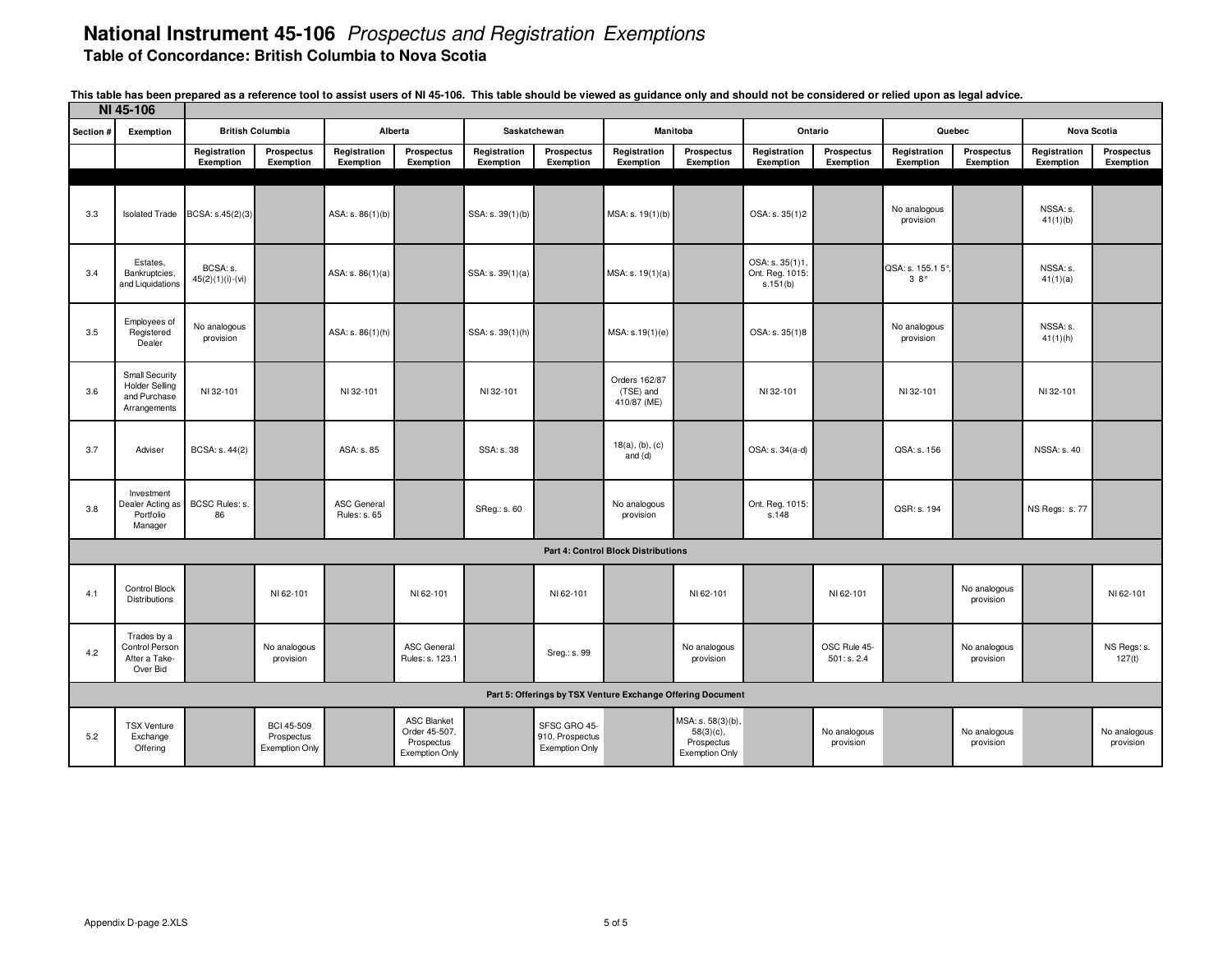Table of Concordance: New Brunswick to Nunavut

|           | NI 45-106                                         |                                           |                                 |                                |                                   |                                                                 |                                                                  | <b>Analogous Local Provisions</b> |                                           |                                                                                               |                                                        |                                                                                                     |                                                         |
|-----------|---------------------------------------------------|-------------------------------------------|---------------------------------|--------------------------------|-----------------------------------|-----------------------------------------------------------------|------------------------------------------------------------------|-----------------------------------|-------------------------------------------|-----------------------------------------------------------------------------------------------|--------------------------------------------------------|-----------------------------------------------------------------------------------------------------|---------------------------------------------------------|
| Section # | Exemption                                         |                                           | <b>New Brunswick</b>            |                                | <b>PEI</b>                        |                                                                 | Newfoundland and Labrador                                        |                                   | <b>Yukon Territory</b>                    |                                                                                               | <b>Northwest Territories</b>                           |                                                                                                     | Nunavut                                                 |
|           |                                                   | Registration<br>Exemption                 | Prospectus<br>Exemption         | Registration<br>Exemption      | <b>Prospectus</b><br>Exemption    | Registration<br>Exemption                                       | Prospectus<br>Exemption                                          | Registration<br>Exemption         | Prospectus<br>Exemption                   | Registration<br>Exemption                                                                     | <b>Prospectus</b><br>Exemption                         | Registration<br>Exemption                                                                           | Prospectus<br>Exemption                                 |
|           |                                                   |                                           |                                 |                                |                                   |                                                                 | Part 2: Prospectus and Registration Exemptions                   |                                   |                                           |                                                                                               |                                                        |                                                                                                     |                                                         |
|           |                                                   |                                           |                                 |                                |                                   |                                                                 | <b>Division 1: Capital Raising Exemptions</b>                    |                                   |                                           |                                                                                               |                                                        |                                                                                                     |                                                         |
| 2.1       | <b>Rights Offering</b>                            | NBSC Rule 45<br>501: s. 2.1(1)            | NBSC Rule 45-<br>501: s. 2.1(2) | PEISA:<br>s.2(3)(q)(i)         | PEISA:<br>s.13(1)(k)(i)           |                                                                 | NLSA: s.36(1)(n) NLSA: s.73(1)(h                                 | YSA s.2(h)                        | Registrar's<br>Order March 1<br>1980 s. 5 | <b>NWT Blanket</b><br>Order #2: s. 3(f                                                        | <b>NWT Blanket</b><br>Order #1: s. 3(f)                | <b>NU Blanket</b><br>Order #3 s. 3(f)                                                               | <b>NU Blanket</b><br>Order #1 s. 3(f)                   |
| 2.2       | Reinvestment<br>Plan                              | NBSC Rule 45-<br>501: s. 2.2<br>(1)(2)(4) | NBSC Rule 45<br>501: s. 2.2(3)  |                                | PEI Rule 45-506 PEI Rule 45-506   | NLSA: s.36(1)(x<br><b>Blanket Order</b><br>13 (mutual<br>Funds) | NLSA: s.54(3)(e)<br><b>Blanket Order</b><br>13 (mutual<br>funds) | YSA: s. 2(h)                      | No analogous<br>provision                 | <b>NWT Blanket</b><br>Order #2: s. 3(x)                                                       | <b>NWT Blanket</b><br>Order #1: $s. 3(x)$              | <b>NU Blanket</b><br>Order #3 s. $3(x)$                                                             | <b>NU Blanket</b><br>Order #1 s. $3(x)$                 |
| 2.3       | Accredited<br>Investor                            | NBSC Rule 45<br>501: s. 2.3               | NBSC Rule 45-<br>501: s. 2.3    | MI-45-103                      | MI 45-103                         | MI 45-103:<br>s.5.1(1); NLSA<br>$s.36(1)(c)$ and<br>(d)         | MI 45-103:<br>s.5.1(2),<br>$s.73(1)(a)$ and<br>(c)               | No analogous<br>provision         | No analogous<br>provision                 | <b>NWT Blanket</b><br>Order #2: $s. 3(a)$<br>and $(r)$                                        | <b>NWT Blanket</b><br>Order #1: s. 3(a)<br>and $(r)$   | <b>Blanket Order</b><br>#3: s. 3(a) and<br>(r)                                                      | <b>Blanket Order</b><br>#1: s. 3(a) and<br>(r)          |
| 2.4       | Private Issuer                                    | NBSC Rule 45<br>501: s. 2.4 (1)           | NBSC Rule 45<br>501: s. 2.4(2)  | MI-45-103<br>PEISA: s. 2(4)(h) | MI 45-103<br>PEISA: s.<br>14.1(a) | MI 45-103:<br>s.2.1(1), NLSA:<br>s.36(2)(j)                     | MI 45-103:<br>s.2.1(2), NLSA:<br>s.73(1)(a)                      | No analogous<br>provision         | No analogous<br>provision                 | MI 45-103.<br><b>NWT Blanket</b><br>Order #2: s. 3(ii)<br>$(r)$ and $(s)$ ,<br>NWTSA: s. 2(g) | MI 45-103, NWT<br><b>Blanket Order</b><br>#1: s. 3(ii) | MI 45-103,<br><b>NU Blanket</b><br>)rder #3: s. 3(ii).<br>$(r)$ and $(s)$ ,<br><b>NUSA: s. 2(g)</b> | MI 45-103, NU<br><b>Blanket Order</b><br>#1: s. $3(ii)$ |
| 2.5       | Family, Friends<br>and Business<br>Associates     | NBSC Rule 45-<br>501: s. 2.5(1)           | NBSC Rule 45-<br>501: s. 2.5(2) | MI 45-103                      | MI 45-103                         | MI 45-103:<br>s.3.1(1)                                          | MI 45-103:<br>s.3.1(2)                                           | No analogous<br>provision         | No analogous<br>provision                 | <b>NWT Blanket</b><br>Order #2: s. 3(s)                                                       | <b>NWT Blanket</b><br>Order #1: s. 3(s)                | <b>NU Blanket</b><br>Order #3: s. 3(s)                                                              | <b>Blanket Order</b><br>#1: s. 3(s)                     |
| 2.7       | Founder, Contro<br>Person and<br>Family - Ontario | No analogous<br>provision                 | No analogous<br>provision       | No analogous<br>provision      | No analogous<br>provision         | No analogous<br>provision                                       | No analogous<br>provision                                        | No analogous<br>provision         | No analogous<br>provision                 | No analogous<br>provision                                                                     | No analogous<br>provision                              | No analogous<br>provision                                                                           | No analogous<br>provision                               |
| 2.8       | Affiliates                                        | NBSC Rule 45<br>501: s. 2.6(1)            | NBSC Rule 45<br>501: s. 2.6(2)  | No analogous<br>provision      | No analogous<br>provision         | No analogous<br>provision                                       | No analogous<br>provision                                        | No analogous<br>provision         | No analogous<br>provision                 | No analogous<br>provision                                                                     | No analogous<br>provision                              | No analogous<br>provision                                                                           | No analogous<br>provision                               |
| 2.9       | Offering<br>Memorandum                            | NBSC Rule 45<br>501: s. 2.7(1)            | NBSC Rule 45-<br>501: s. 2.7(2) | MI 45-103                      | MI 45-103                         | MI 45-103:<br>s.4.1(1)                                          | MI 45-103:<br>s.4.1(2)                                           | No analogous<br>provision         | No analogous<br>provision                 | MI 45-103                                                                                     | MI 45-103.<br><b>NWT Blanket</b><br>Order #1: s. 3(r)  | MI 45-103                                                                                           | MI 45-103.<br><b>NU Blanket</b><br>Order #1: s. 3(r)    |
| 2.10      | Minimum<br>Amount<br>Investment                   | NBSC Rule 45<br>501: s. 2.8(1)            | NBSC Rule 45<br>501: s. 2.8(2)  | PEISA: s. 2(3)(d)              | PEISA: s.<br>13(1)(c)             | NLSA: s.<br>36(1)(e)                                            | NLSA: s.<br>73(1)(d)                                             | No analogous<br>provision         | No analogous<br>provision                 | <b>NWT Blanket</b><br>Order #2: s. 3(c)                                                       | <b>NWT Blanket</b>                                     | <b>NU Blanket</b><br>Order #1: s. 3(c) Order #3: s. 3(c)                                            | <b>NU Blanket</b><br>Order #1: s. 3(c)                  |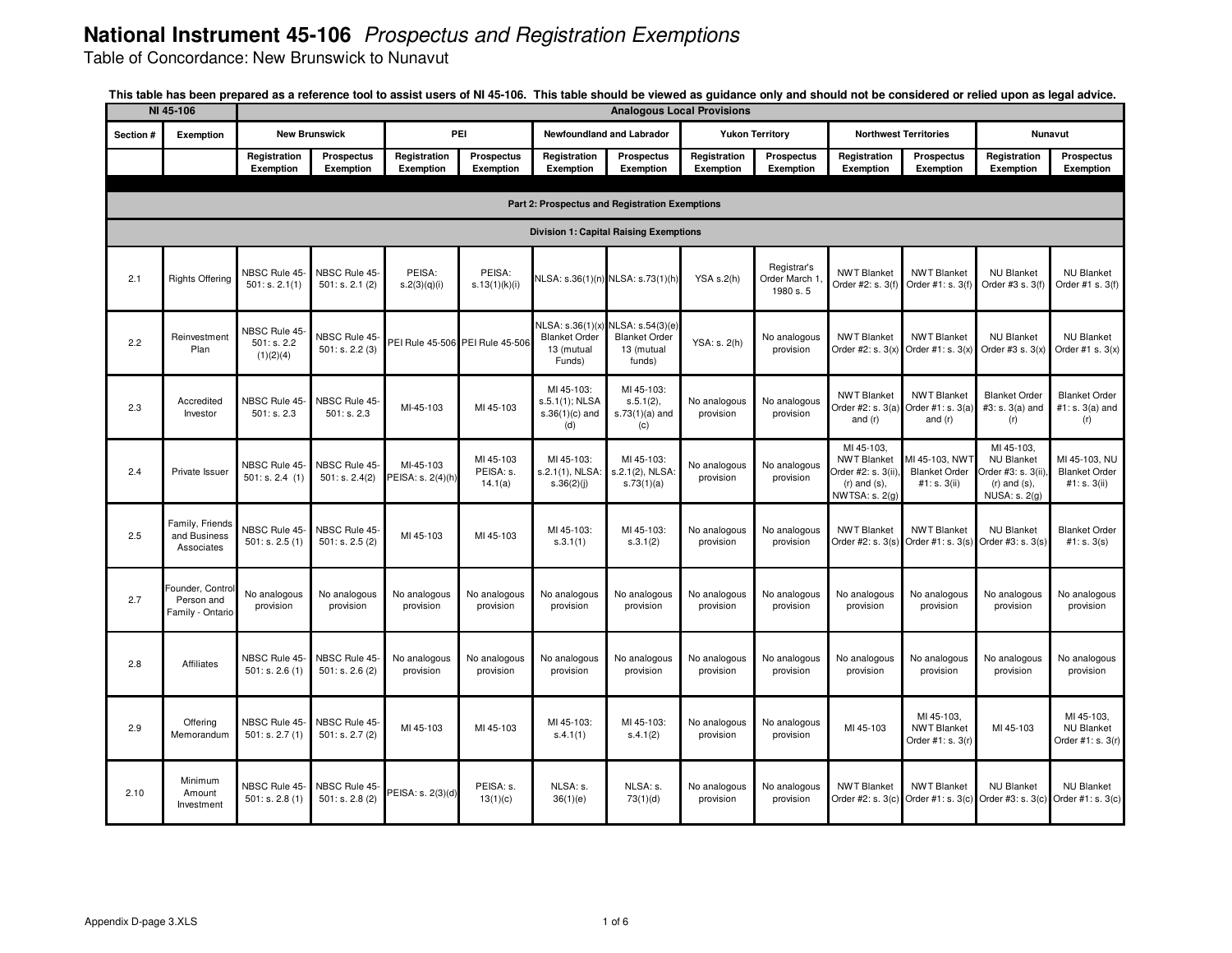Table of Concordance: New Brunswick to Nunavut

|           | NI 45-106                                                                         |                                                  |                                       |                                                                   |                                                                   |                                                                            |                                                            | <b>Analogous Local Provisions</b> |                                            |                                                                                         |                                                           |                                                                                                |                                                          |
|-----------|-----------------------------------------------------------------------------------|--------------------------------------------------|---------------------------------------|-------------------------------------------------------------------|-------------------------------------------------------------------|----------------------------------------------------------------------------|------------------------------------------------------------|-----------------------------------|--------------------------------------------|-----------------------------------------------------------------------------------------|-----------------------------------------------------------|------------------------------------------------------------------------------------------------|----------------------------------------------------------|
| Section # | Exemption                                                                         |                                                  | <b>New Brunswick</b>                  |                                                                   | PEI                                                               |                                                                            | Newfoundland and Labrador                                  |                                   | <b>Yukon Territory</b>                     |                                                                                         | <b>Northwest Territories</b>                              |                                                                                                | Nunavut                                                  |
|           |                                                                                   | Registration<br>Exemption                        | <b>Prospectus</b><br><b>Exemption</b> | Registration<br><b>Exemption</b>                                  | Prospectus<br>Exemption                                           | Registration<br>Exemption                                                  | <b>Prospectus</b><br>Exemption                             | Registration<br>Exemption         | Prospectus<br>Exemption                    | Registration<br>Exemption                                                               | <b>Prospectus</b><br>Exemption                            | Registration<br>Exemption                                                                      | Prospectus<br>Exemption                                  |
|           |                                                                                   |                                                  |                                       |                                                                   |                                                                   |                                                                            |                                                            |                                   |                                            |                                                                                         |                                                           |                                                                                                |                                                          |
|           |                                                                                   |                                                  |                                       |                                                                   |                                                                   |                                                                            | <b>Division 2: Transaction Exemptions</b>                  |                                   |                                            |                                                                                         |                                                           |                                                                                                |                                                          |
| 2.11      | <b>Business</b><br>Combination<br>and<br>Reorganization                           | NBSC Rule 45-<br>501: s. 2.9(1)                  | NBSC Rule 45-<br>501: s. 2.9(2)       | PEI Rule 45-502<br>and PEISA: s.<br>$2(3)(k)$ , s.<br>2(3)(j)(ii) | PEI Rule 45-502<br>and PEISA: s.<br>$13(1)(f)$ s.<br>13(1)(e)(ii) | NLSA: s.<br>$36(1)(n)(ii)$ ,<br>36(1)(n)(o),<br><b>Blanket Order</b><br>48 | NLSA: s.<br>73(1)(f)(ii),<br>73(1)(i), Blanket<br>Order 48 | YSA: s. 2(i)                      | Registrar's<br>Order March 1<br>1980: s. 6 | <b>NWT Blanket</b><br>Order #2: s.<br>$3(e)$ (ii) and (g).<br>NWTSA: s. 2(i)<br>and (j) | <b>NWT Blanket</b><br>Order #1: s.<br>$3(e)$ (ii) and (g) | <b>NU Blanket</b><br>Order #3: s.<br>$3(e)(ii)$ and $(g)$ ,<br><b>NUSA: s. 2(i)</b><br>and (j) | <b>NU Blanket</b><br>Order #1: s.<br>$3(e)$ (ii) and (g) |
| 2.12      | Asset<br>Acquisition                                                              | NBSC Rule 45-<br>501: s. 2.10(1)                 | NBSC Rule 45-<br>501: s. 2.10(2)      | No analogous<br>provision                                         | PEISA: s.<br>13(1)(g)                                             |                                                                            | NLSA: s. 36(1)(r) NLSA: s. 77(1)(l)                        | No analogous<br>provision         | No analogous<br>provision                  | <b>NWT Blanket</b><br>Order #2: s. 3(k                                                  | <b>NWT Blanket</b><br>Order #1: s. 3(k)                   | <b>NU Blanket</b><br>Order #3: s. 3(k)                                                         | <b>NU Blanket</b><br>Order #1: s. 3(k)                   |
| 2.13      | Petroleum.<br><b>Vatural Gas an</b><br>Mining<br>Properties                       | NBSC Rule 45<br>501: s. 2.11(1)                  | NBSC Rule 45-<br>501: s. 2.11(2)      | No analogous<br>provision                                         | No analogous<br>provision                                         | NLSA: s.<br>36(2)(n)                                                       | NLSA: s.<br>73(1)(m)                                       | <b>YSA s. 2(k)</b>                | Registrar's<br>Order March 1<br>1980 s. 16 | <b>NWT Blanket</b><br>Order #2: s. 3(I)                                                 | <b>NWT Blanket</b><br>Order #1: s. 3(l)                   | <b>NU Blanket</b><br>Order #3: s. 3(I)                                                         | <b>NU Blanket</b><br>Order #1: s. 3(l)                   |
| 2.14      | Securities for<br>Debt                                                            | NBSC Rule 45-<br>501: s. 2.12(1)                 | NBSC Rule 45-<br>501: s. 2.12(2)      | No analogous<br>provision                                         | No analogous<br>provision                                         | No analogous<br>provision                                                  | No analogous<br>provision                                  | <b>YSA s. 2(e)</b>                | Registrar's<br>Order March 1<br>1980 s. 1  | NWTSA: s. 2(e)                                                                          | No analogous<br>provision                                 | NUSA: s. 2(e)                                                                                  | No analogous<br>provision                                |
| 2.15      | Issuer<br>Acquisition or<br>Redemption                                            | NBSC Rule 45-<br>501: s. 2.13(1)                 | NBSC Rule 45-<br>501: s. 2.13(2)      | No analogous<br>provision                                         | No analogous<br>provision                                         | NLSA: s.<br>36(1)(x)                                                       | NLSA: s.<br>54(3)(b)(ii)                                   | No analogous<br>provision         | No analogous<br>provision                  | <b>NWT Blanket</b><br>Order #2: s. 3(j)                                                 | <b>NWT Blanket</b><br>Order #1: s. 3(j)                   | <b>NU Blanket</b><br>Order #3: s. 3(j)                                                         | <b>NU Blanket</b><br>Order #1: s. 3(j)                   |
| 2.16      | Take-over Bid<br>and Issuer Bid                                                   | NBSC Rule 45-<br>501: s. 2.14 (10)               | NBSC Rule 45-<br>501: s. 2.14(2)      |                                                                   | PEI Rule 45-510 PEI Rule 45-510                                   | NLSA: s.<br>$36(1)(p)$ and $(q)$                                           | NLSA: s. 73(1)(j)<br>and $(k)$                             | C.O. 1979/155<br>s. 1(b)          | Registrar's<br>Order March 1<br>1980 s. 6  | <b>NWT Blanket</b><br>Order #2: s. 3(h<br>and (i)                                       | <b>NWT Blanket</b><br>Order #1: s. 3(h)<br>and (i)        | <b>NU Blanket</b><br>Order #3: s. 3(h)<br>and (i)                                              | <b>NU Blanket</b><br>Order #1: s. 3(h)<br>and (i)        |
| 2.17      | Offer to Acquire<br>to Security<br><b>Holder Outside</b><br>Local<br>Jurisdiction | NBSC Rule 45-<br>501: s. 2.15(1)                 | NBSC Rule 45-<br>501: s. 2.15(2)      | No analogous<br>provision                                         | No analogous<br>provision                                         | No analogous<br>provision                                                  | No analogous<br>provision                                  | No analogous<br>provision         | No analogous<br>provision                  | No analogous<br>provision                                                               | No analogous<br>provision                                 | No analogous<br>provision                                                                      | No analogous<br>provision                                |
|           |                                                                                   |                                                  |                                       |                                                                   |                                                                   |                                                                            | <b>Division 3: Investment Fund Exemptions</b>              |                                   |                                            |                                                                                         |                                                           |                                                                                                |                                                          |
| 2.18      | Reinvestment                                                                      | nvestment Fund NBSC Rule 45-<br>501: s. 2.16(1)  | NBSC Rule 45-<br>501: s. 2.16(3)      |                                                                   | PEI Rule 45-508 PEI Rule 45-508                                   | No analogous<br>provision                                                  | No analogous<br>provision                                  | No analogous<br>provision         | No analogous<br>provision                  | <b>NWT Blanket</b><br>Order #2: s. 3(y)                                                 | <b>NWT Blanket</b><br>Order #1: s. 3(y)                   | <b>NU Blanket</b><br>Order #3: s. $3(y)$                                                       | <b>NU Blanket</b><br>Order #1: s. 3(y)                   |
| 2.19      | Additional<br>Investment in<br>Investment<br>Funds                                | NBSC Rule 45<br>501: s. 2.17(1)                  | NBSC Rule 45-<br>501: s. 2.17 (2)     |                                                                   | PEI Rule 45-512 PEI Rule 45-512                                   | No analogous<br>provision                                                  | No analogous<br>provision                                  | No analogous<br>provision         | No analogous<br>provision                  | <b>NWT Blanket</b><br>Order #2: s. 3(z)                                                 | <b>NWT Blanket</b><br>Order #1: $s. 3(z)$                 | <b>NU Blanket</b><br>Order #3: s. 3(z)                                                         | <b>NU Blanket</b><br>Order $#1: s. 3(z)$                 |
| 2.20      | Private                                                                           | NBSC Rule 45<br>Investment Club 501: s. 2.18 (1) | NBSC Rule 45-<br>501: s. 2.18(2)      |                                                                   | PEI Rule 45-505 PEI Rule 45-505                                   | NLSA: s.<br>(36(2)(c)                                                      | NLSA: s.<br>74(1)(a)                                       | No analogous<br>provision         | No analogous<br>provision                  | <b>NWT Blanket</b><br>Order #2: s.<br>3(cc)                                             | <b>NWT Blanket</b><br>Order #1: s.<br>3(cc)               | <b>NU Blanket</b><br>Order #3: s.<br>3(cc)                                                     | <b>NU Blanket</b><br>Order #1: s.<br>3(cc)               |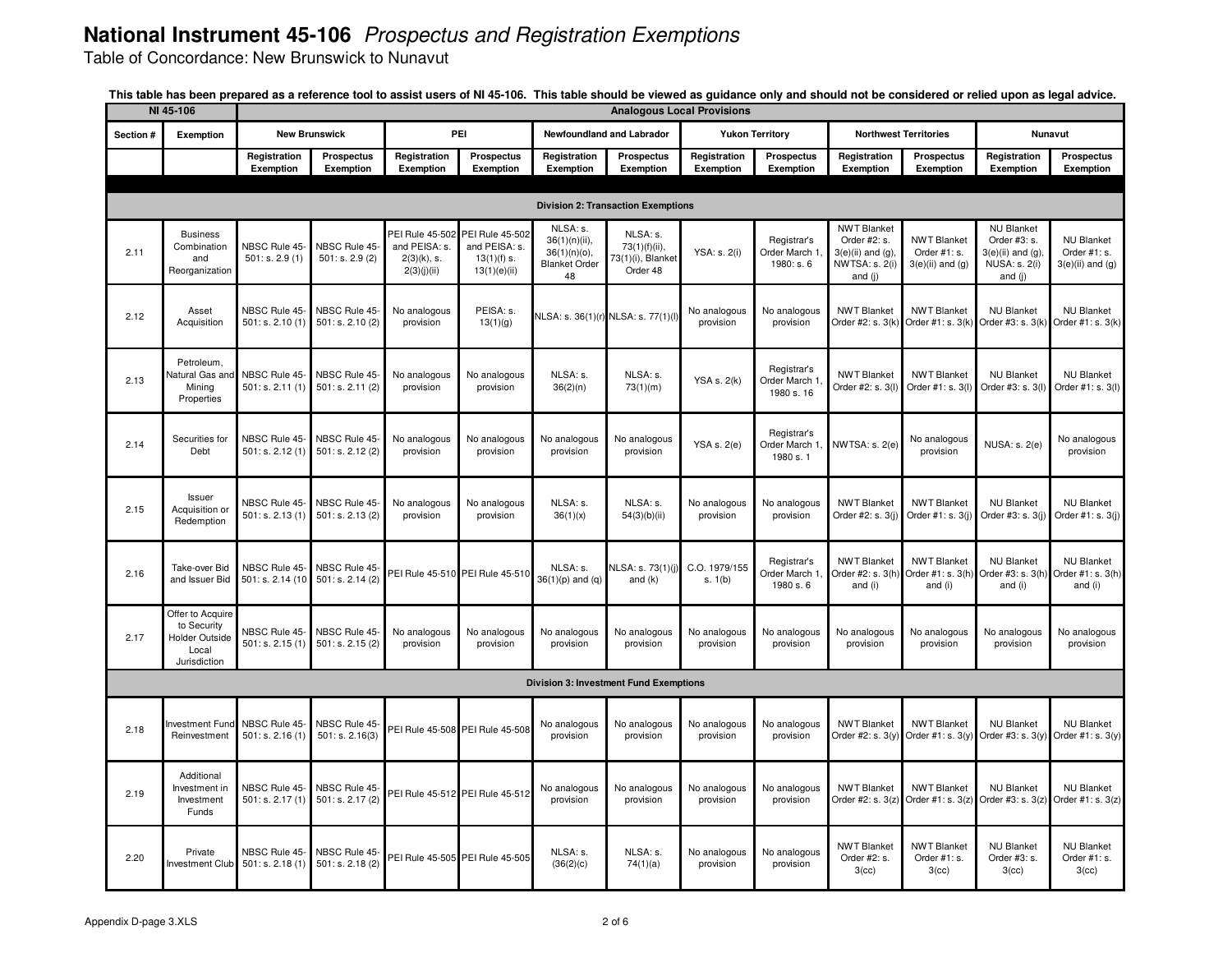Table of Concordance: New Brunswick to Nunavut

|           | NI 45-106                                                                                                                                           |                                                  |                                                               |                                                   |                                                        |                                                                             |                                               | <b>Analogous Local Provisions</b> |                                                        |                                                                       |                                                                                 |                                                                     |                                                                    |
|-----------|-----------------------------------------------------------------------------------------------------------------------------------------------------|--------------------------------------------------|---------------------------------------------------------------|---------------------------------------------------|--------------------------------------------------------|-----------------------------------------------------------------------------|-----------------------------------------------|-----------------------------------|--------------------------------------------------------|-----------------------------------------------------------------------|---------------------------------------------------------------------------------|---------------------------------------------------------------------|--------------------------------------------------------------------|
| Section # | Exemption                                                                                                                                           |                                                  | <b>New Brunswick</b>                                          |                                                   | PEI                                                    |                                                                             | Newfoundland and Labrador                     |                                   | <b>Yukon Territory</b>                                 |                                                                       | <b>Northwest Territories</b>                                                    |                                                                     | Nunavut                                                            |
|           |                                                                                                                                                     | Registration<br>Exemption                        | <b>Prospectus</b><br>Exemption                                | Registration<br>Exemption                         | <b>Prospectus</b><br>Exemption                         | Registration<br>Exemption                                                   | <b>Prospectus</b><br>Exemption                | Registration<br>Exemption         | Prospectus<br>Exemption                                | Registration<br>Exemption                                             | <b>Prospectus</b><br>Exemption                                                  | Registration<br>Exemption                                           | Prospectus<br>Exemption                                            |
|           |                                                                                                                                                     |                                                  |                                                               |                                                   |                                                        |                                                                             |                                               |                                   |                                                        |                                                                       |                                                                                 |                                                                     |                                                                    |
| 2.21      | Private<br>Investment Fund NBSC Rule 45<br>Loan and Trust<br>Pools                                                                                  | 501: s. 2.19(1)                                  | NBSC Rule 45-<br>501: s. 2.19(2)                              | No analogous<br>provision                         | No analogous<br>provision                              | NLSA: s.<br>36(2)(c)                                                        | NLSA: s.<br>74(1)(a)                          | No analogous<br>provision         | No analogous<br>provision                              | <b>NWT Blanket</b><br>Order #2: s. 3(jj)                              | <b>NWT Blanket</b><br>Order #1: s. 3(jj)                                        | <b>NU Blanket</b><br>Order #3: s. 3(jj)                             | <b>NU Blanket</b><br>Order #1: s. 3(jj)                            |
|           |                                                                                                                                                     |                                                  |                                                               |                                                   |                                                        | Division 4: Employee, Executive Officer, Director and Consultant Exemptions |                                               |                                   |                                                        |                                                                       |                                                                                 |                                                                     |                                                                    |
| 2.24      | Employee,<br>Executive<br>Officer, Director<br>and Consultant                                                                                       | NBSC Rule 45-<br>501: s. 2.22 (1)<br>$(2)$ $(3)$ | NBSC Rule 45-<br>501: s. 2.22 (4)                             | PEISA: s.<br>$2(3)(1)$ , MI 45-<br>105: s. 2.1(1) | PEISA: s.<br>13(1)(h), MI 45-<br>105: s. 2.1(2)        | NLSA: s.<br>36(1)(s), MI 45-<br>105: s. 2.1(1)                              | NLSA: s.<br>74(1)(n), MI 45<br>105: s. 2.1(2) | MI 45-105: s.<br>2.1(1)           | MI 45-105: s.<br>2.1(2)                                | MI 45-105: s.<br>2.1(1),<br><b>NWT Blanket</b><br>Order #2: s. 3(n    | MI 45-105: s.<br>2.1(2),<br><b>NWT Blanket</b><br>Order #1: s. 3(n)             | MI 45-105: s.<br>2.1(1),<br><b>NU Blanket</b><br>Order #3: s. 3(n)  | MI 45-105: s.<br>2.1(2),<br><b>NU Blanket</b><br>Order #1: s. 3(n) |
| 2.26      | <b>Trades Among</b><br>Current or<br>Former<br>Employees,<br>Executive<br>Officers,<br>Directors, or<br>Consultants of a<br>Non-Reporting<br>Issuer | NBSC Rule 45<br>501: s. 2.25(1)<br>(2)           | NBSC Rule 45-<br>501: s. 2.25(3)                              | MI 45-105: s.<br>2.2(1)                           | MI 45-105: s.<br>2.2(2)                                | MI 45-105: s.<br>2.2(1)                                                     | MI 45-105: s.<br>2.2(2)                       | MI 45-105: s.<br>2.2(1)           | MI 45-105: s.<br>2.2(2)                                | MI 45-105: s.<br>2.2(1)                                               | MI 45-105: s.<br>2.2(2)                                                         | MI 45-105: s.<br>2.2(1)                                             | MI 45-105: s.<br>2.2(2)                                            |
| 2.27      | Permitted<br>Transferees                                                                                                                            | NBSC Rule 45-<br>501: s. 2.26(1)<br>$(2)$ $(3)$  | NBSC Rule 45-<br>501: s. 2.26(4)                              | MI 45-105: s.<br>$2.4(1)$ , $(2)$                 | MI 45-105: s.<br>2.4(3)                                | MI 45-105: s.<br>2.4(1), (2)                                                | MI 45-105: s.<br>2.4(3)                       | MI 45-105: s.<br>2.4(1), (2)      | MI 45-105: s.<br>2.4(3)                                | MI 45-105: s.<br>2.4(1), (2)                                          | MI 45-105: s.<br>2.4(3)                                                         | MI 45-105: s.<br>2.4(1), (2)                                        | MI 45-105: s.<br>2.4(3)                                            |
| 2.28      | Resale - Non-<br>reporting Issuer                                                                                                                   | NBSC Rule 45<br>501: s. 2.27                     |                                                               | MI 45-105: s. 3.2                                 |                                                        | MI 45-105: s. 3.2                                                           |                                               | MI 45-105: s. 3.2                 |                                                        | MI 45-105 : s.3.2                                                     |                                                                                 | MI 45-105: s.3.2                                                    |                                                                    |
| 2.29      | <b>Issuer Bid</b>                                                                                                                                   |                                                  | NBSC Rule 45-501: s. 2.28 Issuer<br><b>Bid Exemption Only</b> |                                                   | MI 45-105: s. 4.1, Issuer Bid<br><b>Exemption Only</b> | MI 45-105: s. 4.1, Issuer Bid                                               | <b>Exemption Only</b>                         |                                   | MI 45-105: s. 4.1, Issuer Bid<br><b>Exemption Only</b> |                                                                       | MI 45-105: s.4.1,<br>NWT Blanket Order #2: s. 3(i),<br>Issuer Bid Exempton Only | NU Blanket Order #3: s. 3(i),                                       | MI 45-105: s.4.1,<br><b>Issuer Bid Exemption Only</b>              |
|           |                                                                                                                                                     |                                                  |                                                               |                                                   |                                                        | <b>Division 5: Miscellaneous Exemptions</b>                                 |                                               |                                   |                                                        |                                                                       |                                                                                 |                                                                     |                                                                    |
| 2.30      | <b>Isolated Trade</b><br>by Issuer                                                                                                                  | NBSC Rule 45-<br>501: s. 2.30(1)                 | NBSC Rule 45-<br>501: s. 2.30 (2)                             | PEISA: s. 2(3)(b)                                 | PEISA: s.<br>13(1)(b)                                  | NLSA: s.<br>36(1)(b)                                                        | NLSA: s.<br>73(1)(b)                          | YSA: s. 2(c)                      | Registrar's<br>Order March <sup>.</sup><br>1980 s. 1   | <b>NWT Blanket</b><br>Order #2: s. 3(b                                | <b>NWT Blanket</b><br>Order #1: s. $3(b)$                                       | <b>NU Blanket</b><br>Order #3: s. 3(b)                              | <b>NU Blanket</b><br>Order #1: s. 3(b)                             |
| 2.31      | <b>Dividends</b>                                                                                                                                    | NBSC Rule 45<br>501: s. 2.31(1)<br>(2)           | NBSC Rule 45-<br>501: s. 2.31(3)                              | PEISA: s.<br>$2(3)(j)(i)$ , s.<br>2(3)(p)         | PEISA: s.<br>$13(1)(e)(i)$ , s.<br>13(1)(j)            | NLSA: s.<br>$36(1)(I)(i)$ and<br>36(1)(m)                                   | NLSA: s.<br>73(1)(f)(i) and<br>73(1)(g)       | YSA: s. 2(h)                      | Registrar's<br>Order March 1<br>1980 s. $5(a)$         | <b>NWT Blanket</b><br>Order #2: s.<br>$3(e)(i)$ and<br>NWTSA: s. 2(h) | <b>NWT Blanket</b><br>Order #1: s.<br>3(e)(i)                                   | <b>NU Blanket</b><br>Order #3: s.<br>$3(e)(i)$ and<br>NUSA: s. 2(h) | <b>NU Blanket</b><br>Order #1: s.<br>3(e)(i)                       |
| 2.32      | <b>Trade to Lender</b><br>by Control<br>Person for<br>Collateral                                                                                    | NBSC Rule 45<br>501: s. 2.32(1)                  | NBSC Rule 45-<br>501: s. 2.31(2)                              | PEI Rule 45-504                                   | PEISA: s<br>13(1)(d)                                   | NLSA: s. 36(1)(f                                                            | NLSA: s.<br>73(1)(e)                          | No analogous<br>provision         | No analogous<br>provision                              | <b>NWT Blanket</b><br>Order #2: s. 3(d)<br>and NWTSA: s.<br>2(e)      | <b>NWT Blanket</b><br>Order #1: s. 3(d)                                         | <b>NU Blanket</b><br>Order #3: s. 3(d)<br>and NUSA: s.<br>2(e)      | <b>NU Blanket</b><br>Order #1: s. 3(d)                             |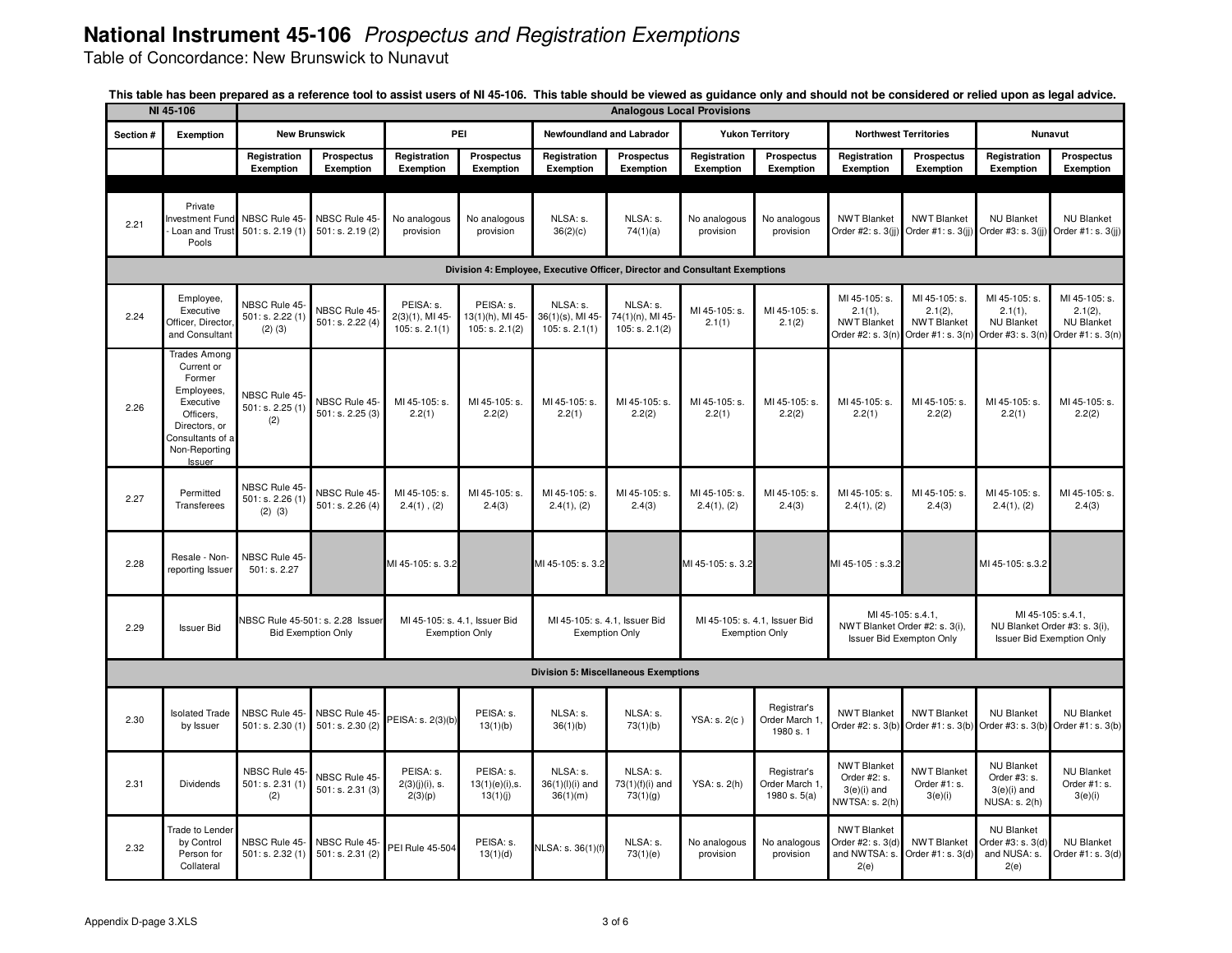Table of Concordance: New Brunswick to Nunavut

|           | NI 45-106                                         |                                        |                                  |                                                |                                                 |                                                                                 |                                                                              | <b>Analogous Local Provisions</b> |                                               |                                                                      |                                                 |                                                                          |                                                |
|-----------|---------------------------------------------------|----------------------------------------|----------------------------------|------------------------------------------------|-------------------------------------------------|---------------------------------------------------------------------------------|------------------------------------------------------------------------------|-----------------------------------|-----------------------------------------------|----------------------------------------------------------------------|-------------------------------------------------|--------------------------------------------------------------------------|------------------------------------------------|
| Section # | Exemption                                         |                                        | <b>New Brunswick</b>             |                                                | PEI                                             |                                                                                 | Newfoundland and Labrador                                                    |                                   | <b>Yukon Territory</b>                        |                                                                      | <b>Northwest Territories</b>                    |                                                                          | <b>Nunavut</b>                                 |
|           |                                                   | Registration<br>Exemption              | Prospectus<br>Exemption          | Registration<br>Exemption                      | Prospectus<br>Exemption                         | Registration<br>Exemption                                                       | Prospectus<br>Exemption                                                      | Registration<br>Exemption         | Prospectus<br>Exemption                       | Registration<br>Exemption                                            | Prospectus<br>Exemption                         | Registration<br>Exemption                                                | Prospectus<br>Exemption                        |
|           |                                                   |                                        |                                  |                                                |                                                 |                                                                                 |                                                                              |                                   |                                               |                                                                      |                                                 |                                                                          |                                                |
| 2.33      | Acting as<br>Underwriter                          | NBSC Rule 45-<br>501: s. 2.33(1)       | NBSC Rule 45-<br>501: s. 2.33(2) |                                                |                                                 | PEISA: s. 2(3)(g) PEI Rule 45-509 NLSA: s. 36(1)(i) NLSA: s. 73(1)(r)           |                                                                              | No analogous<br>provision         | Registrar's<br>Order March 1<br>1980 s.4      | <b>NWT Blanket</b><br>Order #2: s. 3(v)                              | <b>NWT Blanket</b><br>Order #1: $s. 3(v)$       | <b>NU Blanket</b><br>Order #3: s. 3(v)                                   | <b>NU Blanket</b><br>Order #1 s. 3(v)          |
| 2.34      | Guaranteed<br>Debt                                | NBSC Rule 45-<br>501: s. 2.34(2)       | NBSC Rule 45-<br>501: s. 2.34(3) | PEISA: s. 2(4)(b)                              | PEISA: s.<br>$14.1(a)$ , s.<br>14.1(a)          | NLSA: s.<br>36(2)(a)                                                            | NLSA: s.<br>74(1)(a)                                                         | YSA: s. 2(i)                      | Registrar's<br>Order March 1<br>1980 s. 10    | <b>NWT Blanket</b><br>Order #2: s.<br>3(aa)                          | <b>NWT Blanket</b><br>Order #1: s.<br>3(aa)     | <b>NU Blanket</b><br>Order #3: s.<br>3(aa)                               | <b>NU Blanket</b><br>Order #1: s.<br>3(aa)     |
| 2.35      | Short-term debt                                   | NBSC Rule 45-<br>501: s. 2.35(1)       | NBSC Rule 45-<br>501: s. 2.35(2) | PEISA: s. 2(4)(c)                              | PEISA: s.<br>14.1(a)                            | NLSA: s.<br>36(2)(d)                                                            | NLSA: s.<br>74(1)(a)                                                         | YSA: s. 2(e)                      | Registrar's<br>Order March 1,<br>1980 s. 11   | <b>NWT Blanket</b><br>Order #2: s.<br>$3$ (dd) and<br>NWTSA: s. 2(n) | <b>NWT Blanket</b><br>Order #1: s.<br>3(dd)     | <b>NU Blanket</b><br>Order #3: s.<br>3(dd) and<br><b>NUSA: s. 2(n)</b>   | <b>NU Blanket</b><br>Order #1: s.<br>3(dd)     |
| 2.36      | Mortgages                                         | NBSC Rule 45<br>501: s. 2.36(1)<br>(2) | NBSC Rule 45-<br>501: s. 2.36(3) | No analogous<br>provision                      | No analogous<br>provision                       | NLSA: s.<br>36(2)(e)                                                            | NLSA: s.<br>74(1)(a)                                                         | YSA: s. 2(l)                      | Registrar's<br>Order March 1<br>1980: s. 10   | <b>NWT Blanket</b><br>Order #2: s.<br>$3(ee)$ and<br>NWTSA: s. 2(m)  | <b>NWT Blanket</b><br>Order #1: s.<br>3(ee)     | <b>NU Blanket</b><br>Order #3: s.<br>$3(ee)$ and<br>NUSA: s. 2(m)        | <b>NU Blanket</b><br>Order #1: s.<br>3(ee)     |
| 2.37      | Personal<br>Property<br><b>Security Act</b>       | NBSC Rule 45<br>501: s. 2.37(1)        | NBSC Rule 45<br>501: s. 2.37 (2) | PEISA: s. 2(4)(d)                              | PEISA: s.<br>14.1(a)                            | NLSA: s. 36(2)(f)                                                               | NLSA: s.<br>74(1)(a)                                                         | YSA: s. 2(n)                      | Registrar's<br>Order March 1<br>1980: s. 11   | <b>NWT Blanket</b><br>Order #2: s. 3(ff)<br>and NWTSA: s.<br>2(0)    | <b>NWT Blanket</b><br>Order #1: s. 3(ff)        | <b>NU Blanket</b><br>Order #3: s. 3(ff)<br>and NUSA: s.<br>2(0)          | <b>NU Blanket</b><br>Order #1: s. 3(ff)        |
| 2.38      | Not for profit<br>issuer                          | NBSC Rule 45-<br>501: s. 2.38(1)       | NBSC Rule 45-<br>501: s. 2.38(2) | PEISA: s. 2(4)(e)                              | PEISA: s.<br>14.1(a)                            | NLSA: s.<br>36(2)(g)                                                            | NLSA: s.<br>74(1)(a)                                                         | YSA: s. 2(0)                      | Registrar's<br>Order March 1.<br>1980: s. 12  | <b>NWT Blanket</b><br>Order #2: s.<br>$3(gg)$ and<br>NWTSA: s. 2(p)  | <b>NWT Blanket</b><br>Order #1: s.<br>3(gg)     | <b>NU Blanket</b><br>Order #3: s.<br>$3(gg)$ and<br><b>NUSA: s. 2(p)</b> | <b>NU Blanket</b><br>Order #1: s.<br>3(gg)     |
| 2.39      | Variable<br>Insurance<br>Contract                 | NBSC Rule 45<br>501: s. 2.40(1)        | NBSC Rule 45-<br>501: s. 2.40(2) |                                                | PEI Rule 45-503 PEI Rule 45-503                 | NLSA: s.<br>54(3)(a)                                                            | NLSA: s.<br>36(1)(x)                                                         | No analogous<br>provision         | No analogous<br>provision                     | <b>NWT Blanket</b><br>Order #2: s.<br>3(kk)                          | <b>NWT Blanket</b><br>Order #1: s.<br>3(kk)     | <b>NU Blanket</b><br>Order #3: s.<br>3(kk)                               | <b>NU Blanket</b><br>Order #1: s.<br>3(kk)     |
| 2.40      | <b>RRSP/RRIF</b>                                  | NBSC Rule 45<br>501: s. 2.41(1)        | NBSC Rule 45-<br>501: s. 2.41(2) | PEI Rule 45-511                                | PEI Rule 45-51                                  | No analogous<br>provision                                                       | No analogous<br>provision                                                    | No analogous<br>provision         | No analogous<br>provision                     | <b>NWT Blanket</b><br>Order #2: s. 3(II)                             | <b>NWT Blanket</b><br>Order #1: s. 3(II)        | <b>NU Blanket</b><br>Order #3: s. 3(II)                                  | <b>NU Blanket</b><br>Order #1: s. 3(II)        |
| 2.41      | Schedule III<br>Banks -<br>Evidence of<br>Deposit | NBSC Rule 45<br>501: s. 2.42(1)        | NBSC Rule 45-<br>501: s. 2.42(2) | No analogous<br>provision                      | No analogous<br>provision                       | No analogous<br>provision                                                       | No analogous<br>provision                                                    | No analogous<br>provision         | No analogous<br>provision                     | No analogous<br>provision                                            | No analogous<br>provision                       | No analogous<br>provision                                                | No analogous<br>provision                      |
| 2.42      | Conversion,<br>Exchange, or<br>Exercise           | NBSC Rule 45<br>501: s. 2.43(1)<br>(2) | NBSC Rule 45-<br>501: s. 2.43(3) | PEI Rule 45-<br>501, PEISA: s.<br>2(3)(j)(iii) | PEI Rule 45-<br>501, PEISA: s.<br>13(1)(e)(iii) | NLSA: s.<br>36(1)(l)(iii) and<br>$36(1)(n)(ii)$ ,<br><b>Blanket Order</b><br>23 | NLSA: s.<br>73(1)(f)(iii) and<br>73(1)(h)(ii),<br><b>Blanket Order</b><br>23 | YSA: s. 2(h)                      | Registrar's<br>Order March 1<br>1980: s. 5(c) | <b>NWT Blanket</b><br>Order #2: s.<br>3(e)(iii)                      | <b>NWT Blanket</b><br>Order #1: s.<br>3(e)(iii) | <b>NU Blanket</b><br>Order #3: s.<br>3(e)(iii)                           | <b>NU Blanket</b><br>Order #1: s.<br>3(e)(iii) |
|           |                                                   |                                        |                                  |                                                |                                                 |                                                                                 | <b>Part 3: Regisration Only Exemptions</b>                                   |                                   |                                               |                                                                      |                                                 |                                                                          |                                                |

| This table has been prepared as a reference tool to assist users of NI 45-106. This table should be viewed as guidance only and should not be considered or relied upon as legal advice. |  |  |  |
|------------------------------------------------------------------------------------------------------------------------------------------------------------------------------------------|--|--|--|
|------------------------------------------------------------------------------------------------------------------------------------------------------------------------------------------|--|--|--|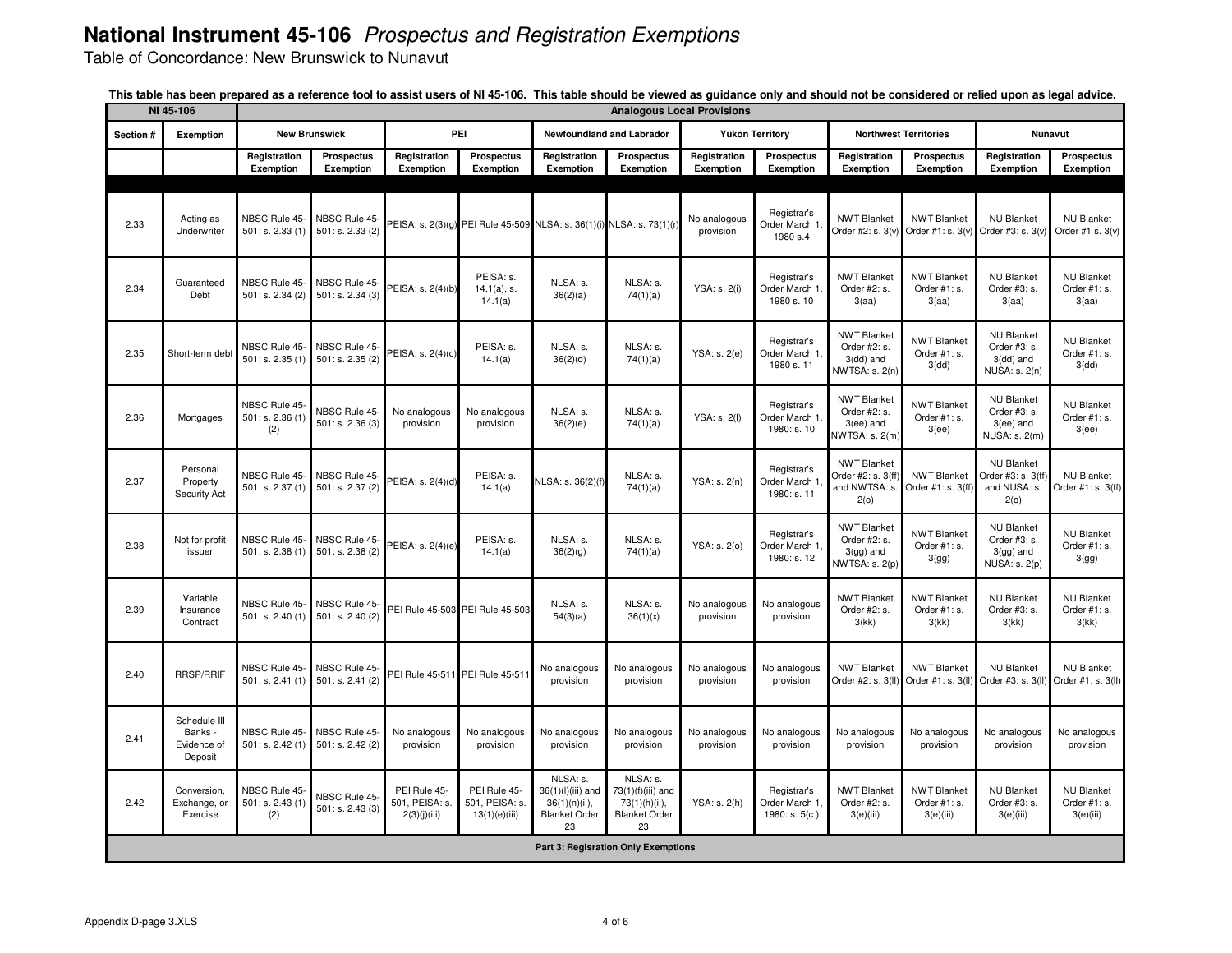Table of Concordance: New Brunswick to Nunavut

|                                                             | NI 45-106<br><b>Analogous Local Provisions</b>                          |                                 |                                 |                           |                           |                           |                      |                           |                           |                                                                     |                                         |                                                                           |                                        |
|-------------------------------------------------------------|-------------------------------------------------------------------------|---------------------------------|---------------------------------|---------------------------|---------------------------|---------------------------|----------------------|---------------------------|---------------------------|---------------------------------------------------------------------|-----------------------------------------|---------------------------------------------------------------------------|----------------------------------------|
| Section #                                                   | Exemption                                                               |                                 | <b>New Brunswick</b>            |                           | PEI                       | Newfoundland and Labrador |                      | <b>Yukon Territory</b>    |                           | <b>Northwest Territories</b>                                        |                                         |                                                                           | <b>Nunavut</b>                         |
|                                                             |                                                                         | Registration<br>Exemption       | <b>Prospectus</b><br>Exemption  | Registration              | <b>Prospectus</b>         | Registration              | <b>Prospectus</b>    | Registration              | <b>Prospectus</b>         | Registration<br>Exemption                                           | <b>Prospectus</b>                       | Registration                                                              | Prospectus<br>Exemption                |
|                                                             |                                                                         |                                 |                                 | Exemption                 | Exemption                 | Exemption                 | Exemption            | Exemption                 | Exemption                 |                                                                     | Exemption                               | Exemption                                                                 |                                        |
| 3.1                                                         | Registered<br>Dealer                                                    | NBSC Rule 45<br>501: s. 3.1     |                                 | PEISA: s. 2(3)(h)         |                           | NLSA: s. 36(1)(j)         |                      | YSA: s. 2(a)              |                           | NWTSA: s. 2(b)                                                      |                                         | NUSA: s. 2(b)                                                             |                                        |
| 3.2                                                         | Exchange<br>Contract                                                    | No analogous<br>provision       |                                 | No analogous<br>provision |                           | No analogous<br>provision |                      | No analogous<br>provision |                           | No analogous<br>provision                                           |                                         | No analogous<br>provision                                                 |                                        |
| 3.3                                                         | <b>Isolated Trade</b>                                                   | NBSC Rule 45<br>501: s. 3.2     |                                 | PEISA: s.2(3)(b)          |                           | NLSA: s.<br>36(1)(b)      |                      | YSA: s. 2(a)              |                           | NWTSA: s. 2(a)                                                      |                                         | NUSA: s. 2(a)                                                             |                                        |
| 3.4                                                         | Estates,<br>Bankruptcies,<br>and Liquidations                           | NBSC Rule 45-<br>501: s. 3.3    |                                 | PEISA: s. 2(3)(a)         |                           | NLSA: s.<br>36(1)(a)      |                      | YSA: s. 2(f)              |                           | <b>NWT Blanket</b><br>Order #2: s.<br>$3$ (mm) and<br>NWTSA s. 2(f) |                                         | <b>NU Blanket</b><br>Order #3: s.<br>$3$ (mm) and<br><b>NUSA: s. 2(f)</b> |                                        |
| 3.5                                                         | Employees of<br>Registered<br>Dealer                                    | NBSC Rule 45-<br>501: s. 3.4    |                                 | PEISA: s. 2(3)(f)         |                           | NLSA: s.<br>36(1)(h)      |                      | No analogous<br>provision |                           | No analogous<br>provision                                           |                                         | No analogous<br>provision                                                 |                                        |
| 3.6                                                         | Small Security<br><b>Holder Selling</b><br>and Purchase<br>Arrangements | NBSC Rule 45-<br>501: s. 3.5(2) |                                 | NI 32-101                 |                           | NI 32-101                 |                      | NI 32-101                 |                           | NI 32-101                                                           |                                         | NI 32-101                                                                 |                                        |
| 3.7                                                         | Adviser                                                                 | NBSC Rule 45<br>501: s. 3.6     |                                 | PEISA: s. 2(5)            |                           | <b>NLSA: s. 35</b>        |                      | YSA: s. 30                |                           | <b>NWT Blanket</b><br>Order #2: s. 2                                |                                         | <b>NU Blanket</b><br>Order #3: s. 2                                       |                                        |
| 3.8                                                         | Investment<br>Dealer Acting a<br>Portfolio<br>Manager                   | NBSC Rule 45<br>501: s. 3.7     |                                 | PEISA Reg: s.<br>48       |                           | NL Reg.: s. 133           |                      | YSA: s. 30                |                           | No analogous<br>provision                                           |                                         | No analogous<br>provision                                                 |                                        |
| Part 4: Control Block Distributions                         |                                                                         |                                 |                                 |                           |                           |                           |                      |                           |                           |                                                                     |                                         |                                                                           |                                        |
| 4.1                                                         | <b>Control Block</b><br>Distributions                                   |                                 | NBSC Rule 45-<br>501: s. 4.1(3) |                           | No analogous<br>provision |                           | NI 62-101            |                           | No analogous<br>provision |                                                                     | <b>NWT Blanket</b><br>Order #1: s. 3(q) |                                                                           | <b>NU Blanket</b><br>Order #1: s. 3(q) |
| 4.2                                                         | Trades by a<br>Control Person<br>After a Take-<br>Over Bid              |                                 | NBSC Rule 45-<br>501: s. 4.2    |                           | No analogous<br>provision |                           | NL Regs: s.<br>15(1) |                           | No analogous<br>provision |                                                                     | No analogous<br>provision               |                                                                           | No analogous<br>provision              |
| Part 5: Offerings by TSX Venture Exchange Offering Document |                                                                         |                                 |                                 |                           |                           |                           |                      |                           |                           |                                                                     |                                         |                                                                           |                                        |